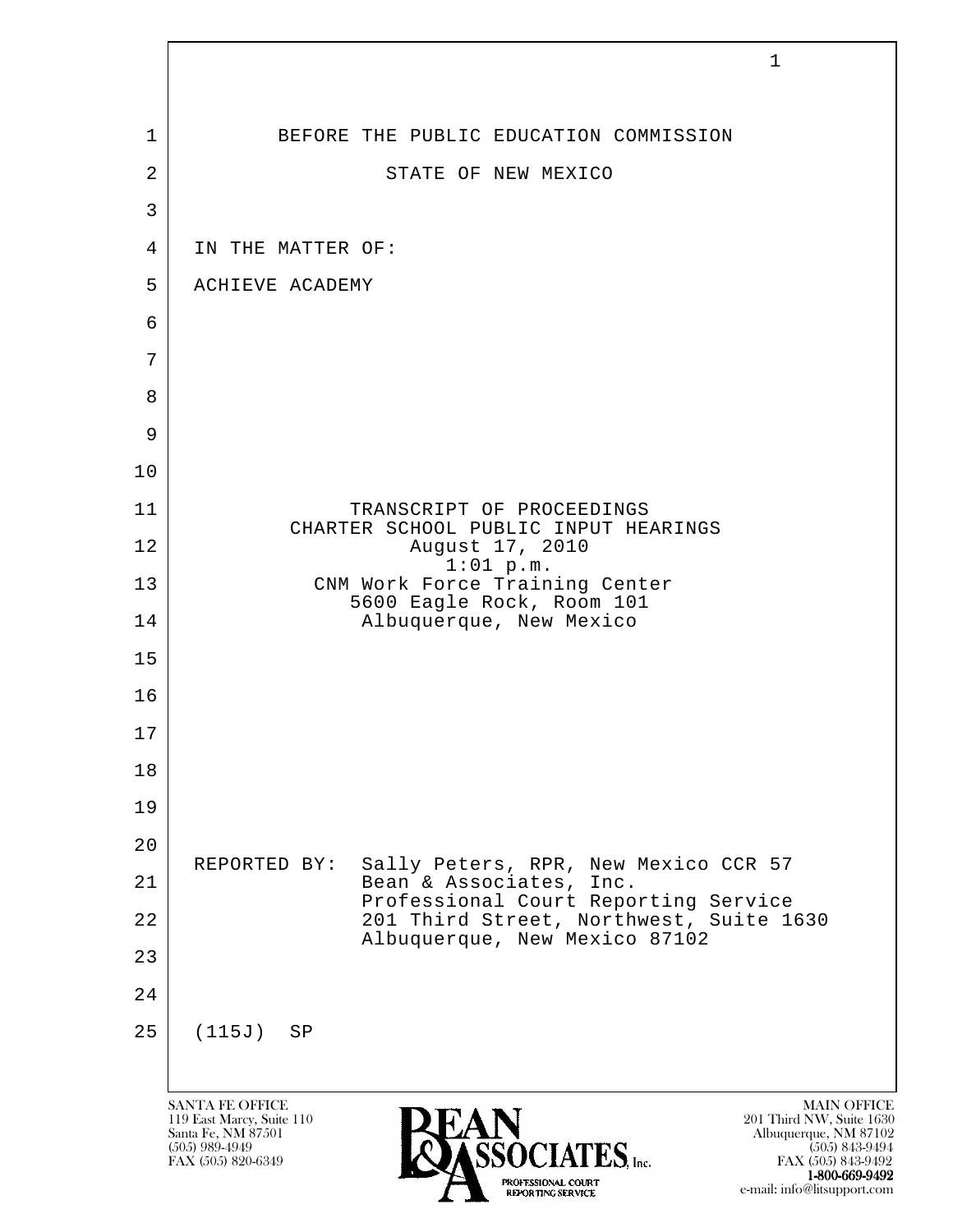|                |                                                                 | $\overline{2}$                          |
|----------------|-----------------------------------------------------------------|-----------------------------------------|
|                |                                                                 |                                         |
| $\mathbf{1}$   | A P P E A R A N C E S                                           |                                         |
| $\overline{2}$ | COMMISSIONERS:                                                  |                                         |
| $\mathbf{3}$   | MR. ANDREW GARRISON, Chair<br>MS. CAROLINE SHEARMAN, Vice Chair |                                         |
| $\overline{4}$ | MR. EUGENE GANT, Secretary<br>MS. KATHRYN KRIVITZKY             |                                         |
| 5              | MR. VINCE BERGMAN<br>MS. MILLIE POGNA                           |                                         |
| 6              | STAFF:                                                          |                                         |
| 7              | MR. SAM OBENSHAIN                                               |                                         |
| 8              | MR. MICHAEL C DE BACA<br>MS. MARJORIE GILLESPIE                 |                                         |
| 9              | MS. CORINA CHAVEZ<br>MS. KAREN EHLERT                           |                                         |
| 10             |                                                                 |                                         |
| 11             |                                                                 |                                         |
| 12             |                                                                 |                                         |
| 13             |                                                                 |                                         |
| 14             |                                                                 |                                         |
| 15             |                                                                 |                                         |
| 16             |                                                                 |                                         |
| 17             |                                                                 |                                         |
| 18             |                                                                 |                                         |
| 19             |                                                                 |                                         |
| 20             |                                                                 |                                         |
| 21             |                                                                 |                                         |
| 22             |                                                                 |                                         |
| 23             |                                                                 |                                         |
| 24             |                                                                 |                                         |
| 25             |                                                                 |                                         |
|                |                                                                 |                                         |
|                | <b>SANTA FE OFFICE</b><br>DEAN<br>119 East Marcy, Suite 110     | MAIN OFFICE<br>201 Third NW, Suite 1630 |

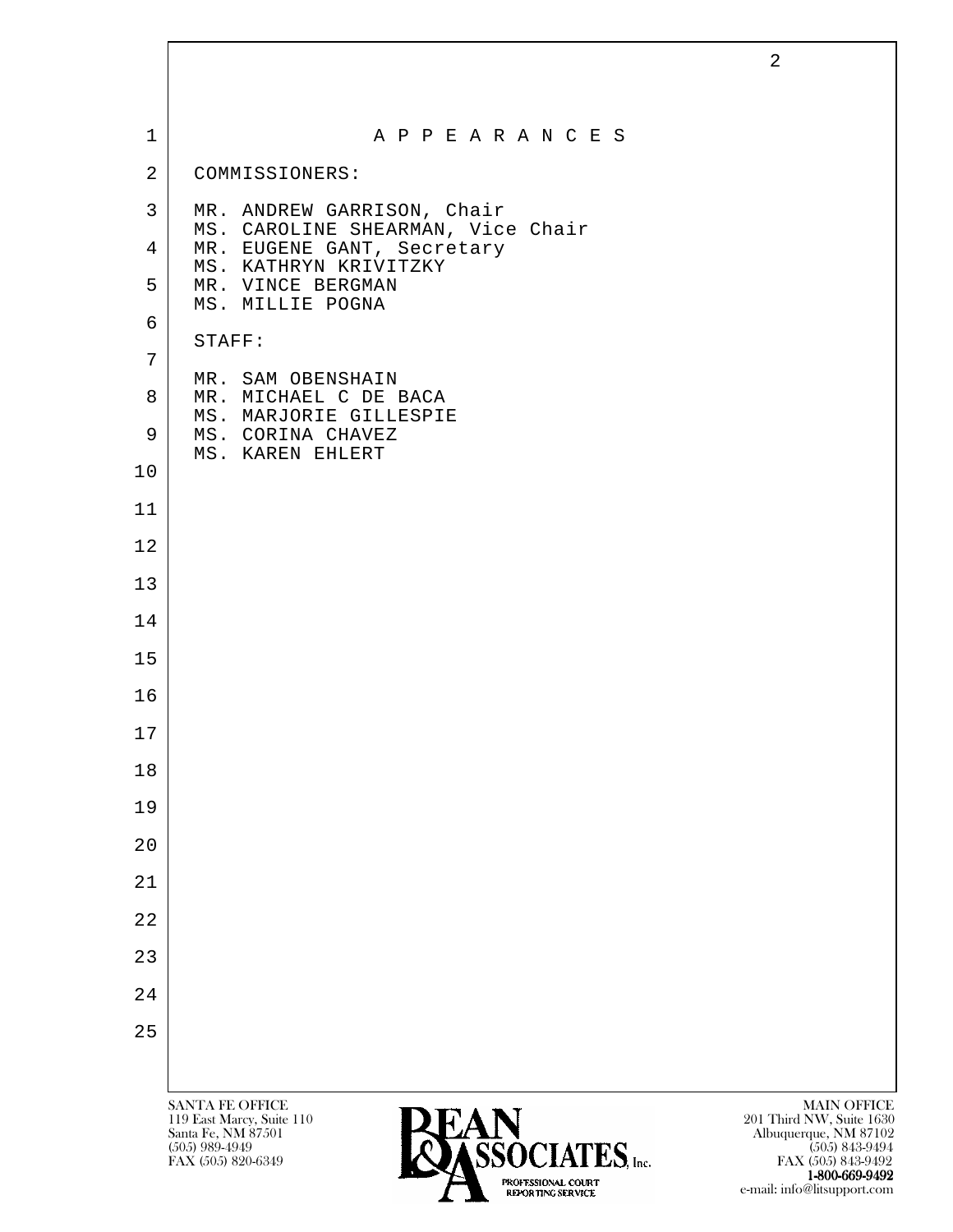1 CHAIR GARRISON: Call the meeting to 2 | order. We are back in session.

3 Statement for hearing: The purpose of 4 | this hearing is to solicit both written and oral 5 input on the proposed charter. In accordance with 6 the Charter School Act, the commission shall receive 7 applications for initial chartering and renewals of 8 charter for charter schools that want to be 9 chartered by the state and approve or disapprove 10 | those charter applications.

11 In addition, the Charter Schools Act 12 states that the chartering authority shall hold at 13 | least one public hearing in the school district in 14 which the charter school is proposed to be located 15 to obtain information and community input to assist 16 in its decision whether to grant the charter school 17 application. Community input may include written or 18 | oral comments in favor of, or in opposition to, the 19 application from the applicant, the local community, 20 and for state chartered schools, the local school 21 board and school district in whose geographic 22 boundaries the charter school is proposed to be 23 located.

l 

24 The applicant at this time will be Achieve 25 Academy.

119 East Marcy, Suite 110<br>Santa Fe, NM 87501



FAX (505) 843-9492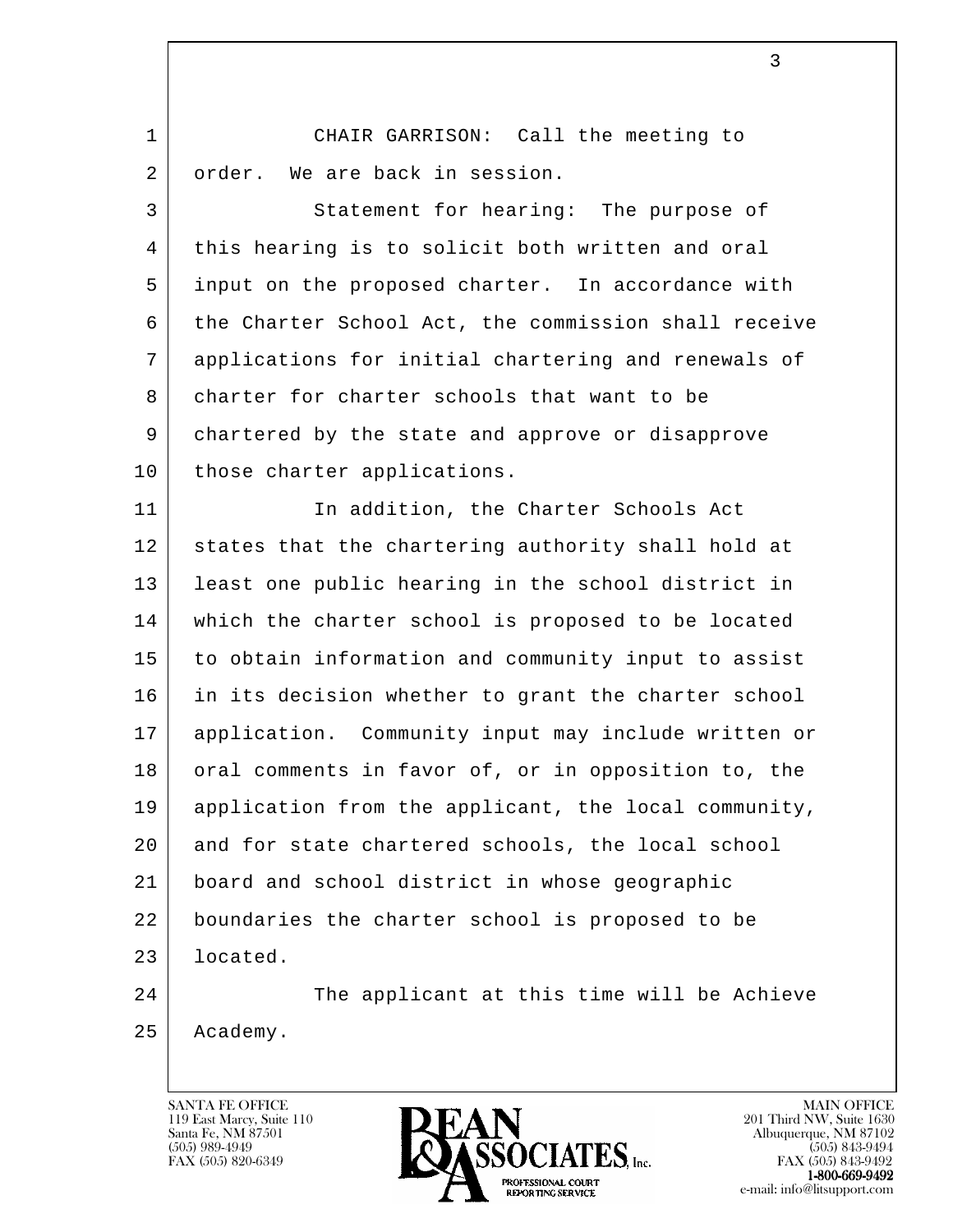l 1 | MR. BERGMAN: Mr. Chairman, I hate to 2 interrupt, but I just was curious, should we not at 3 least note for the record, even though we were just 4 in recess, that the same commissioners are here that 5 were here in the previous hearings, or do we not 6 need to do that? 7 CHAIR GARRISON: I guess if they were 8 different I would want to make note of it. 9 MR. BERGMAN: If somebody were to question 10 whether we were all here this go around. I'm not 11 suggesting a roll call. 12 CHAIR GARRISON: Okay. Thank you. 13 | Applicants, please for the record state 14 | the name of the school, the names of the founders of 15 the school, proposed grade levels to be served, and 16 membership projection of the school. 17 | MS. KELLEY: Good afternoon, Mr. Chairman, 18 | Members of the Commission. The name of the school 19 is Achieve Academy. The projected membership is 20 100. The members of the team that are here this 21 afternoon, Mr. Mike Kivitz, CEO of Adelante. My 22 name is Krista Kelley. This is Lisa Gabaldón. She 23 | is an expert in special education as well as a high 24 school charter school teacher. 25 We have got Jana Murphy, who is an expert

119 East Marcy, Suite 110<br>Santa Fe, NM 87501

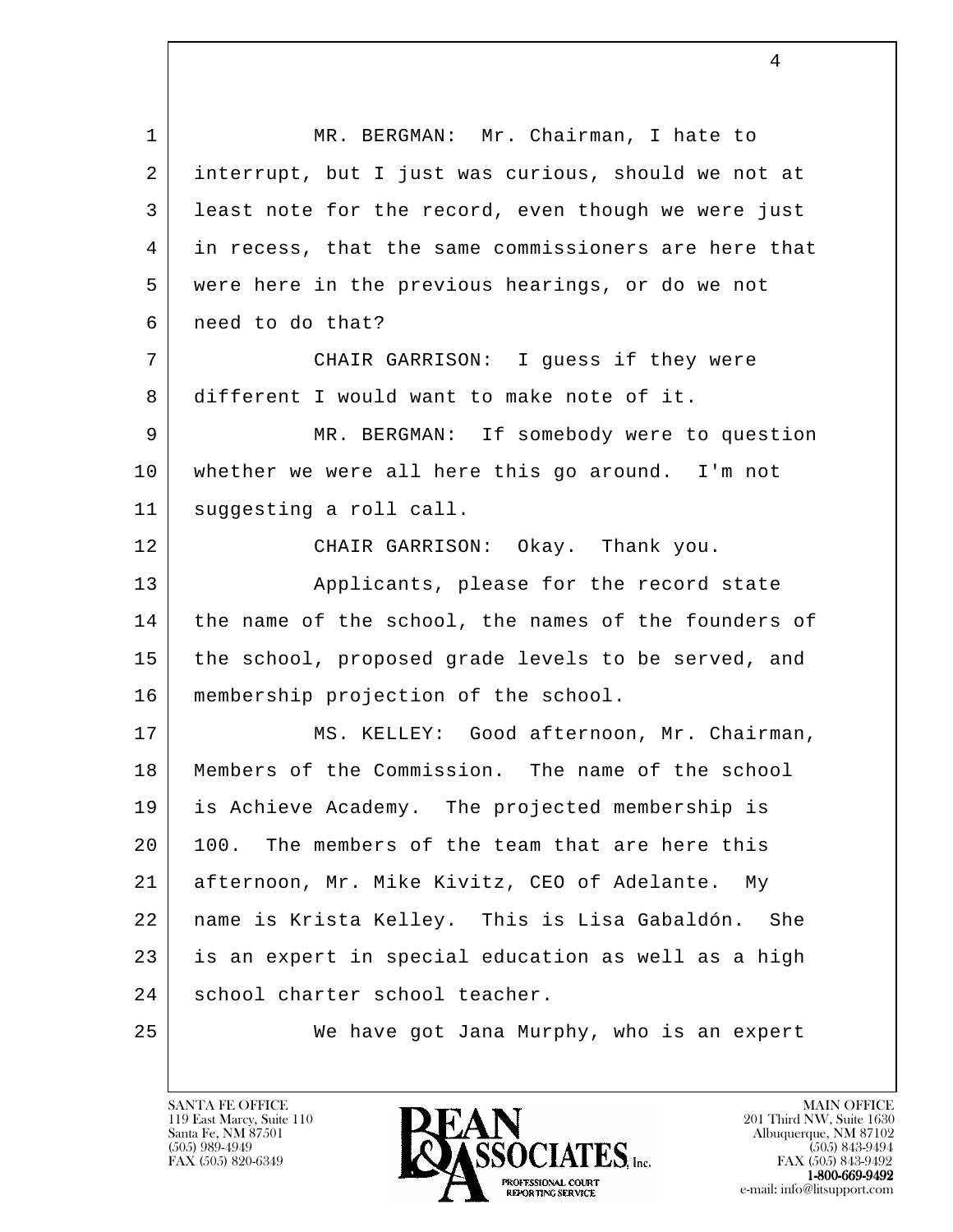l 1 | in career education, also in special education, and 2 Blair Kaufman, who is a school administrator as well 3 as an expert in both general and special education. 4 Thank you. 5 CHAIR GARRISON: Did we miss anything? 6 Proposed grade levels and membership projection? 7 | MS. KELLEY: Proposed membership 8 projection is 100. Grade levels are 10 through 12. 9 CHAIR GARRISON: Thank you. We will now 10 | request that you state for the record a brief 11 description of the school, the reasons you believe 12 this school will benefit the children and citizens 13 of this community, and any other information you 14 would like the commission to know about your 15 application. You have 15 minutes, so please be as 16 precise as you can during that time. You may now 17 begin. 18 MS. KELLEY: Thank you, Mr. Chairman, 19 Members of the Commission. I would like to tell you 20 this afternoon about Achieve Academy, but before I 21 go into what Achieve Academy is about, I want to 22 tell you about why I feel so compelled to be 23 involved with Achieve Academy and to be involved 24 with the creation of this school. 25 Back when I was in college, I was in a

119 East Marcy, Suite 110<br>Santa Fe, NM 87501



FAX (505) 843-9492 e-mail: info@litsupport.com

 $\sim$  5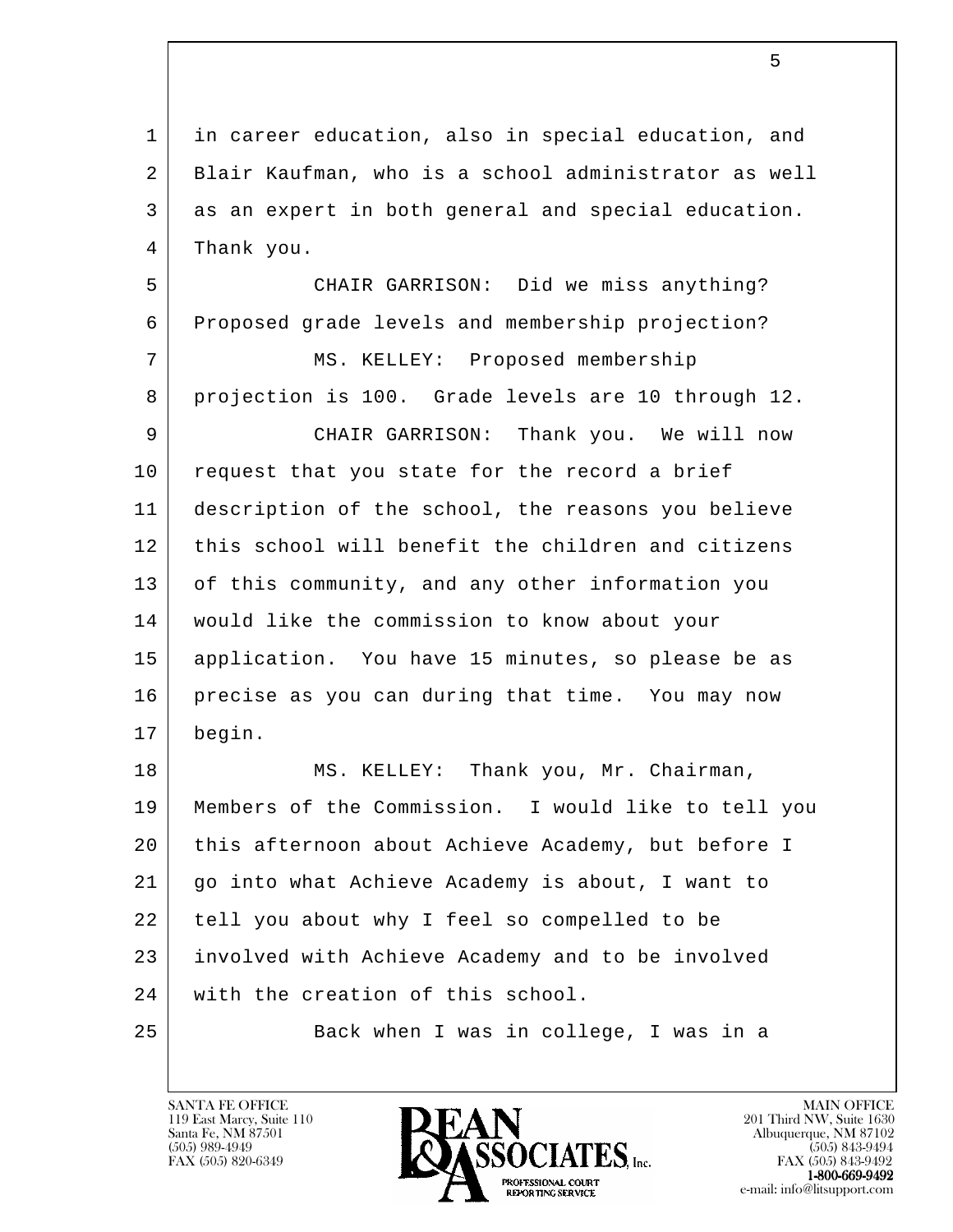| $\mathbf 1$ | terrible accident where I broke several ribs and my  |
|-------------|------------------------------------------------------|
| 2           | shoulder and my hip as well, and I was confined to a |
| 3           | wheelchair for two months. And they were two long    |
| 4           | months. During those two months, I learned what it   |
| 5           | was like to rely on someone else to help me, and     |
| 6           | today I come before you to present Achieve Academy,  |
| 7           | a school with a mission to provide a vocational      |
| 8           | learning environment that will empower 100 students  |
| 9           | of all abilities, particularly those with special    |
| 10          | needs, grades 10 through 12, to experience           |
| 11          | transition successfully into the workforce through   |
| 12          | career education after a school environment.         |
| 13          | The school offers a comprehensive approach           |
| 14          | that includes career assessments, individual career  |
| 15          | plans, job placement, and the support necessary to   |
| 16          | obtain a job when students graduate from high        |
| 17          | school. Our overarching philosophy is that students  |
| 18          | of all abilities can learn and achieve their         |
| 19          | personal and vocational goals in a self-paced, least |
| 20          | restrictive environment.                             |
| 21          | The school will be located in Albuquerque,           |
| 22          | and the core curriculum is standards driven and      |
| 23          | research based and will be taught by dual certified  |
| 24          | highly qualified teachers. A team approach to        |
| 25          | education will enhance the opportunity for all       |

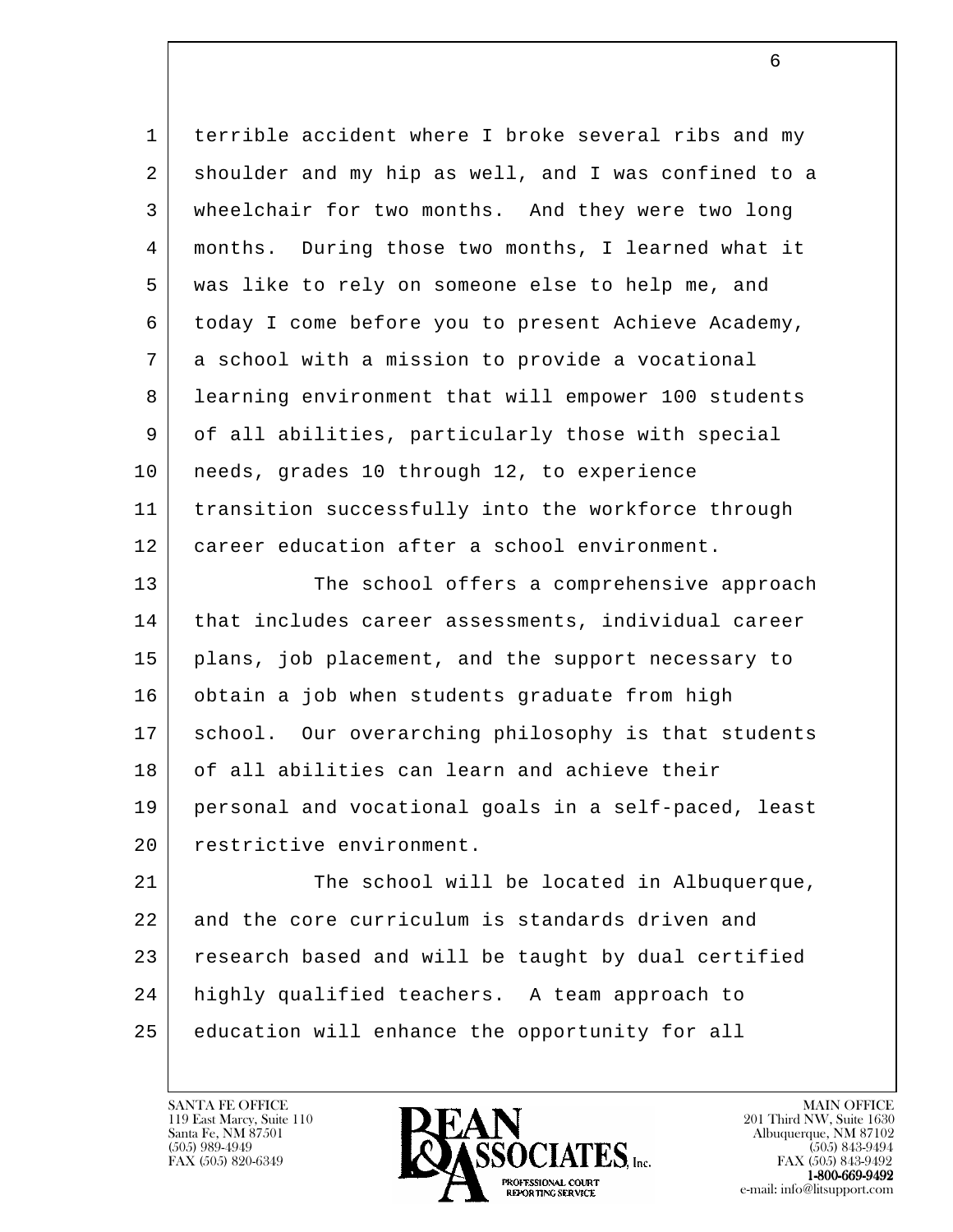1 students to be successful. The approach includes 2 parent, teacher, and student involvement in next 3 step and individual education plans, as well as 4 individual career plans, and through parent 5 involvement and parent advisory councils.

6 | Additionally, Achieve Academy will partner 7 with Adelante Development Center where a community 8 approach to involving students in the workplace 9 environments will enhance the ability for all 10 students to experience a variety of workplace 11 settings. We believe that with New Mexico ranked 12 | fourth in the nation for dropout rates, much of 13 which is attributed to poverty, Achieve Academy can 14 provide a viable solution.

l 15 | Furthermore, the rate for students with 16 disabilities to drop out of school is 64 percent, 17 compared with that of nondisabled students at 18 44 percent. We also believe we can offer an 19 alternative to dropping out, for 32 percent of the 20 dropouts that drop out because they want a job. Of 21 | the 276 students who graduated from special 22 education in Albuquerque Public Schools in 2008, 23 only 89 or 32 percent are employed. 24 | Additionally 67 percent of individuals 25 with disabilities in Bernalillo County who want to

119 East Marcy, Suite 110<br>Santa Fe, NM 87501

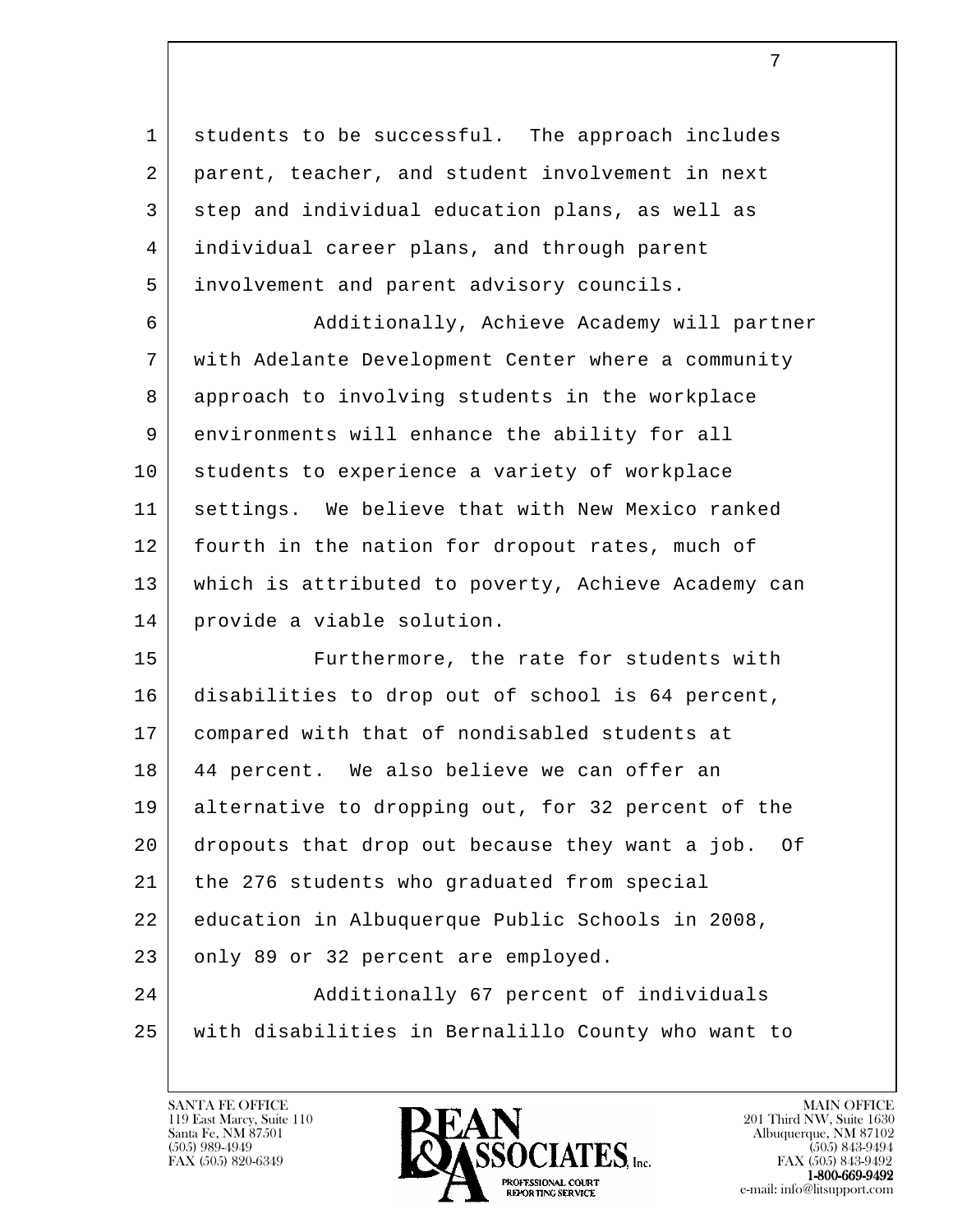l 1 be employed remain unemployed. It's expected that 2 nearly half of all working age adults experiencing 3 poverty during the year have a disability. 4 Mr. Chairman, Members of the Commission, I 5 ask you how are these results acceptable? 6 MS. GABALDÓN: Thank you. Good afternoon, 7 Commission, my name is Lisa Gabaldón. I am a member 8 of the academic team for Achieve Academy. 9 It surely is an honor to stand before you 10 with this team of professionals presenting to you 11 Achieve Academy. As a special education teacher in 12 another charter high school, let me say Achieve 13 Academy is a special education teacher's dream come 14 true, and more importantly, a family's dream come 15 true for their child. I am sure that I speak for 16 all special education teachers when I say, the goal 17 is for special education to touch lives and make a 18 difference for a unique, sometimes overlooked 19 population. Unfortunately in larger school 20 districts and much larger charter schools, being an 21 effective special education teacher is challenging 22 due to heavy caseloads and the many other duties 23 required of teachers in larger schools. 24 | Achieve Academy is designed to benefit all 25 students and acknowledges that every student is a

119 East Marcy, Suite 110<br>Santa Fe, NM 87501



FAX (505) 843-9492 e-mail: info@litsupport.com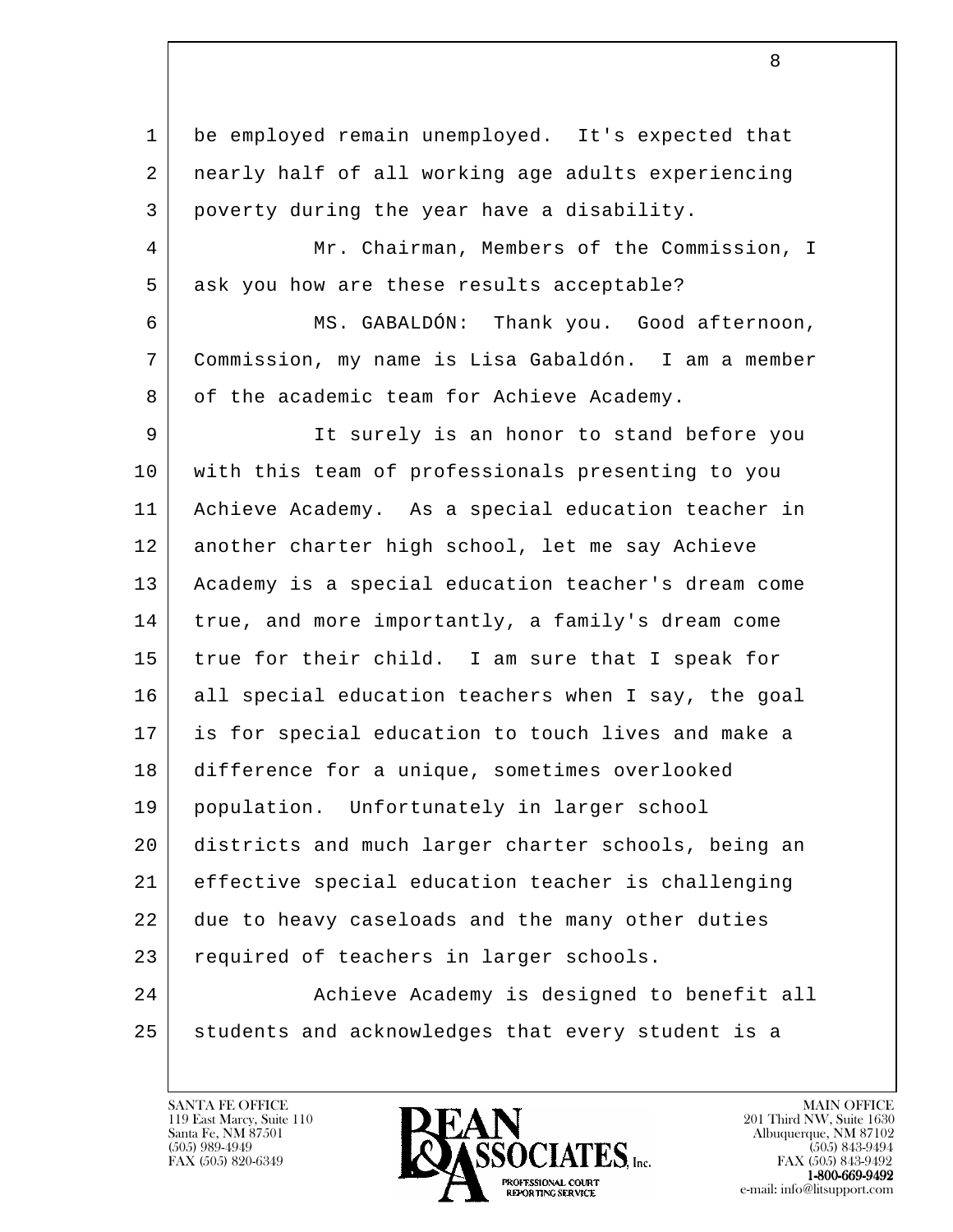1 general education student first. In order to meet 2 the needs of all students, Achieve Academy will be 3 providing academic and vocational curriculum that 4 addressed the continuum of needs primarily through 5 Education 20/20, Life Center Career Education, 6 Outcomes Based Education, SMART Goals, IEPs, next 7 step plans, and individual career plans which are 8 all based on New Mexico standards.

9 | Assessment will be ongoing within the 10 curriculum, which enables individual student 11 assessment as a component of the community 12 | referenced learning and Life Center Career 13 Education, which is also a research based 14 curriculum. Assessment will be achieved as students 15 experience a variety of rotations and different 16 working environments throughout their academic 17 career. Assessment will include, among others, 18 direct observation, interest inventories, skill 19 inventories, and others which we can detail in 20 writing.

l 21 This is absolutely exciting, Commission. 22 At Achieve Academy, students and teachers will be 23 surrounded by support, and Achieve Academy will be 24 specifically designed to reach all students with an 25 emphasis on transition, and that is an ideal

119 East Marcy, Suite 110<br>Santa Fe, NM 87501

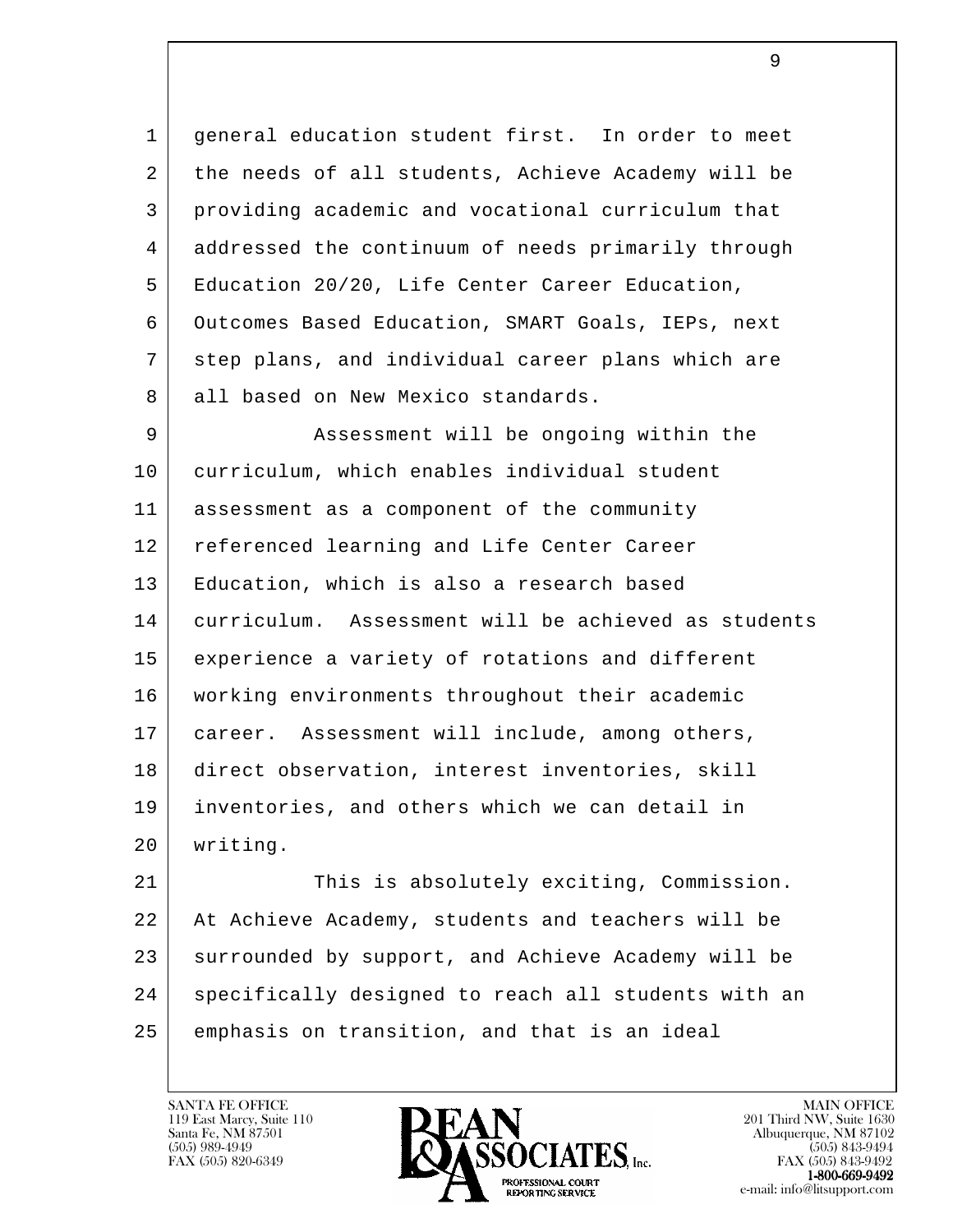1 academic setting, to accomplish the requirements of 2 Indicator 13 for students with special needs, but 3 also is an ideal setting for all students whose goal 4 is to successfully transition into a post secondary 5 study.

 6 Successful transition applies to everyone, 7 not just students with special needs. Achieve 8 Academy will provide opportunities for all students 9 and will remove some of the barriers that many of 10 our youth and families face in reaching goals beyond 11 high school. When I envision Achieve Academy, I 12 envision not only a safe environment for students 13 but also for families. As a special education 14 teacher who has worked closely with students and 15 families regarding transition, I am absolutely 16 confident that students will be provided with every 17 opportunity to achieve.

l 18 I would like to now share a story about 19 someone who could have benefited from the daily 20 hands-on career experiences that students at Achieve 21 Academy will experience. To this day Marcus still 22 crosses my mind. Although he graduated two years 23 ago, Marcus' primary goal was to earn his high 24 school diploma and he did. With much effort and 25 many starts and stops, I was able to help him earn

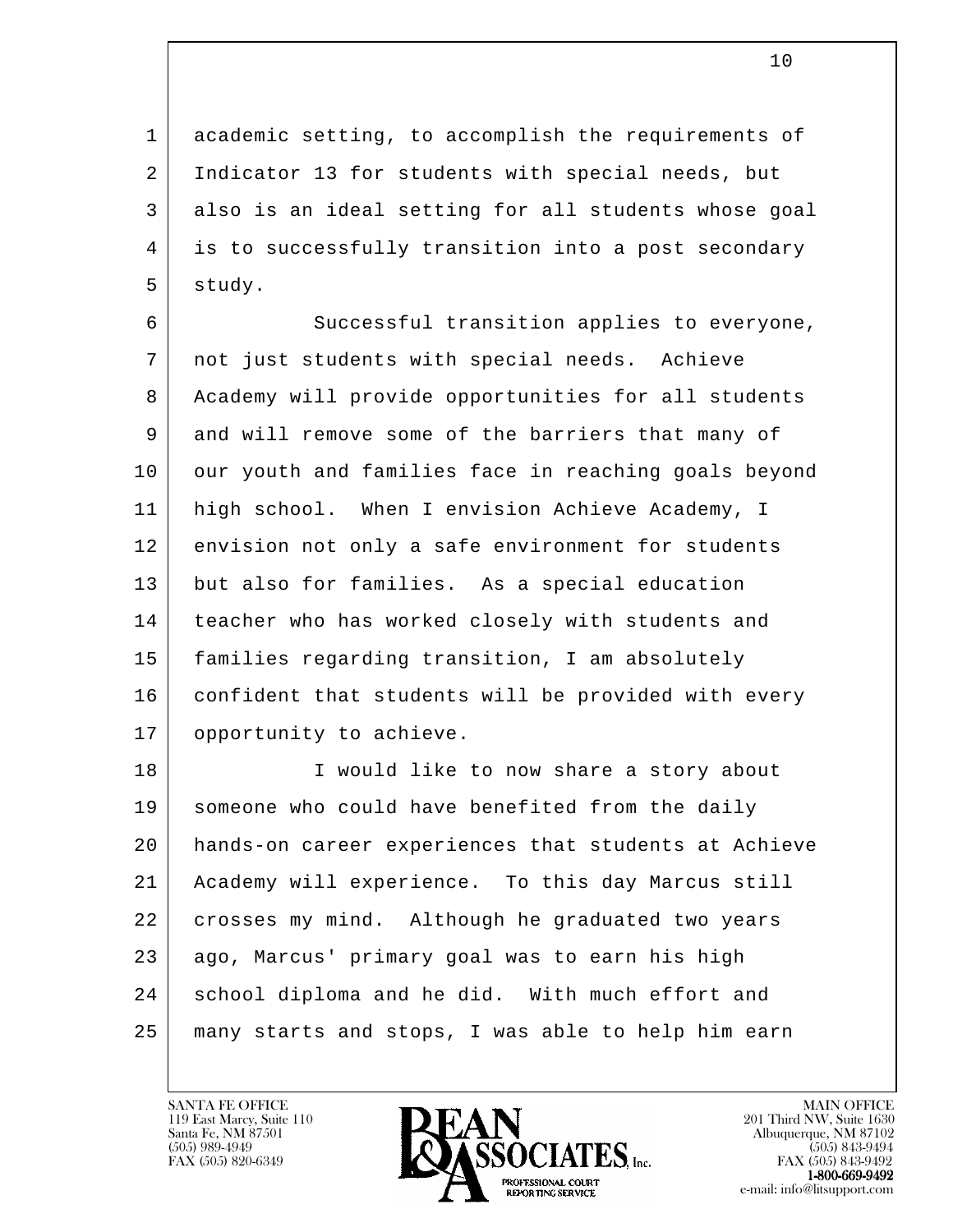| 1  | his high school diploma at the age of 22.            |
|----|------------------------------------------------------|
| 2  | Marcus is cognitively disabled and                   |
| 3  | struggles with accessing supports that could create  |
| 4  | more options and opportunities for him. His mother   |
| 5  | is a prostitute, his father is in prison, and he     |
| 6  | lacks a stable support network outside of school.    |
| 7  | Despite how much I cared about helping him succeed,  |
| 8  | I didn't have all the resources available to         |
| 9  | integrate his academics with relevant transition     |
| 10 | experiences.                                         |
| 11 | Marcus' joy about graduating was exciting            |
| 12 | but short lived. What is he doing now? Well, he is   |
| 13 | currently unemployed and has been for quite some     |
| 14 | time. As his teacher, this is very frustrating to    |
| 15 | Although I helped him earn his high school<br>me.    |
| 16 | diploma, I am not satisfied. More supports could     |
| 17 | have been in place for him. As his teacher, I truly  |
| 18 | believe that the small individualized setting, in    |
| 19 | addition to the hands-on experiential learning that  |
| 20 | Achieve Academy will provide, would have been able   |
| 21 | to not only provide him with the skills necessary to |
| 22 | earn his high school diploma, but also to have       |
| 23 | learned the skills to attain and maintain            |
| 24 | employment.                                          |
| 25 | Unfortunately I was not able to provide              |

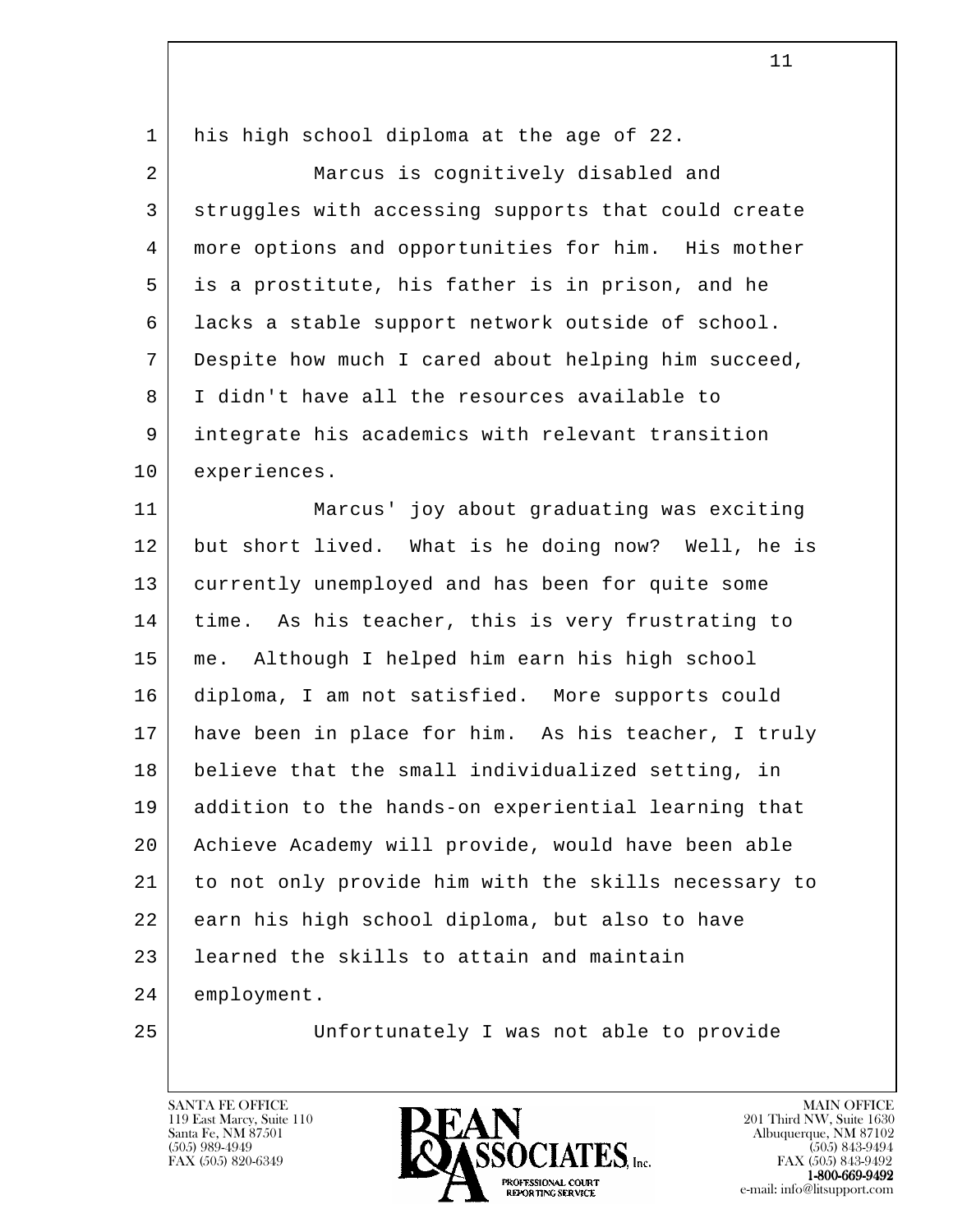1 | that daily hands-on natural learning experience that 2 a student with his learning disability requires. 3 There are many more Marcuses with goals and dreams 4 | that need the right supports in place to make their 5 goals and dreams a reality.

 6 Members of the Commission, as you listen 7 to the remainder of our presentation and as you 8 deliberate your decision about us, I ask that you 9 keep in mind the definition of Achieve, which means 10 to perform or carry out with success, to attain with 11 effort despite difficulty. This is exactly Achieve 12 Academy's goal, to maintain -- to attain success for 13 students and families with much effort despite the 14 difficulties. Thank you very much.

l 15 MR. KIVITZ: Chairman Garrison, Members of 16 the Commission, I am Mike Kivitz and one of the 17 founders of Achieve Academy, and in my spare time, I 18 am the CEO of Adelante. If you are not familiar 19 with Adelante, we are a nonprofit organization, one 20 of the largest in the state, and a lot of kids 21 transitioning from public schools come to us. And I 22 can tell you that after 32 years of experience at 23 Adelante, I have seen way too many kids come 24 unprepared to transition to the world of work. 25 Education, especially for students with

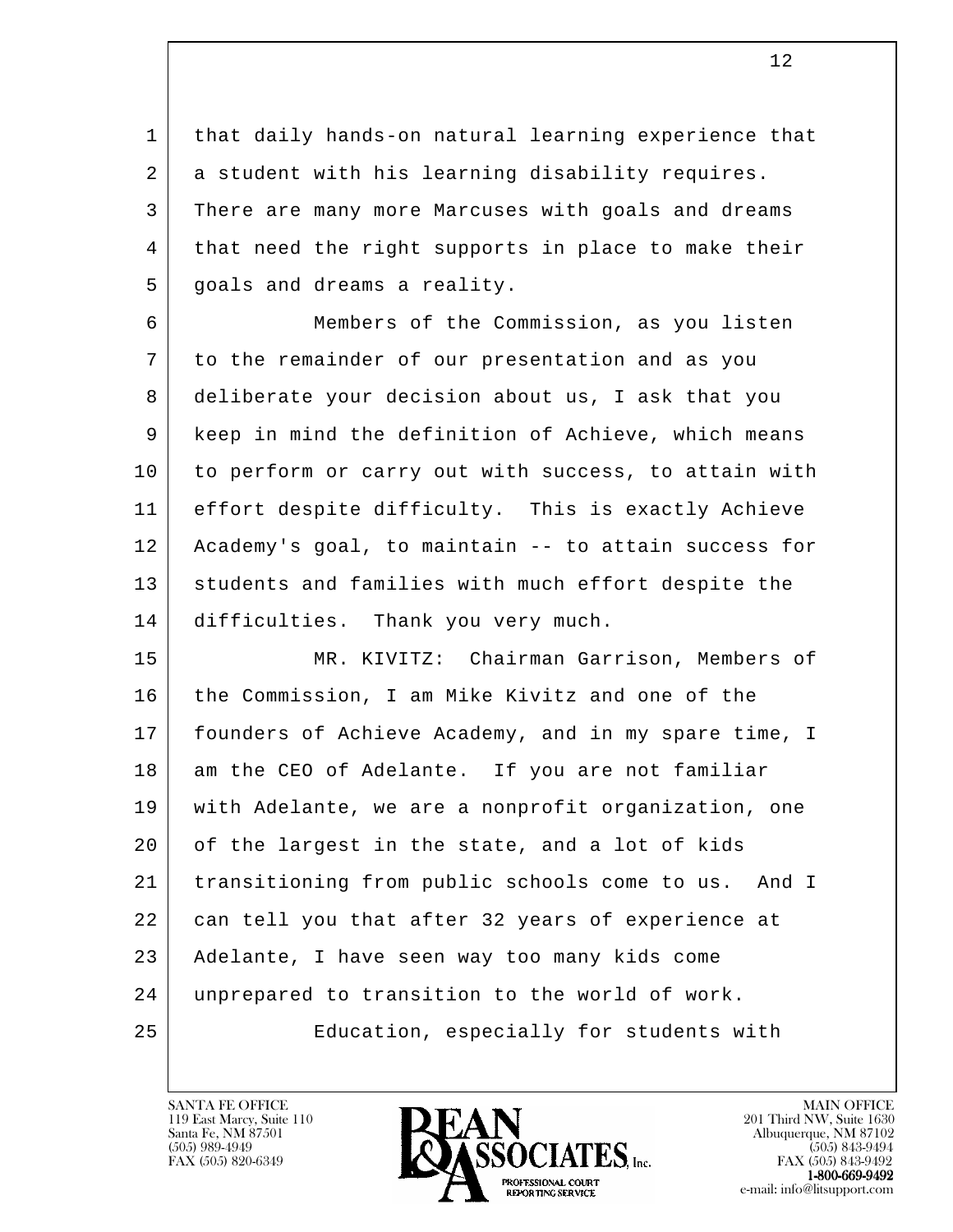1 special needs, has to prepare the student for 2 employment or it hasn't succeeded. Our ability to 3 be self-sufficient, you and I as citizens, and be 4 valuable in society depends on largely what we do. 5 Changing the end of the story that we just heard is 6 really what inspires our team to try to create 7 Achieve Academy.

8 Now, entering the world of work is 9 difficult for everyone these days, as we all know, 10 and more so for students with special needs and 11 nontraditional learners. You have heard the local 12 | statistics Krista mentioned, and the unacceptable 13 national data is that unemployment for people with 14 disabilities is over 70 percent, and those were 15 | formerly students. Achieve will address their need, 16 and for those in general ed, particularly with 17 | related barriers.

l 18 Typically I think charter schools that 19 have come before you have to address how they are 20 going to include students with special needs, and we 21 have that paradigm in reverse. We do have a process 22 that includes general ed students as well. We 23 believe that all students could benefit from many of 24 the supports special education students receive. 25 Our dream is that every student will be

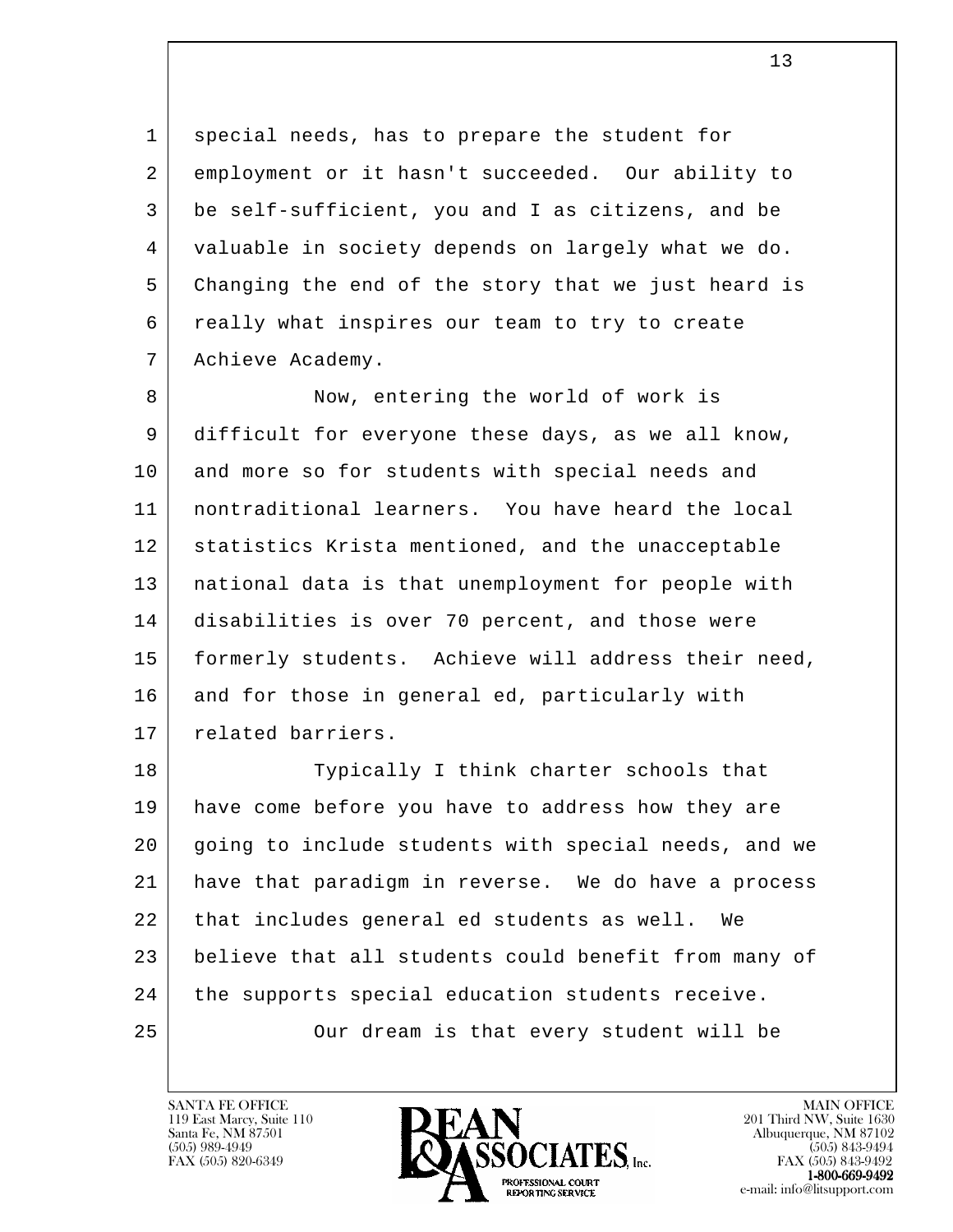l 1 job ready upon graduation. By that we mean each 2 student will have a variety of vocational 3 experiences which they can build into a resume, 4 which will be assessed as they go through the 5 rotation of work experiences we were talking about, 6 and they will fully know what their skills are, what 7 their aptitudes and interests are that lead to 8 successful work, and they will typically already 9 | have employment when they graduate. 10 We are going to fully meet educational 11 requirements, and students will also achieve social 12 | outcomes not typically documented but vitally 13 important, such as wages earned, number of 14 employment experiences, and having a job on 15 graduation. 16 Now, general ed students have a career 17 path at Achieve. For example, many future direct 18 service professionals who worked for us originally 19 weren't necessarily enthralled with the traditional 20 academic classroom path, and they were at risk 21 students themselves. Many of them can become great 22 employees at nursing homes, assisted living 23 | facilities, programs like Adelante. There is an 24 abundance of jobs in the direct service and 25 administrative fields in those kinds of areas, and

119 East Marcy, Suite 110<br>Santa Fe, NM 87501

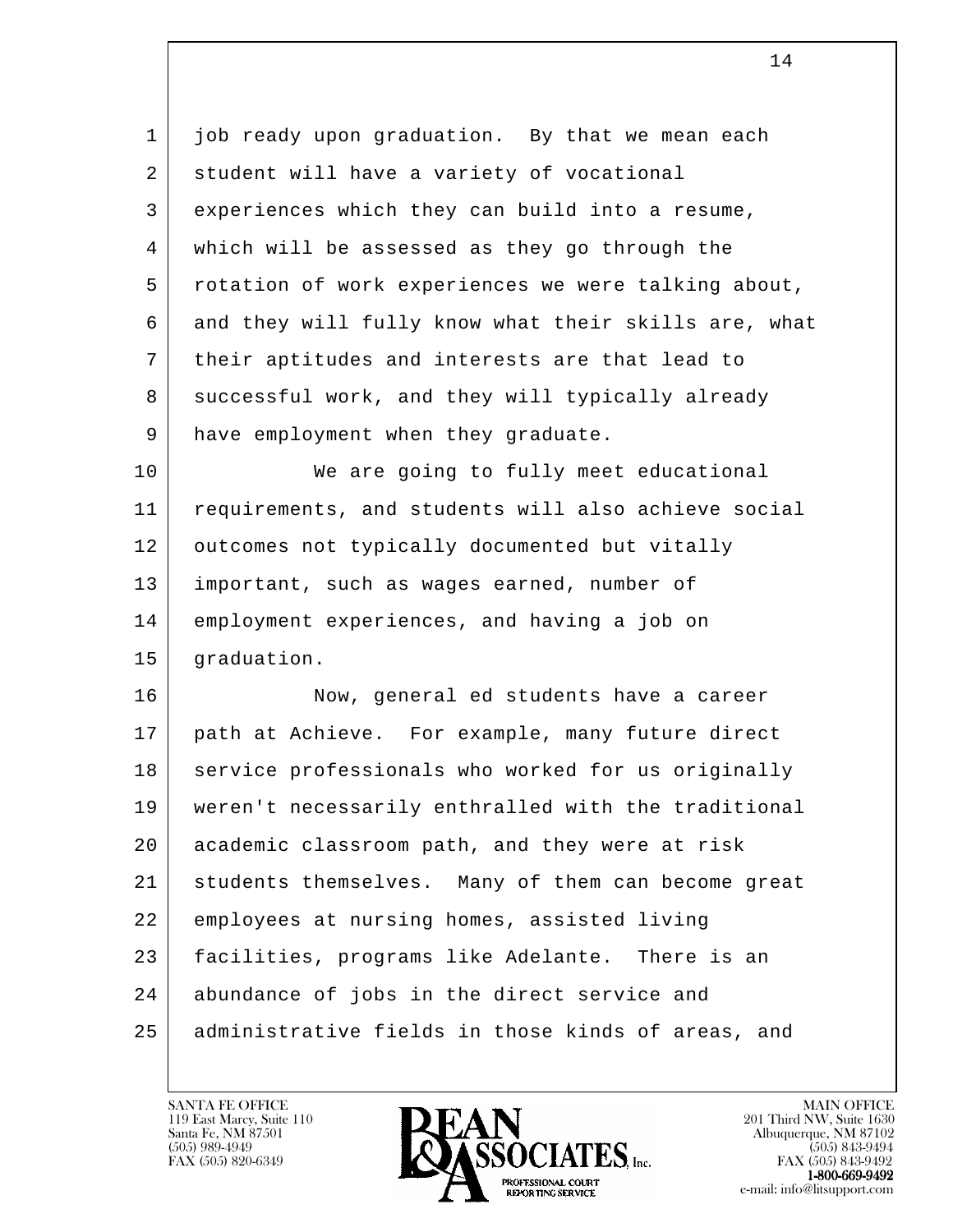1 | we can provide training for those students. They 2 also in terms of the school are part of our 3 mainstreaming process for special needs students, 4 and they contribute to an integrated and least 5 restrictive environment.

 6 Adelante's role in all this is to work 7 under the general direction of the governing board 8 of Achieve and its administration as they request. 9 We are separate organizations. Adelante, though, 10 offers to bring something to the table. We offer 11 the foundation of support so that Achieve can focus 12 on its educational mission. We have a depth of 13 experience in administering a wide range of funds 14 | from federal funds, line item appropriations, 15 Medicaid, state, foundations, grants -- you name 16 it -- compliance with federal and state procurement 17 regulations, which we could talk about for hours, as 18 well as expertise in human resources, information 19 technology, facilities, and vehicle management. We 20 have over a thousand employees so we are relatively 21 skilled in those areas.

l 22 The partnership that we have promotes 23 accountability and it promotes sustainability for 24 Achieve. Achieve recognizes that its viability is 25 enhanced by utilizing demonstrated fiscal and

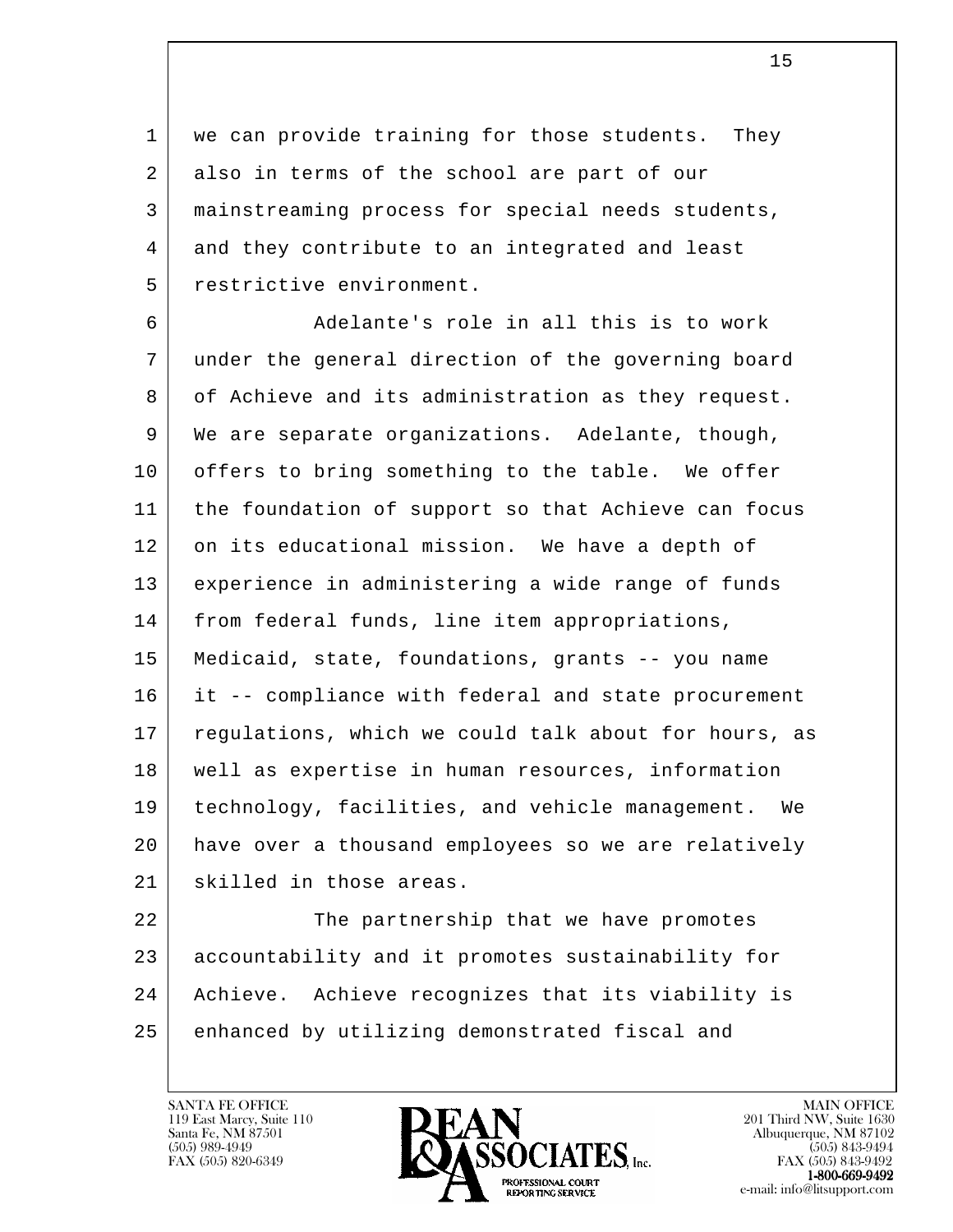1 administrative experiences to run responsibly and in 2 compliance with public education rules, regulations, 3 and standards. We have a tradition and a process at 4 | Adelante. All the requirements, all the rules and 5 regulations we put into a database, the primary 6 individual and team responsibilities, and then 7 completion dates are assigned. And we know how to 8 address a staggering variety of requirements that a 9 | charter school faces, and we are going to transfer 10 | that management expertise over to Achieve.

 11 We successfully secured ISO 9000:2001, and 12 this is one of the differences between us and the 13 | school. This is not something that the school would 14 be doing. We had got Medicaid compliance and three 15 forms of national accreditation that all attest to 16 our proven ability to comply with regulation, and so 17 we can provide fiscal oversight.

l 18 In addition we have contracted with APS 19 over 30 years, and we have experience with public 20 | school regulations and special needs. We very much 21 respect APS' and other schools' work in special ed. 22 We work very closely with the public schools. 23 However, as a nonprofit with relationships with the 24 business community, Adelante is in a position to do 25 things a traditional school isn't designed to do to

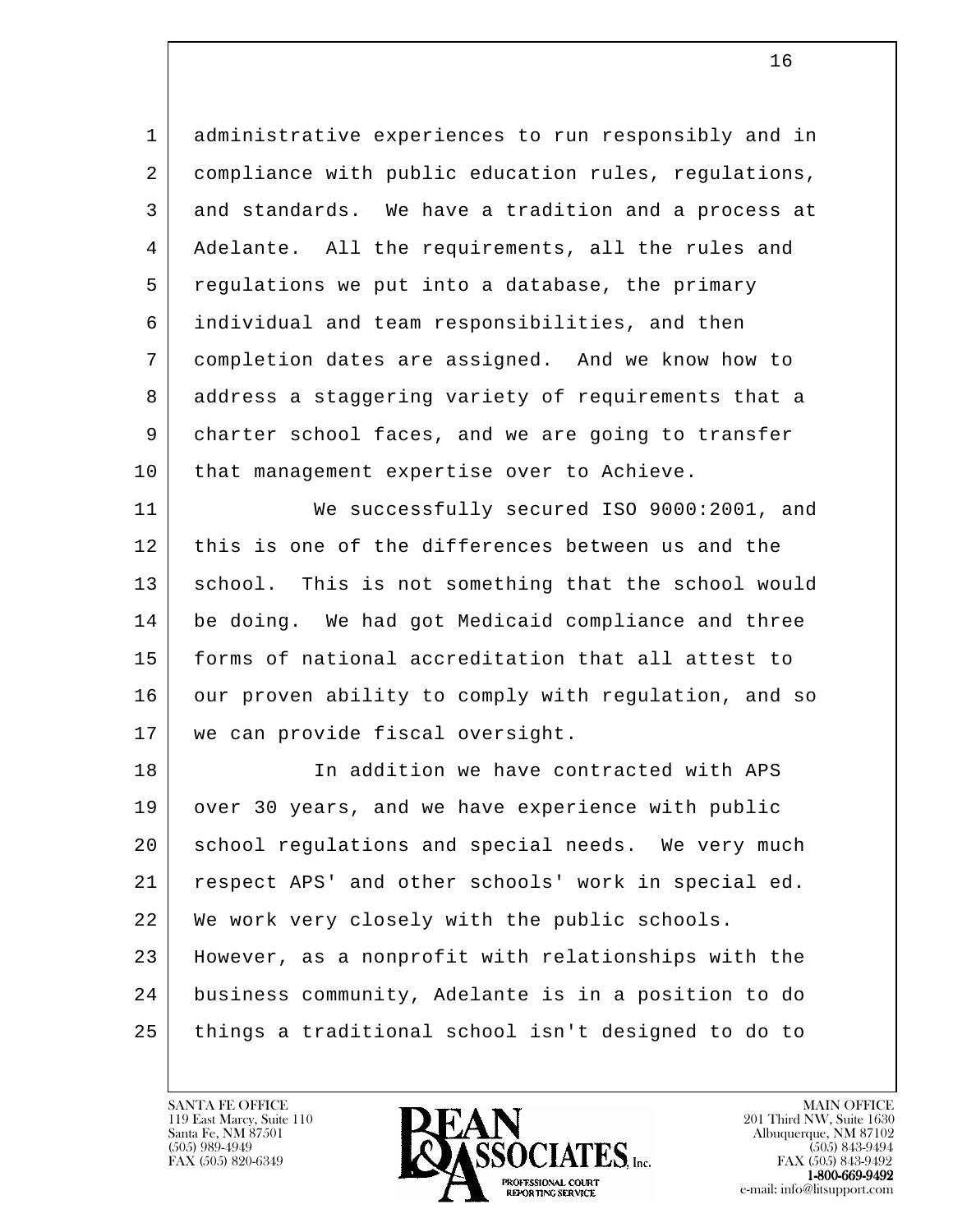1 bring employment experiences and opportunities to 2 students, especially those with special needs. We 3 find jobs, we create jobs, and we teach people to 4 work. That's what we do. That's our core 5 competency, and that's the competency we are going 6 to transfer over to Achieve, and that's what makes 7 | this partnership so exciting, I think.

8 Through the partnership, Achieve Academy 9 has access to extensive resources, including an 10 established network of business and volunteer 11 contacts. Each year we generate -- we secure over a 12 hundred jobs each year. We have five social 13 enterprise green businesses that provide hands-on 14 experiential learning, and depending on the 15 | student's individual career plan, each student will 16 be involved in an individualized program to learn 17 | real practical skills.

l 18 We intend to develop a national model that 19 can be replicated. This partnership and the 20 curriculum under development and the type of 21 supports our students are going to be offered is 22 something very unique. Graduation is not an 23 outcome, employment is. What better gift could we 24 give our graduates, especially those at risk with 25 | special needs, to be employed, self-sufficient, and

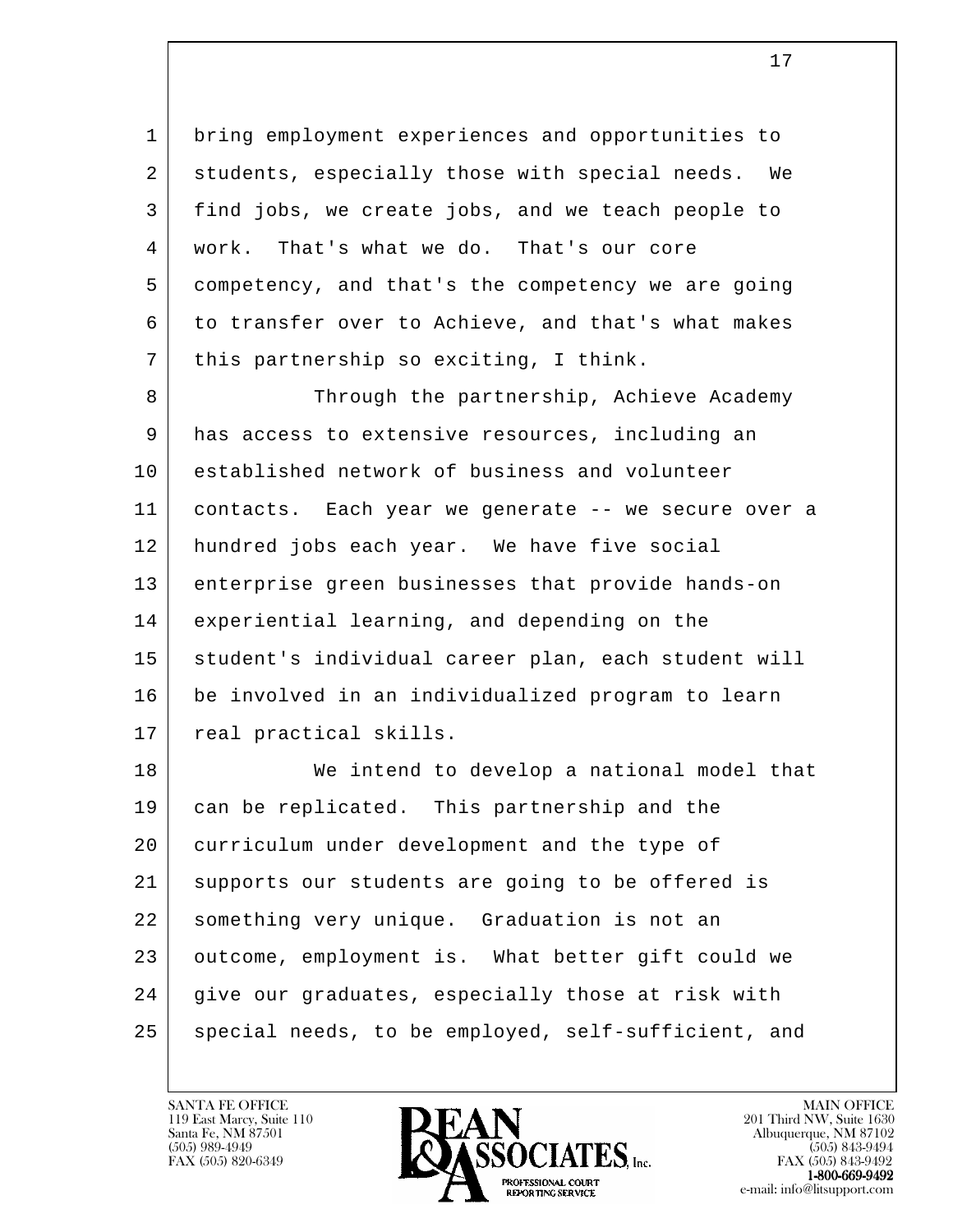1 | proud of themselves.

| 2               | There is a great need for Achieve Academy.           |
|-----------------|------------------------------------------------------|
| 3               | We have the foundation to succeed through our team   |
| 4               | and our partnership, and we ask for your approval so |
| 5               | that we can gladly undertake all the very hard work  |
| 6               | that we know is necessary to help turn our students' |
| 7               | dream into a reality.                                |
| 8               | CHAIR GARRISON: We are up to the section             |
| 9               | of the local school board and district               |
| 10              | representatives. Are there any local school board    |
| 11              | members who would like to speak and district         |
| 12              | representatives? Okay.                               |
| 13              | Community input. Public comments and                 |
| 14              | observations regarding the application will be heard |
| 15              | at this time. There will be a four minute time       |
| 16              | limit per presenter. Persons from the same group     |
| 17              | and having similar viewpoints are asked to select a  |
| 18              | spokesperson to present on their behalf. Multiple    |
| 19              | and repetitious presentations of the same view will  |
| 20 <sub>o</sub> | be discouraged. Is there anyone here for comment?    |
| 21              | Yes, sir.                                            |
| 22              | MR. ORTIZ Y PINO: Mr. Chairman and                   |
| 23              | Commission Members, I am Jerry Ortiz y Pino. I am    |
| 24              | state senator for District 12 here in Albuquerque    |
| 25              | and have been supportive of and a founder of a       |

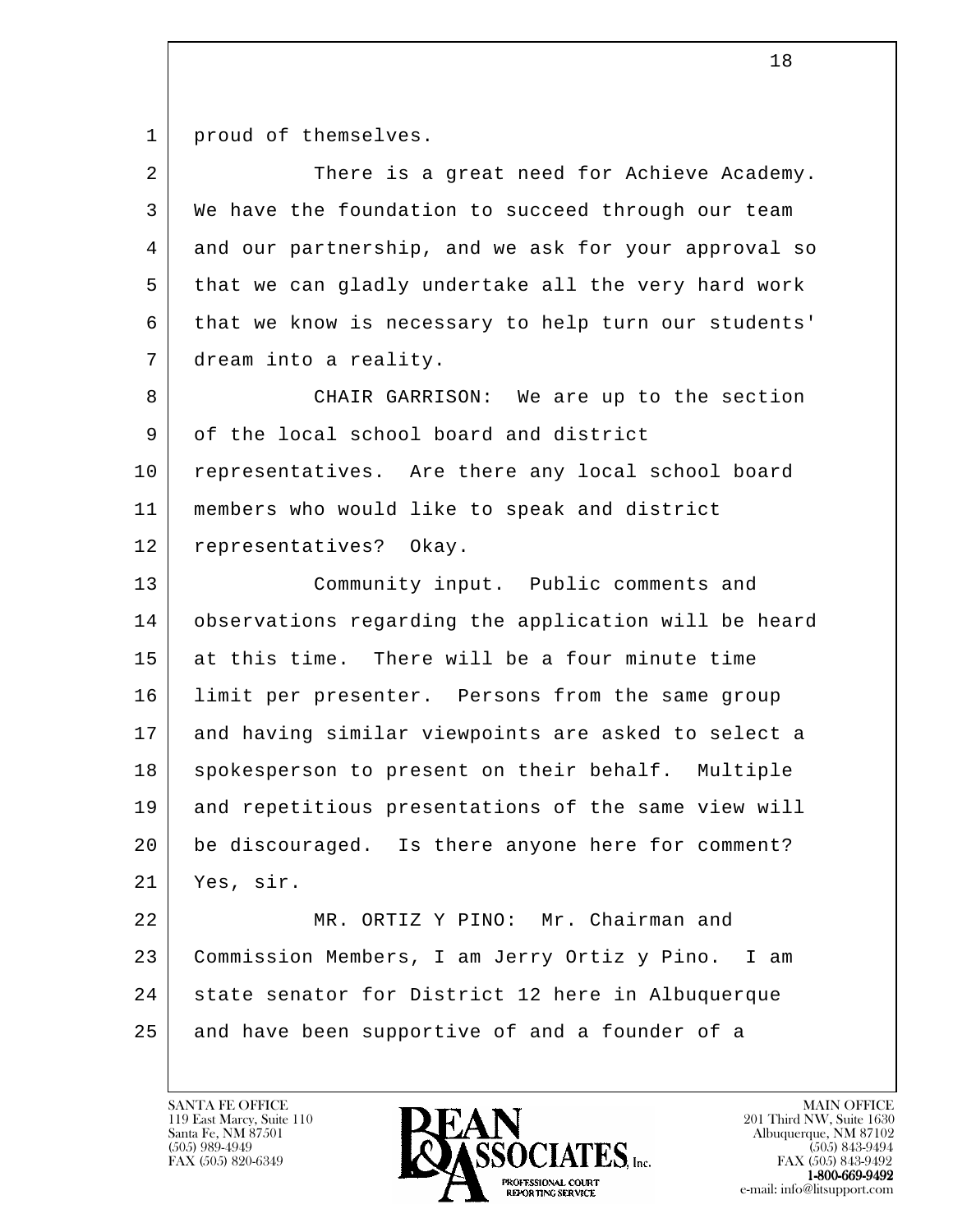1 couple of other charter schools.

| $\overline{2}$ | This is, in my mind, exactly the type of              |
|----------------|-------------------------------------------------------|
| 3              | alternative approach that the charter school law in   |
| 4              | New Mexico is designed to foster. It's the kind of    |
| 5              | approach that would be very difficult in the public   |
| 6              | school setting to bring off, but this partnership     |
| 7              | that Mr. Kivitz and the faculty, potential faculty    |
| 8              | members have alluded to is, I think, exactly what it  |
| 9              | takes to make an alternative educational approach     |
| 10             | That is, you take care of the academics, but<br>work. |
| 11             | you also prepare the students for something far       |
| 12             | beyond just doing well on tests.                      |
| 13             | On the way over here, I was listening to a            |
| 14             | radio program and somebody was making that precise    |
| 15             | distinction, that way too many of our students these  |
| 16             | days are being prepared to do well on tests, and way  |
| 17             | too few of them are being prepared to do well in      |
| 18             | life. This is a program and this is a vision that I   |
| 19             | think will prepare the students who graduate from it  |
| 20             | to do well in life. And we need a lot more            |
| 21             | alternatives that do exactly that.                    |
| 22             | So thank you very much. I hope you will               |
| 23             | approve this charter proposal.                        |
| 24             | CHAIR GARRISON: Senator, thank you for                |
| 25             | your time and comments.                               |
|                |                                                       |

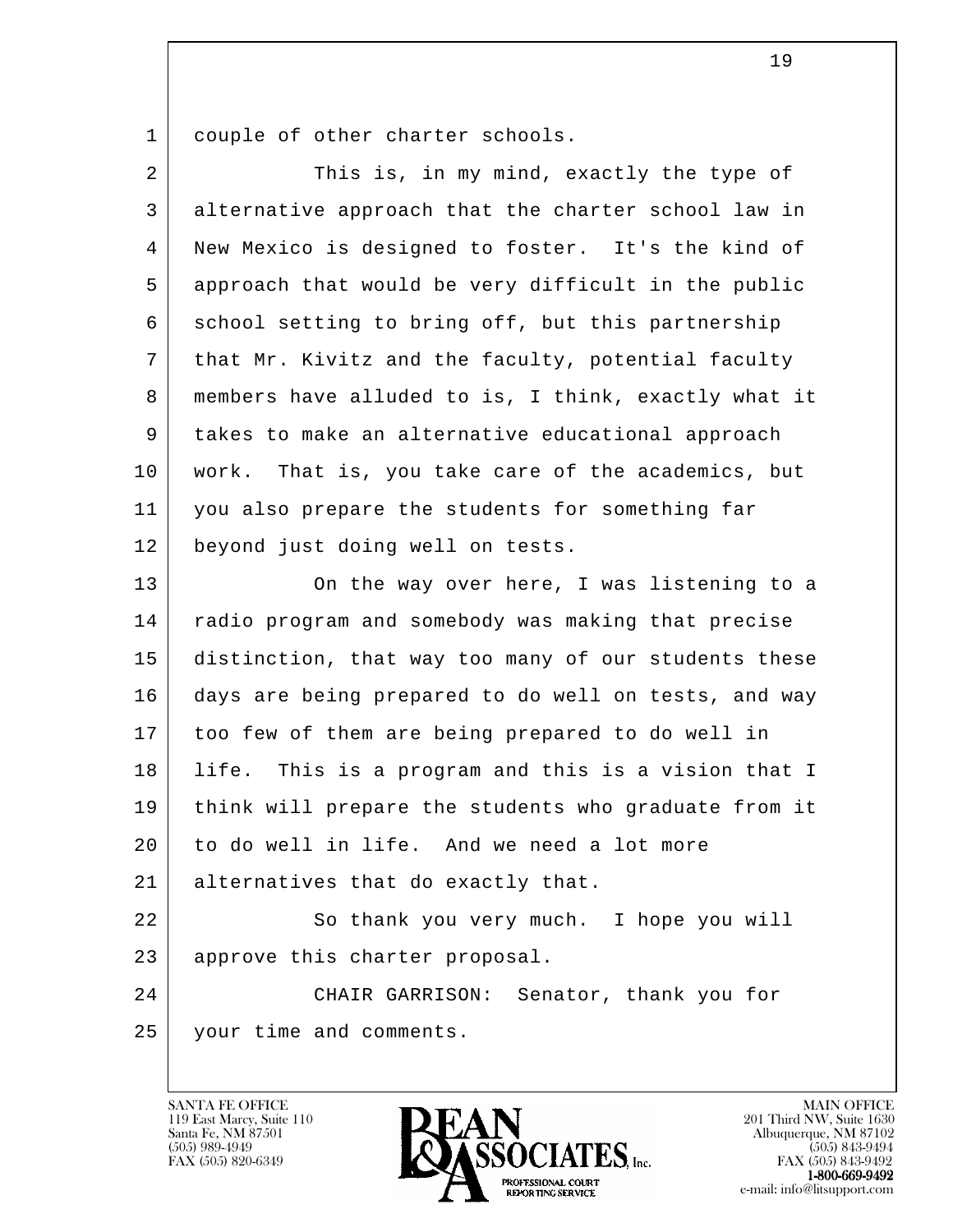1 Everyone that comes up, please state your 2 name for the record and please sign in so we have 3 | that documented.

4 | MS. MADDEN: Thank you for the opportunity 5 to address you. My name is Molly Madden, and I am a 6 parent of a child whose outcome was much different 7 than what you heard from Ms. Gabaldón. My daughter 8 Jennifer is a young, determined woman with lots of 9 | spirit, but she also has mental and physical 10 disabilities which have required a variety of 11 services throughout her life. She is currently 12 employed through the Adelante employment services in 13 a job at the Holiday Inn Express in the laundry room 14 two mornings a week.

15 | Ris a parent, I have been really impressed 16 by the expertise and experience the Adelante staff 17 has in placing disabled people in jobs in the 18 community, supporting them in those jobs, making 19 that a successful experience. Jennifer has been 20 there seven years. That is longer than my other 21 daughters have held on to any jobs.

l 22 The flexibility throughout the Adelante 23 employment services is very supportive as well. My 24 daughter needs a job coach the entire time she is at 25 work. Other clients in the Adelante program only

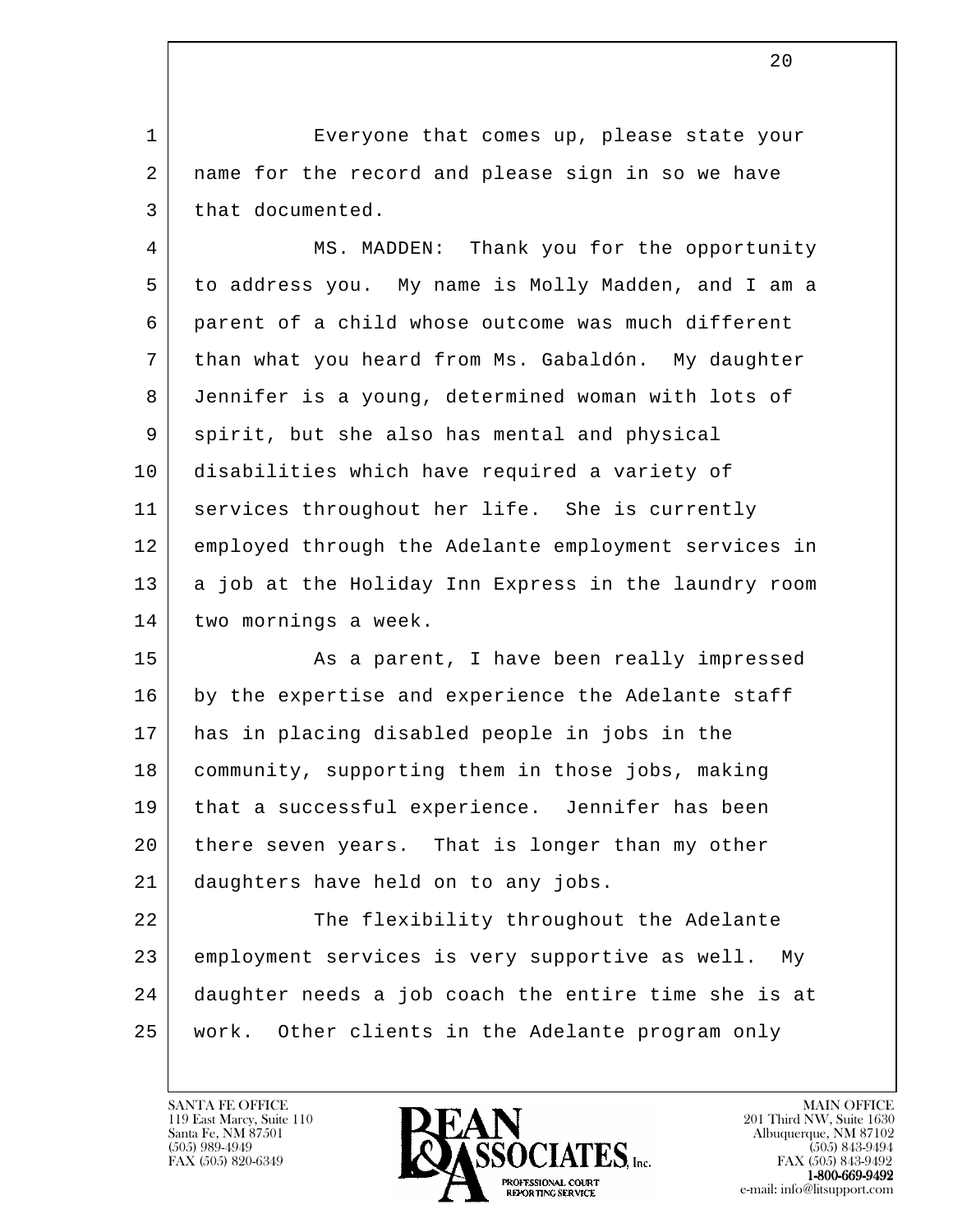1 | need help or progress checks once or twice a week. 2 Adelante also has its own enterprises with bulk 3 mailing services, document destruction where many 4 disabled adults are employed.

 5 The experience and expertise in job 6 development, job placement, support I think are what 7 make Adelante an incredibly important partner for 8 | the Achieve Academy. Providing vocational education 9 in high school is an incredible challenge. It's 10 difficult to find jobs for disabled students in the 11 community. The staff at the school often doesn't 12 have enough resources in terms of people to support 13 those jobs. And my own daughter's experience in 14 high school, while she had incredible, wonderful 15 teachers, she did not find job success in high 16 school because of the many barriers that the 17 teachers faced. I think if they had had this kind 18 of support that Adelante can offer, and expertise, 19 experience, and their depth of knowledge of this, it 20 would have been a much easier transition for my own 21 daughter.

l 22 She right now is very happy in her job, 23 and it's due to the history that Adelante has in 24 helping people with disabilities achieve their 25 goals. Certainly one of the goals for high school

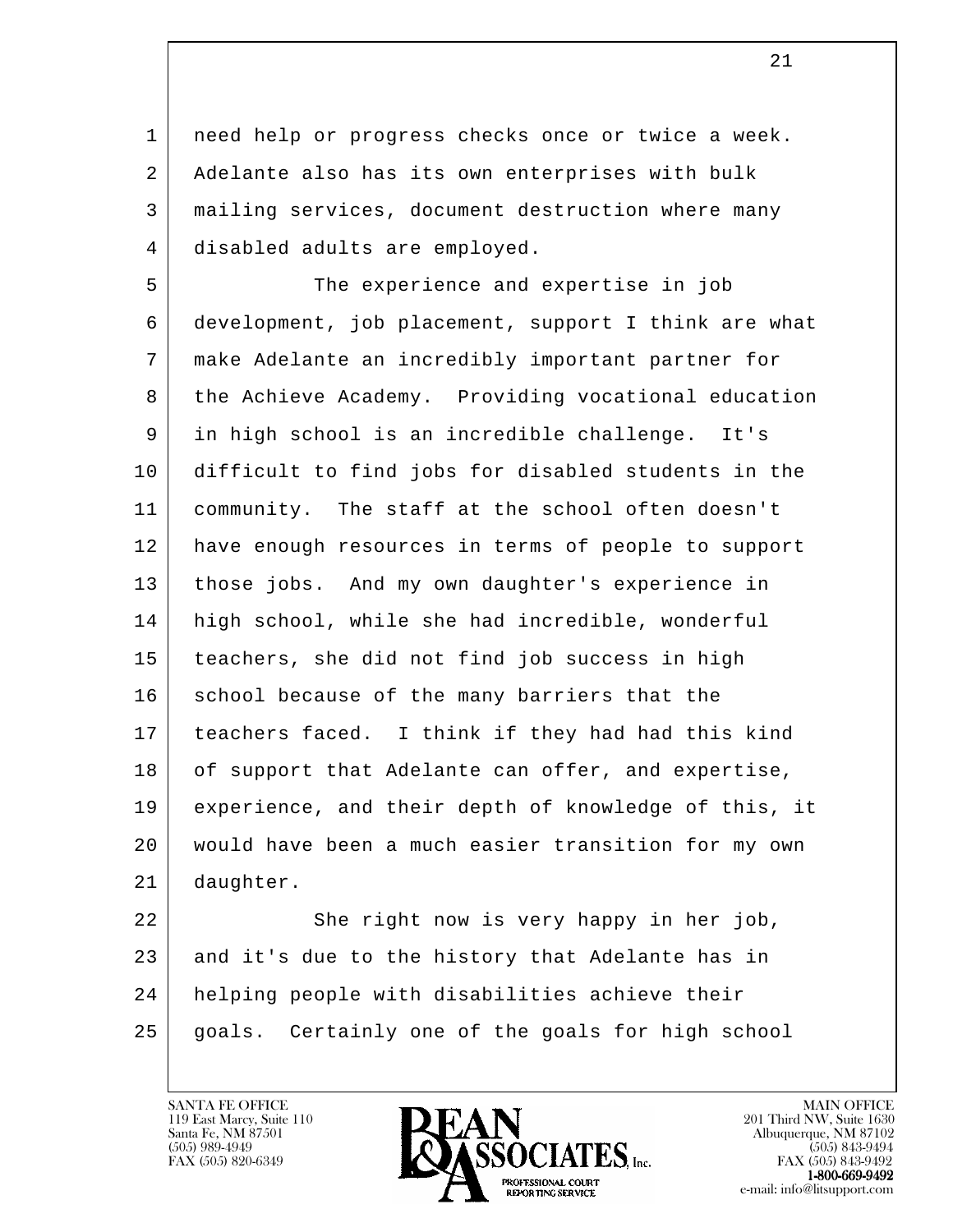l 1 transition students should be to be able to get a 2 job. My daughter loves her job. On Sunday 3 evenings, while my husband and I are getting ready 4 to face Monday morning, she is smiling and has to 5 remind me every single Sunday evening, "Tomorrow is 6 Monday. I'm going to work." Everybody should be 7 that happy. Thank you. 8 | CHAIR GARRISON: Thank you. 9 Come on up. 10 MS. FALBO: My name is Anne Falbo, and I 11 volunteered early so I don't get any more nervous 12 | than I already am. I am speaking from my heart, so 13 I hope I don't ramble too much. 14 I started my teaching career at 15 Albuquerque High School at the point when APS was 16 moving students from the severe classes that were 17 based at one or two schools, they were moving them 18 into their home schools. And I had a group of only 19 eight students, and we were supposed to teach them 20 academics. Well, I made a good attempt, but I am 21 not sure how much they learned. So I got 22 permission, after a couple of years, to start a work 23 study program, and I would go out in the community 24 and find jobs for the students. 25 | After about six or seven years, I joined

119 East Marcy, Suite 110<br>Santa Fe, NM 87501

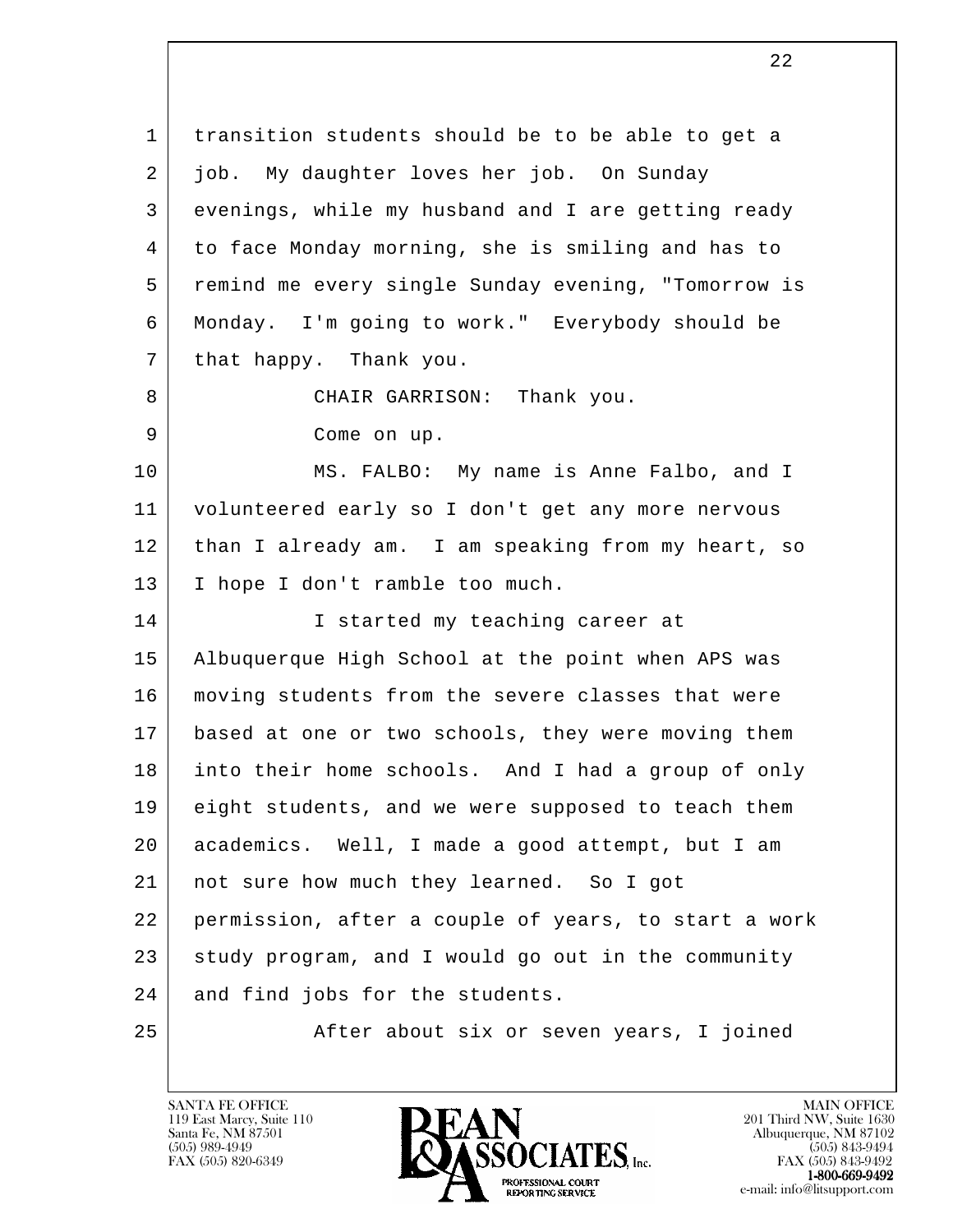1 this program that is now known as the TOP program, 2 Transition Outcomes Program. You may have heard of 3 Access or C-Tap, which was everywhere from severe to 4 mildly disabled. And from that program, we did much 5 of what Adelante is proposing, only we did it for 6 students who were 18 to 22 years old. When the 7 program first started, the students came from 8 | programs that were community based where they had 9 some work experience. They were bus trained. They 10 had done interview skills, and all those type things 11 that you do for a job, and the program was very 12 | successful. But schools have now started inclusion 13 programs, which means the special ed students are 14 | put in with regular students, which that isn't 15 necessarily a bad thing, but they are not getting 16 that vocational aspect anymore when they are in high 17 school.

l 18 | The Rand I just retired in February, and all 19 the teachers there were noticing that the students 20 they were getting didn't have any skills as far as 21 job training or vocational skills. And it kind of 22 had something to do with me retiring, because it 23 seemed like without them having those skills, we 24 were unable to find the jobs as easily as we had. 25 | And so in my heart, I think that the

119 East Marcy, Suite 110<br>Santa Fe, NM 87501



<u>23</u>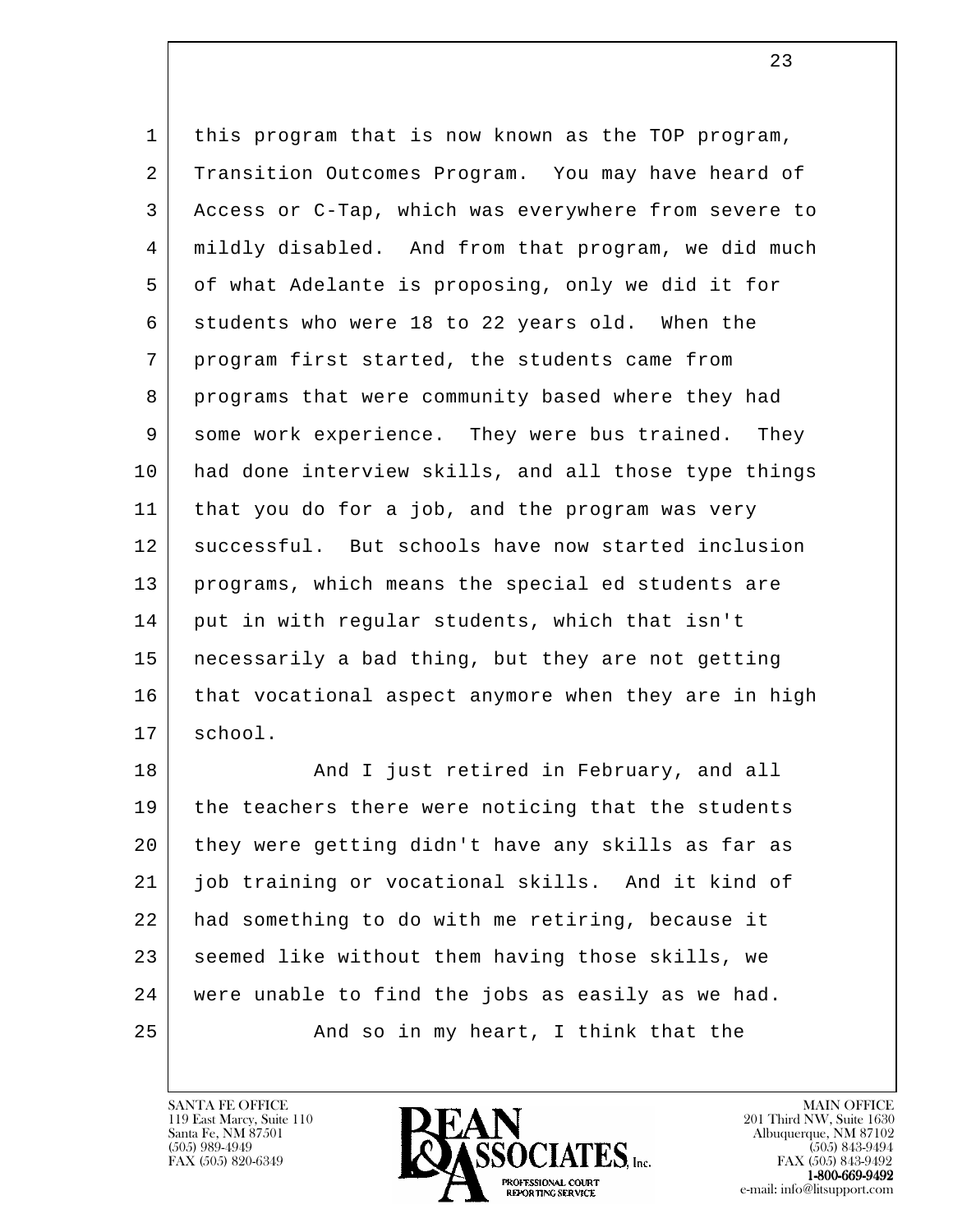| 1  | school, that the Achieve Academy is something that's |
|----|------------------------------------------------------|
| 2  | very important. I don't think that without it we     |
| 3  | are going to have much success with young adults     |
| 4  | that have disabilities. I can't tell you how many    |
| 5  | times parents have said to me when I was teaching,   |
| 6  | gosh, I wish my kid was a regular ed student and had |
| 7  | a program like this. And it's sad that the program   |
| 8  | kind of has taken a different turn because of the    |
| 9  | way that the inclusion programs have worked.         |
| 10 | And I feel that -- I have worked very                |
| 11 | closely with Adelante through 20, 25 years that I    |
| 12 | was with APS, and I feel that they are a very good   |
| 13 | agency to team with on something like this. And so   |
| 14 | I would like to say that I hope you highly consider  |
| 15 | it, because I think it is something that will        |
| 16 | benefit many young adults in the community, and it   |
| 17 | will help us as citizens not having to pay for them  |
| 18 | to be watched by someone else and so forth. Thank    |
| 19 | you.                                                 |
| 20 | CHAIR GARRISON: Thank you.                           |
| 21 | We will go back here, and then we will go            |
| 22 | with you in the black.                               |
| 23 | MS. HATANAKA: Thank you, Mr. Chairman and            |
| 24 | Members of the Commission. My name is Ana Otero      |
| 25 | Hatanaka, and I am the executive director of the     |
|    |                                                      |

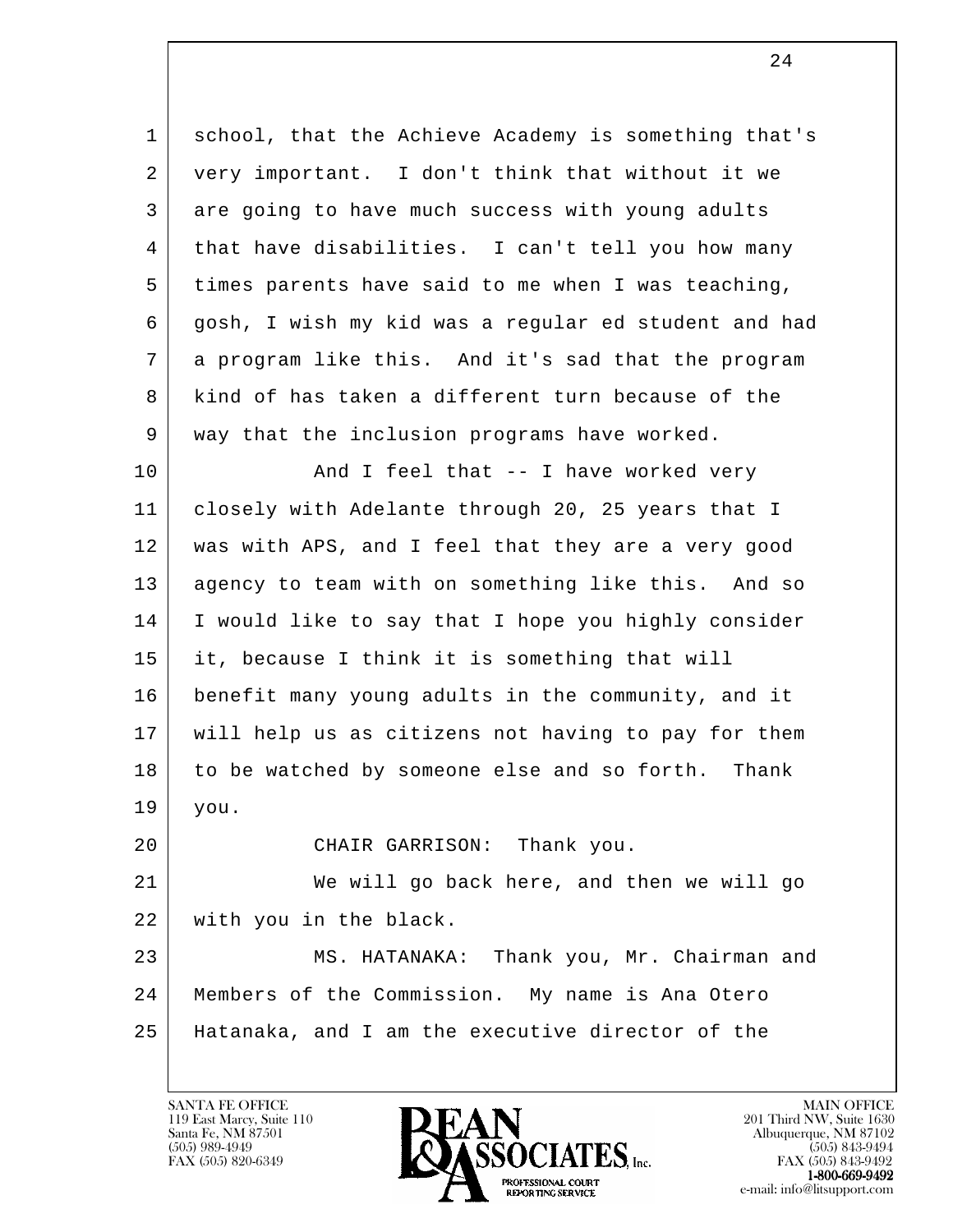1 Association of Development for Disabilities 2 Community Providers. The association, known as 3 ADDCP, is a statewide organization of agencies that 4 provide comprehensive individualized options to 5 children with developmental delays and their 6 families and to children and adults with 7 developmental disabilities.

l 8 I want to let you know that Adelante has 9 been a very strong member of our association, and we 10 support them in this effort. I think it's important 11 for you all to recognize that Adelante is not only 12 nationally accredited, but they also have had 13 something very wonderful happen to them recently. 14 One of their director staff persons that is involved 15 in the employment field with Adelante received a 16 national award from a national organization called 17 Anchor, and out of over 300 nominations, I believe 18 she was picked as the direct care person of the 19 | year. So we know that Adelante does a very, very 20 good job, especially in the area of employment. 21 New Mexico also ranks in the top ten in 22 the nation in terms of quality services in the area 23 of supported employment, and because of that, 24 efforts by Adelante and similar organizations, New 25 Mexico really does very good in this field.

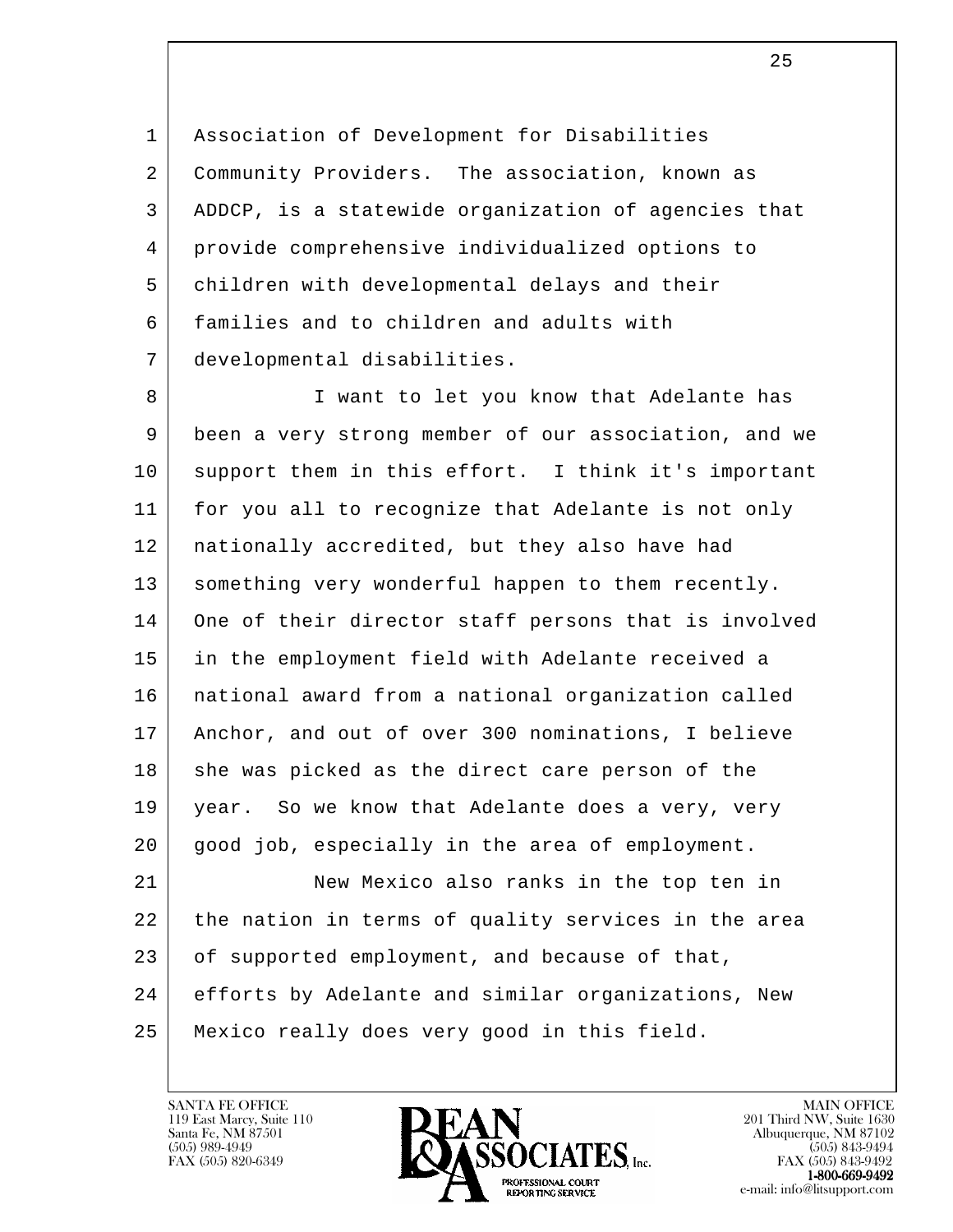l 1 | I strongly support Adelante's efforts to 2 start the new charter school. There are so many 3 times I run into families of children with 4 disabilities who have been so frustrated by the 5 regular system and the outcomes that they are not 6 able to get for their children, that they pull them 7 out of the public school system and they end up 8 educating them at home. I think that this option is 9 very needed. I think it will be very successful, 10 and I urge for you to support it. Thank you very 11 much. 12 CHAIR GARRISON: Thank you. 13 Be careful. 14 MS. SANCHEZ: Sorry. May name is Isabel 15 | Sanchez, and I am a transition counselor and a 16 vocational rehabilitation counselor for the Division 17 of Vocational Rehabilitation. 18 I am the transition specialist for 19 Albuquerque, which means that I cover ten plus 20 Albuquerque Public Schools, so I see the most 21 students coming to us that are graduating out of 22 high school and are wanting to go into the workforce 23 and have disabilities, and it runs the gamut. They 24 have physical disabilities, they have mental health 25 disabilities, and they have physical disabilities.

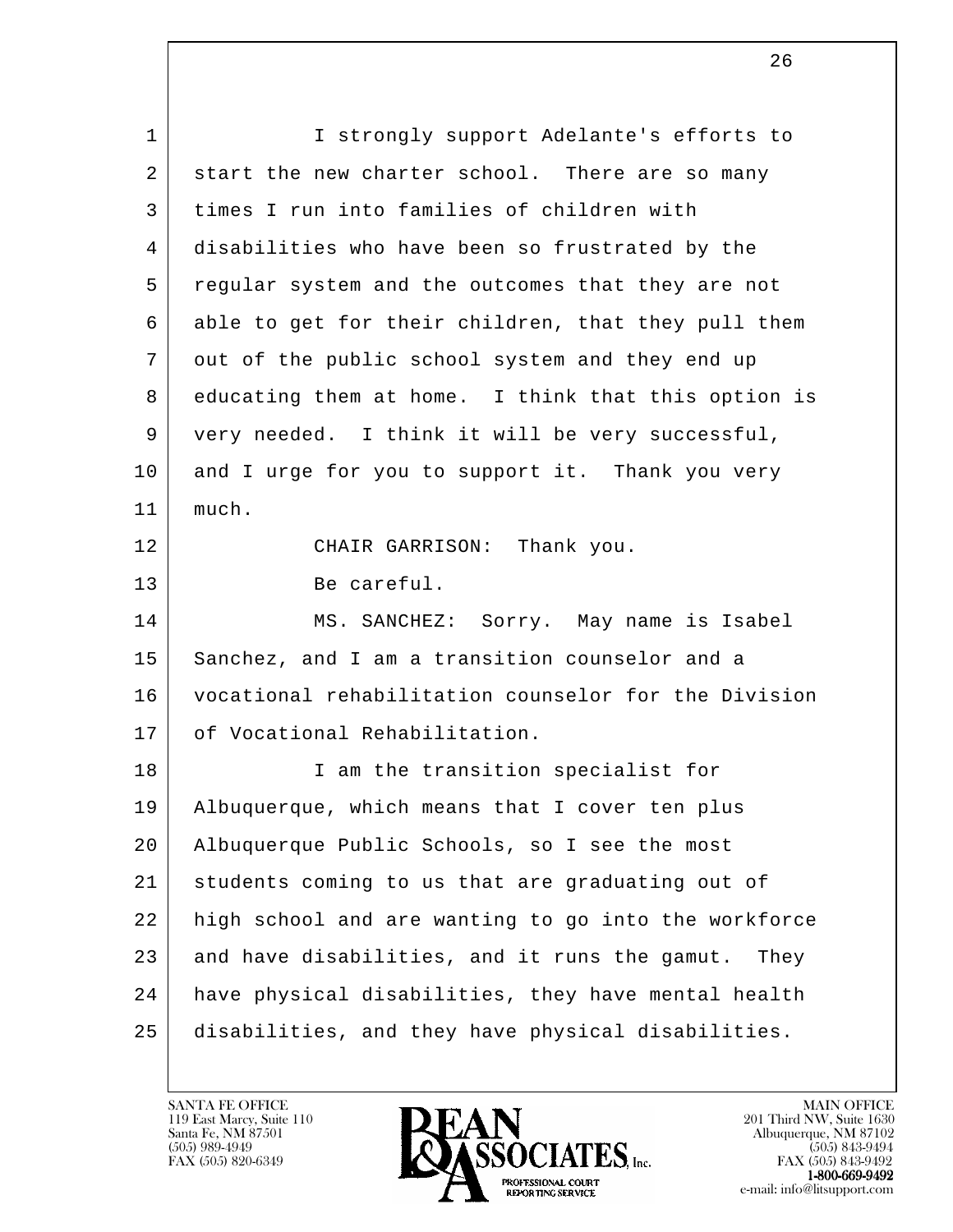l 1 I also work with charter schools. My 2 caseload runs about 150 every year, and it's about 3 to start again. And what I am seeing is that they 4 are coming to us, and it is now the adults' world 5 they are going into, and a lot of the issues that we 6 are running into is that they are moving from the 7 entitlement world of ADA to the eligibility world -- 8 I'm sorry -- from the entitlement world of IDEIA to 9 the eligibility world of ADA, and that's a big jump, 10 | not only for the students but for the parents. 11 They feel that they really haven't been 12 | prepared. There has been a lot of not only 13 unpreparedness on the part of just explaining a lot 14 of the laws, but unpreparenedness in their 15 employment. When I read a lot of the achievement 16 proposal and, you know, the programming that they 17 are wanting to do, I just think that this is very 18 beneficial, especially some of the things that are 19 coming down the road for the Division of Vocational 20 Rehabilitation. 21 | We work with Adelante, and a lot of the 22 students that come to us as adults when they turn 18 23 and are wanting services for assistance to get 24 employment are not going to be able to come to us 25 anymore, because what is going to happen because of

119 East Marcy, Suite 110<br>Santa Fe, NM 87501



FAX (505) 843-9492 e-mail: info@litsupport.com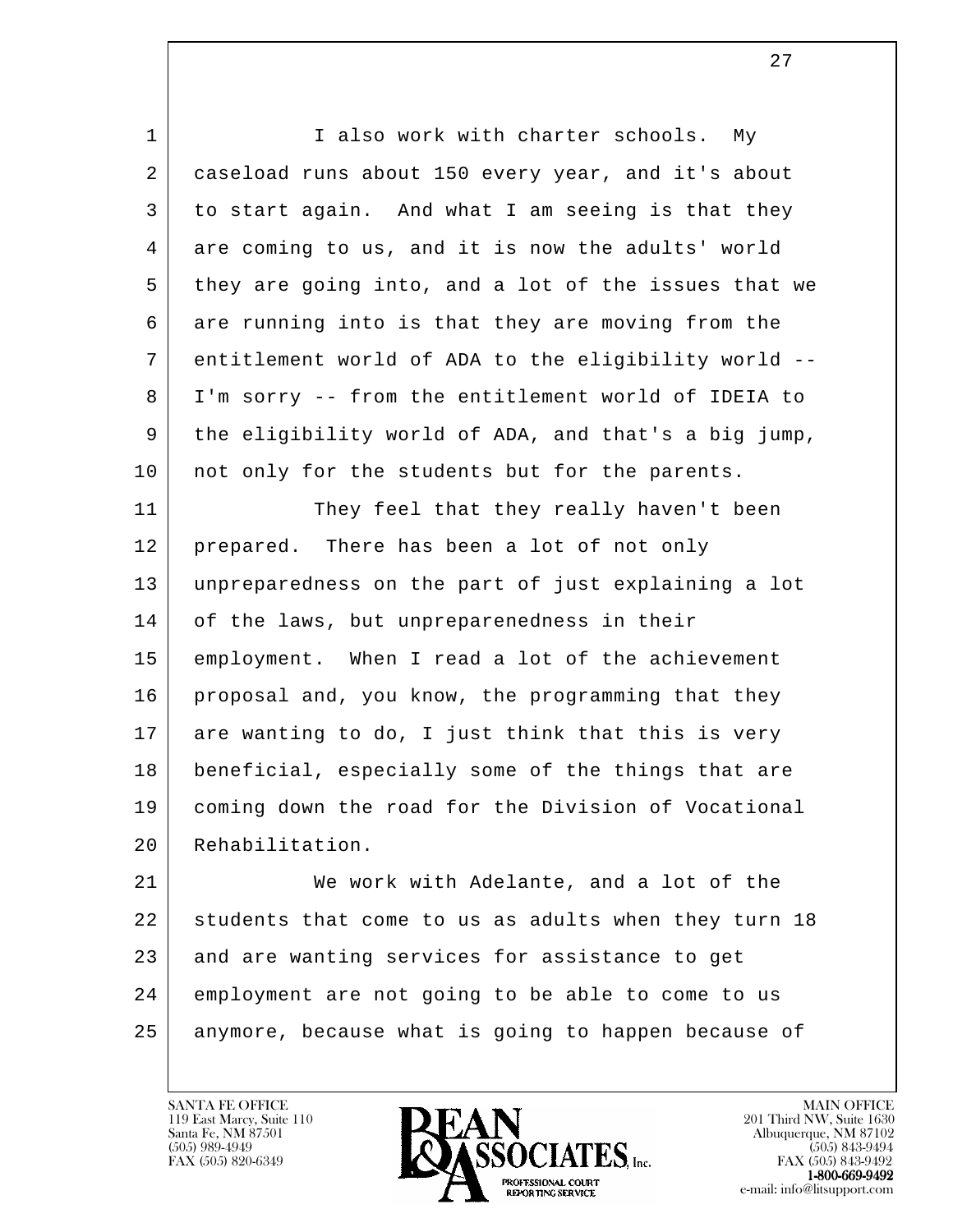1 | the funding in the State of New Mexico, we are going 2 to be moving to what is called order of selection, 3 and only those persons with the most significant 4 disabilities are going -- sorry. I'm going to knock 5 everything over -- are going to be able to receive 6 | services. That's going to be happening.

7 We are trying not to have that happen this 8 | next year, but it could happen in 2012. So only 9 | those people with the most significant disabilities 10 will be receiving services, and those people who are 11 significantly disabled or labeled not significantly 12 disabled will be put on waiting lists, and we don't 13 know how long that will happen. That's a huge 14 majority of APS students. So all those students 15 with learning disabilities will be put on waiting 16 lists for we don't know how long.

l 17 So I look at this program that Achieve 18 Academy is able to do, and I think that at least if 19 these students are able to get prepared earlier on 20 and get this work experience and get these life 21 skills, get all of this different programming, at 22 least they would be prepared at some level, because 23 CVR is always there. They can come back when they 24 are 30. They can come back when they are 40. 25 So I just think this is a very good

119 East Marcy, Suite 110<br>Santa Fe, NM 87501

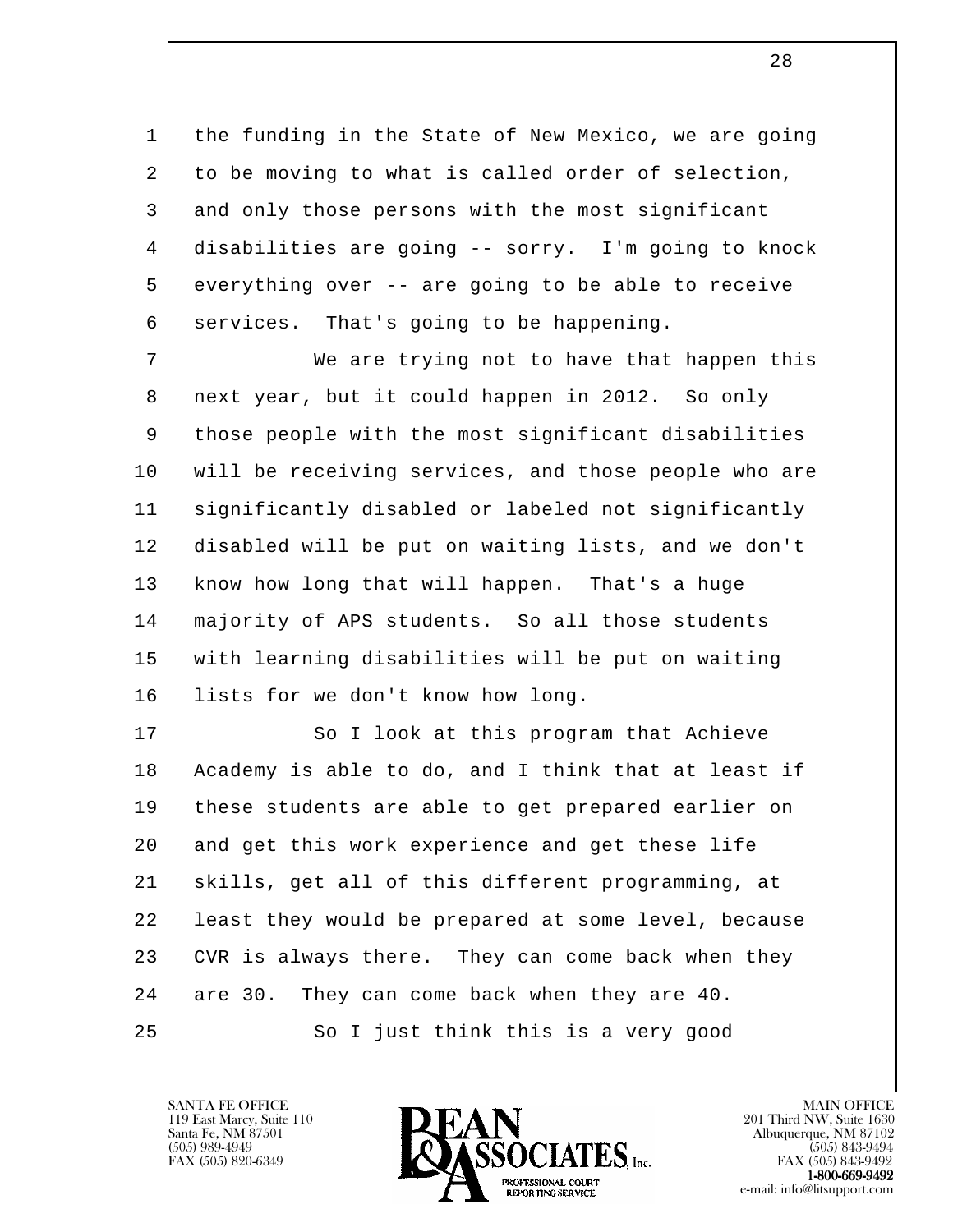l 1 program and something that's needed and something 2 that students aren't getting. I think one of the 3 biggest problems that I always see with all my 4 clients is they don't have life skills, they don't 5 know how to have a conversation, they don't have 6 relationship skills, they don't know how to problem 7 solve, they lack abstract thinking, and this can be 8 with the simplest learning disability. It has 9 nothing to do with mental retardation or 10 schizophrenia. It can be the simplest learning 11 disability. 12 So thank you for listening, and I hope 13 that you take everything into consideration. Thank 14 you. 15 CHAIR GARRISON: Thank you. 16 MS. MURPHY: Good afternoon. My name is 17 Michelle Murphy. I am the operations manager for 18 Gap's corporate office downtown. I am here to share 19 my relationship with Adelante from a customer 20 perspective, so a little different from previous 21 speakers. 22 I took my role about six years ago, and in 23 doing so, I quickly recognized that Adelante did not 24 treat me simply as a customer account number, but 25 they truly build a business relationship with their

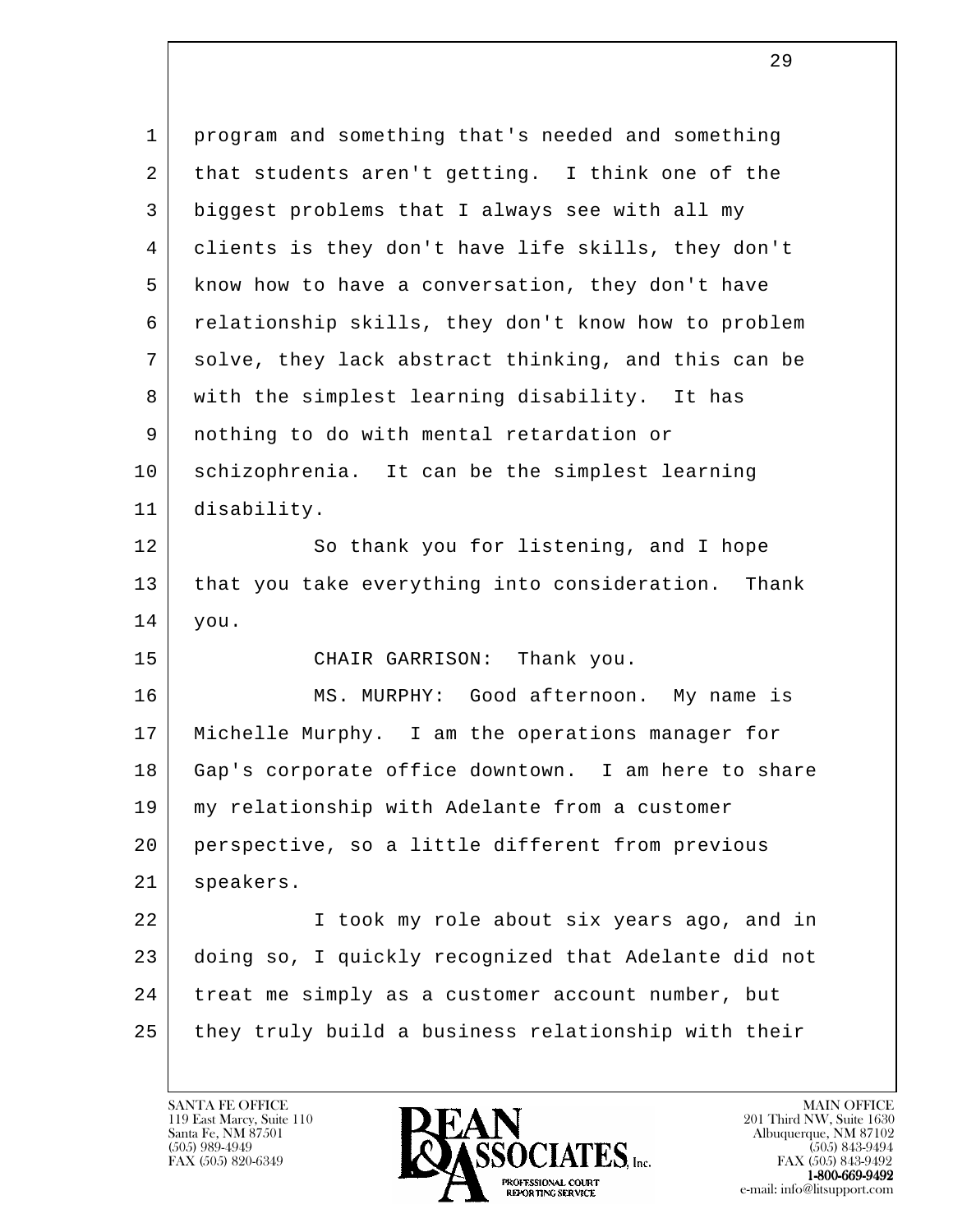1 customers. The sales rep was quick to reach out to 2 | me to meet and discuss processes that were currently 3 in place, and then took the time to do a complete 4 audit for our document destruction processes to 5 identify risks for our company.

 6 We are a relatively large corporation, and 7 we have quite a few unique destruction requests at 8 times. Those have also been handled seamlessly with 9 a quick e-mail to the plant process manager without 10 any issues. It's always been taken care of, which 11 is greatly appreciated because we move rather 12 quickly down there.

13 I have also had the opportunity to tour 14 | their processing plant. It is very organized, 15 | clean, secure, and very safe. I have had the 16 opportunity to view their workforce in the plant as 17 well as, on a biweekly basis when they come into our 18 space. They are always very respectful, very polite 19 individuals on the job.

l 20 That's why I feel Adelante is truly a 21 unique entity. They are a unique company. There is 22 a portion of our society that is very challenged to 23 find work, to find the proper role to allow them to 24 contribute, and Adelante has provided that 25 opportunity to this population. Through their

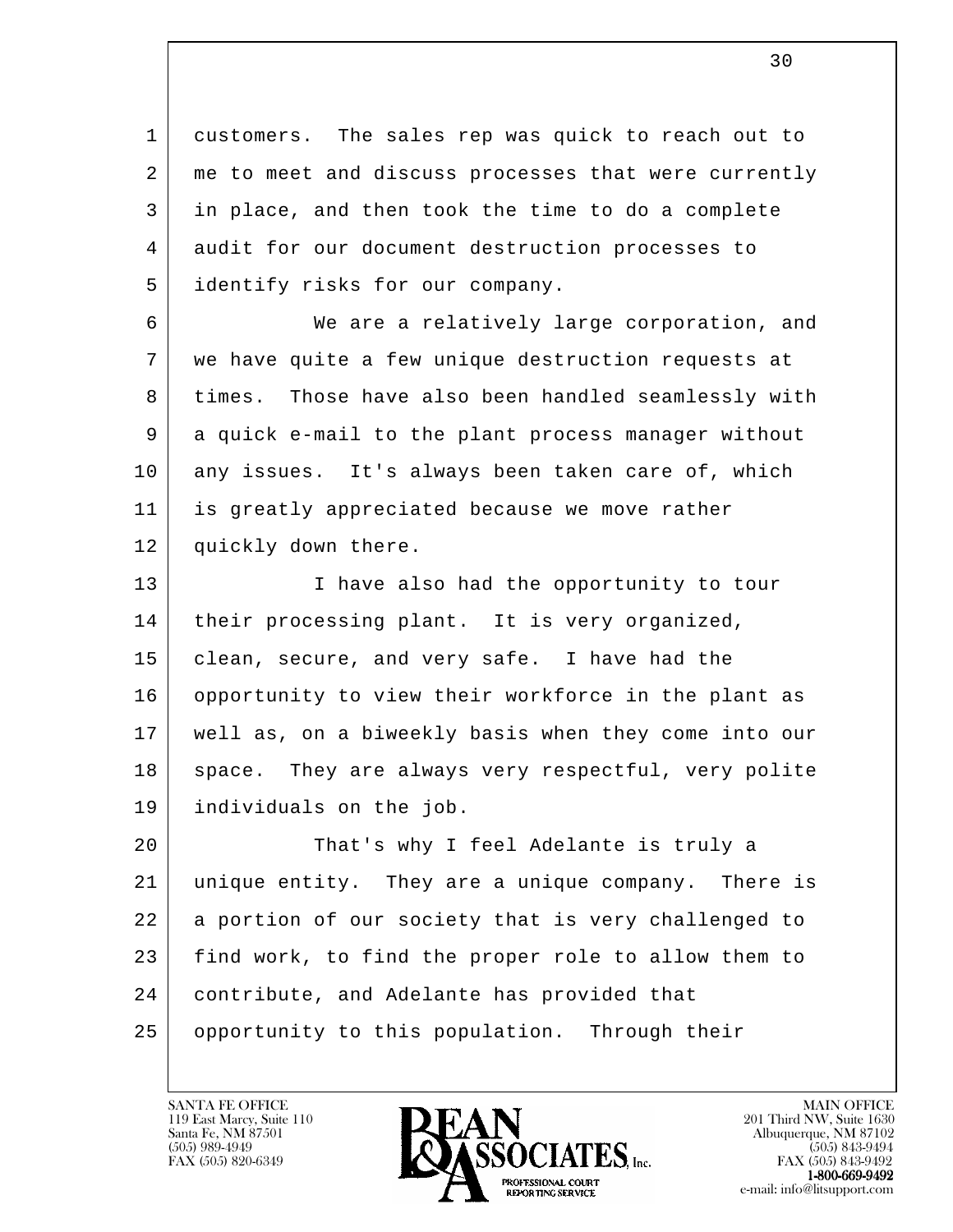l 1 | knowledge, their training, their communication, they 2 have enabled individuals to truly contribute, and 3 more than anything, I think, to be valued and to 4 feel valued. 5 | So I truly do hope that you will consider 6 their application. They have achieved an excellent 7 | rating for us for over six years, and I'm sure they 8 will continue to do that in other opportunities that 9 | they take on. Thank you. 10 CHAIR GARRISON: Thank you. 11 MS. BARBER: Good afternoon, Mr. Chair and 12 Commission. I come to you as a spokesman for the 13 nonprofit world. I am a native of Albuquerque and 14 | New Mexico, I am a grandmother of a special needs 15 teenager, but I am also the development director for 16 another nonprofit, Casa Esperanza or homes to cancer 17 patients. We are clients of Adelante. I can't add 18 more to what has already been said about the 19 professionalism of Adelante. 20 But we have an experience in the special 21 needs world. We have volunteers that come to Casa 22 every day, APS students, charter school students 23 that are required to do a certain amount of 24 community service. We have traditional students 25 that come in, often delay their time. They are

31

119 East Marcy, Suite 110<br>Santa Fe, NM 87501



FAX (505) 843-9492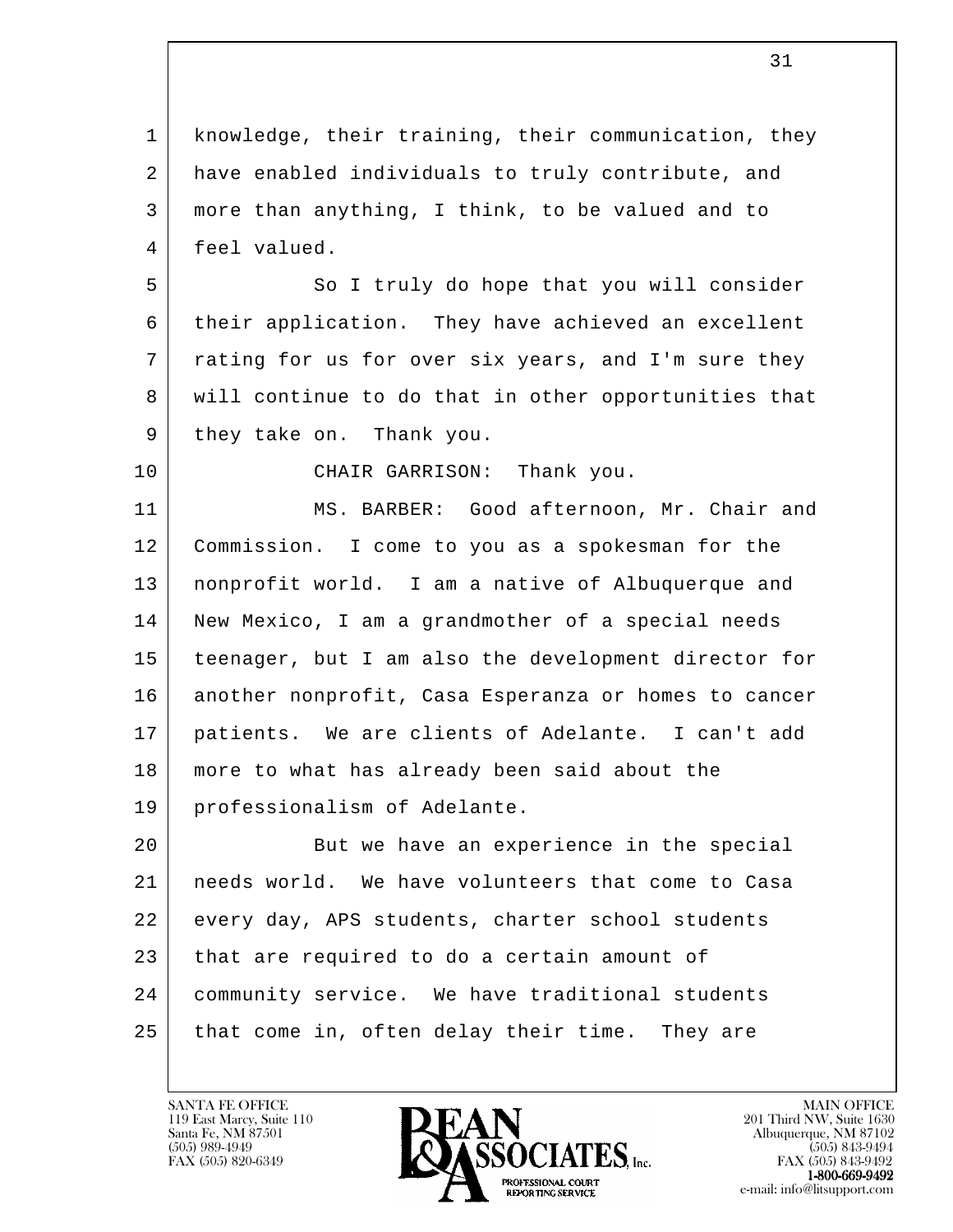1 required to do 8,000 hours and they come in the last 2 weeks of the semester and want to do all their time 3 in two weeks. But recently, over the last couple 4 years, we have had the APS special needs students 5 that are post high school graduation volunteering at 6 Casa every day, and it's been wonderful having them 7 in the house. One, because our cancer patients get 8 to experience other joyful people in the house, and 9 it's been a good relationship.

10 But this year, the program wasn't able to 11 come back to Casa. Because they didn't have enough 12 | teachers, they weren't able to find a place for 13 | them. So I began to wonder about where were they 14 | going, what skills were they learning. Then I heard 15 about this program, and I am delighted that there 16 | will be other growth opportunities.

 17 Recently we had a young woman come to 18 Casa. She is 15 years old. Her dad wanted her to 19 learn some job skills and wanted her to learn what 20 it was like to be in the community and volunteer her 21 time. She wanted to clean, so we tried to give her 22 some tasks, and they weren't important enough. She 23 wanted more cleaning jobs.

l 24 Well, we are not trained for her needs, so 25 I was able to call Adelante, find out what to do,

119 East Marcy, Suite 110<br>Santa Fe, NM 87501

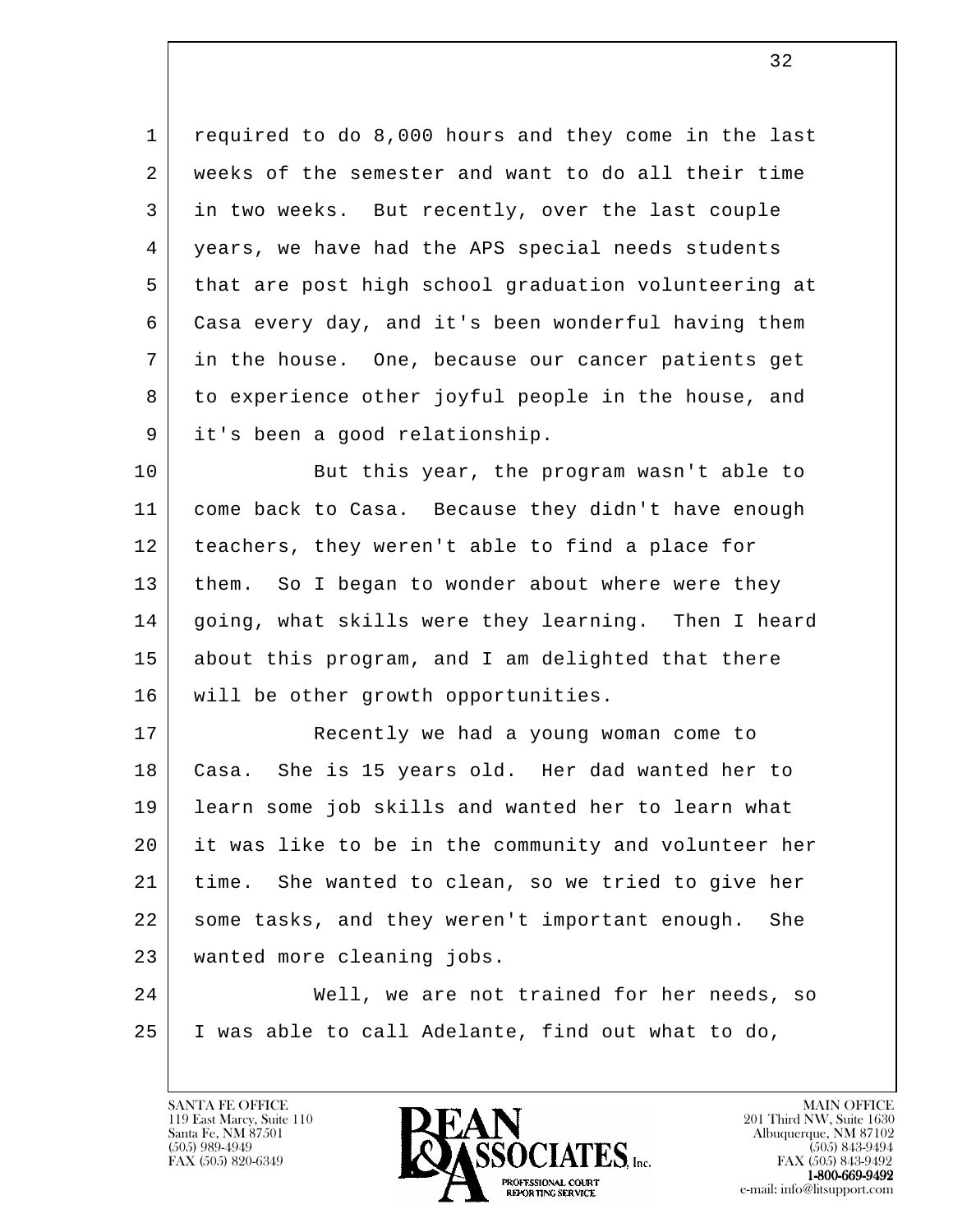1 how to find a place for her, and we were able to 2 take our volunteer and to connect her into Adelante, 3 to give her an opportunity to learn some new skills. 4 The person that was made most joyful was her father, 5 because he had no other resources. He didn't know 6 what to do. He knew in his heart that he needed to 7 find a place for her, but he didn't know where to 8 look, who to ask, how to find her job skills, but 9 how to find her skills about enjoying her life and 10 | finding a place. 11 | Thope that you will support this program.

33

12 | I totally endorse it, but there is another part. We 13 are in an economy where we talk often with 14 nonprofits about nonduplication of services. There 15 is not enough money to go around anymore. The time 16 of liquid funds has passed. Adelante is unique. I 17 hope you will consider their request and that this 18 | program will be very unique. Thank you.

l 19 CHAIR GARRISON: Thank you. 20 MS. MICHNOVICZ: Good afternoon. My name 21 is Stephanie Michnovicz. I am with Cancer Services 22 of New Mexico. It's a real honor to be here to talk 23 about Achieve. We too are a client of Adelante. 24 Right now we have a very large task that's being 25 done by Adelante. It's something I coordinate and

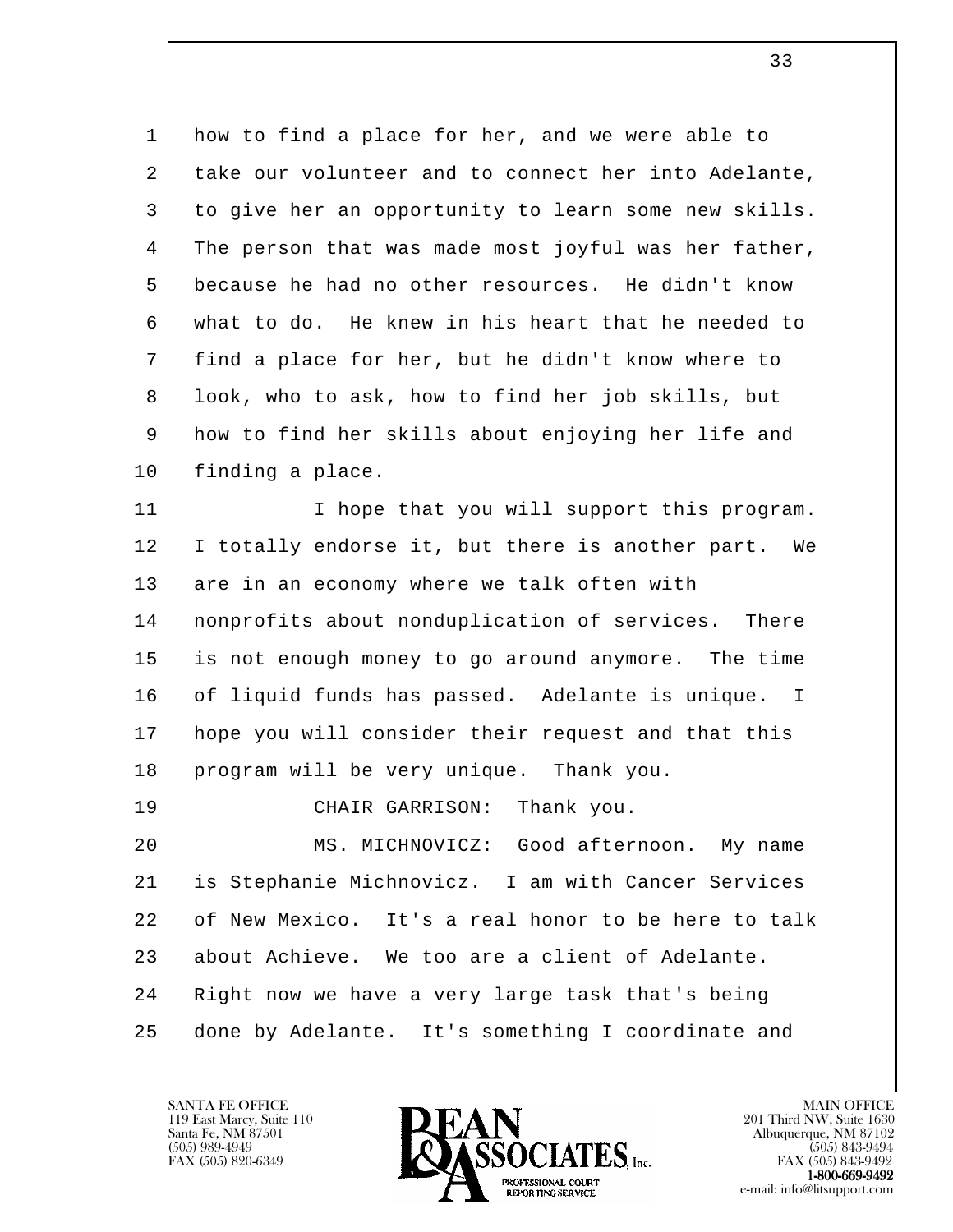1 have used volunteers in the past which I could do 2 for free. But we tried, as a trial, to take this 3 there, and we were so pleased with the results that 4 we wrote a grant to get monies to hire Adelante to 5 do a grander scale.

l 6 I am so excited to hear what Ms. Madden 7 said about her daughter, to hear that there is 8 somebody -- and there's just scores of them at 9 Adelante -- who are given such opportunities that 10 they wouldn't get elsewhere or necessarily in 11 traditional fields of employment. And I speak, too, 12 as a former educator and a long history in 13 education, and I think Achieve Academy is such a 14 delight to hear about, and I really hope that you 15 will listen to everything that's been said today and 16 support them in any way that you can. Thank you. 17 CHAIR GARRISON: Thank you. 18 Right here, sir, come on up. 19 MR. MURREL: Good afternoon. My name is 20 John Murrel. I work with Meyners & Company. We are 21 | a local CPA firm. 22 I have got quite a few ties to Adelante. 23 | First of all, our firm uses them in our office. 24 Second, I audited Adelante for quite a few years 25 before I switched positions in our firm, but I want

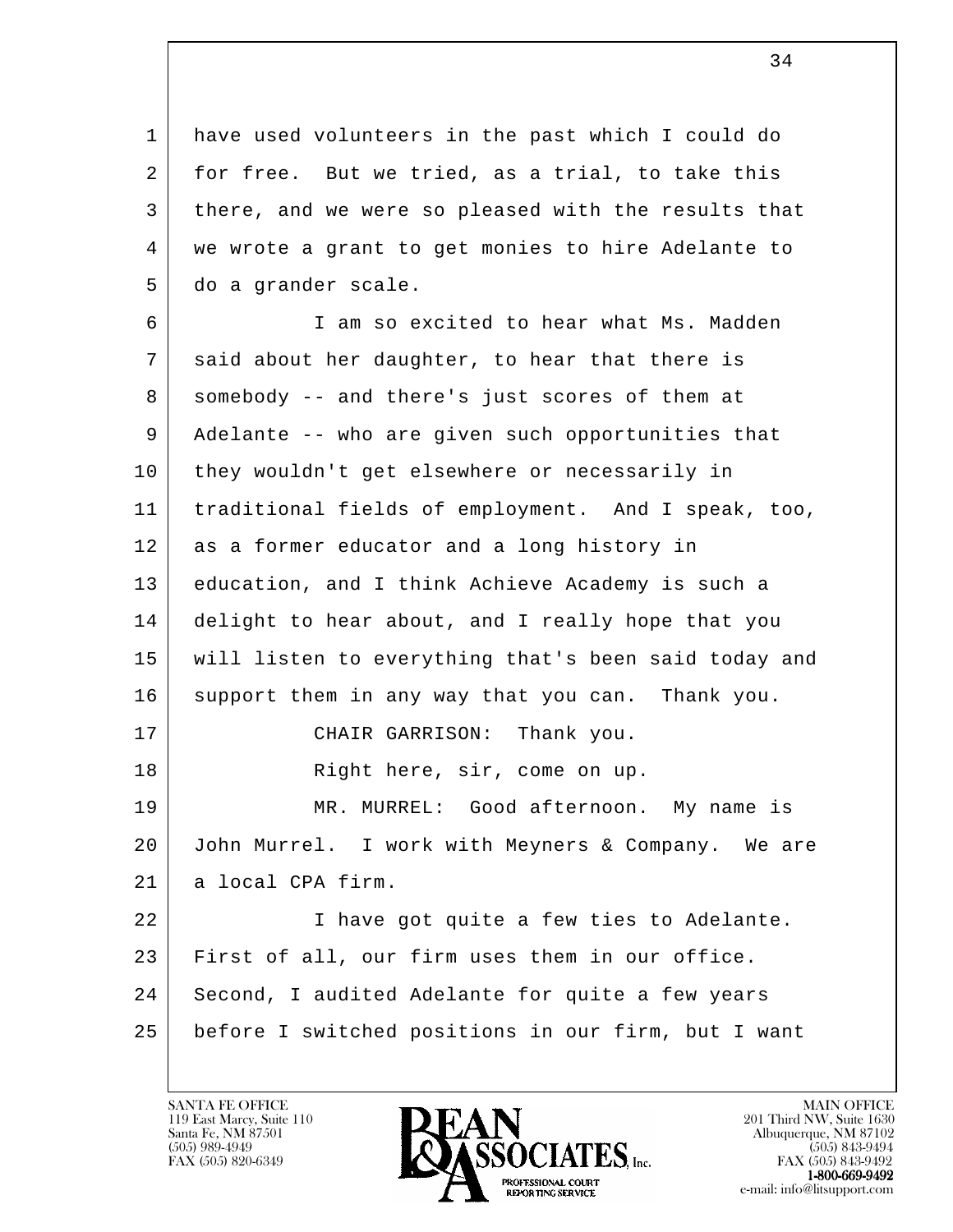l 1 to speak to you today about, again, I am also a 2 former educator. I taught high school in Los 3 Angeles, and I just want to emphasize the need for a 4 school like this. 5 In my economics course, the most I think 6 exciting, at least for me and the one section that 7 the students really enjoyed was learning about job 8 | skills, vocational skills, life skills, and learning 9 | those things. And I think Achieve Academy will 10 combine both that, which I think is extremely 11 important, with helping members of the community 12 | that Adelante supports. 13 So I really just wanted to just give you 14 my viewpoint on why this is really important to have 15 this type of charter school, and that it would 16 really be a good valuable thing for the Albuquerque 17 community. Thank you. 18 CHAIR GARRISON: Thank you. 19 | The Community input? 20 I would like to ask the applicant to come 21 back up to the table, and as soon as you get 22 situated, we are reserving this time to address any 23 questions that any of the individual commissioners 24 may have of you. 25 Who would like to start, Commissioners?

119 East Marcy, Suite 110<br>Santa Fe, NM 87501

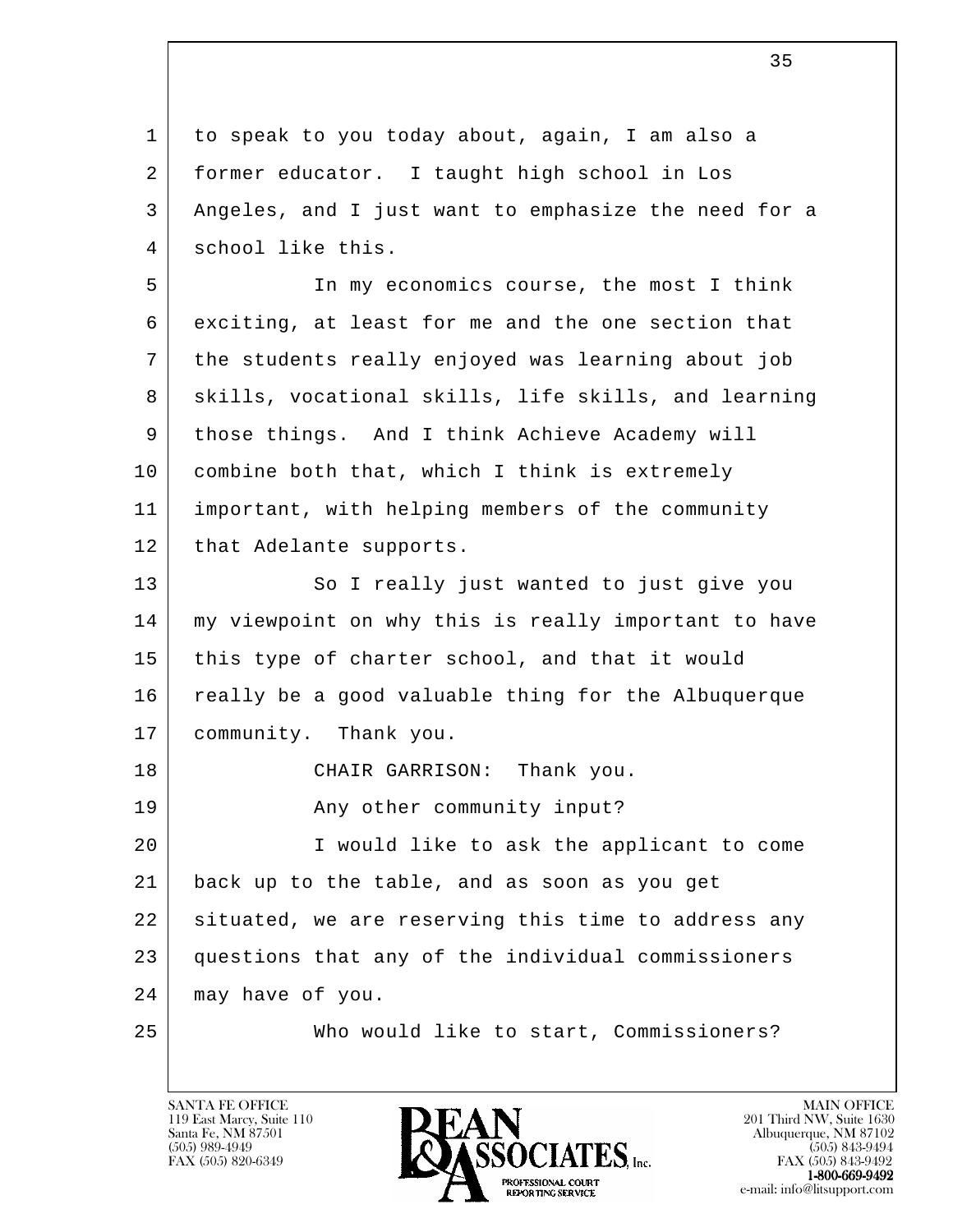l 1 | MR. BERGMAN: I will start if no one else 2 | would like to start. 3 CHAIR GARRISON: Commissioner Bergman, you 4 will start. 5 MR. BERGMAN: Thank you. 6 I have read the application. I do not 7 have it in front of me. I just have notes, so I 8 | can't tell you exactly where some of my questions 9 are coming from, but I can tell you the page but not 10 | the paragraph. I have read the preliminary 11 analysis. I know you are going to answer that in a 12 | few days, so some of my questions may touch on that 13 and you may already be working on it, but I feel 14 like I would like to ask the questions anyway. 15 Given that you are going to use the E 16 20/20 online curriculum -- and if this was in your 17 application, I missed it -- how much of your 18 instruction is going to be online and how much is 19 going to be traditional? 20 MR. KAUFMAN: Mr. Chairman, members of the 21 commission, first of all, the E 20/20 is a 22 self-paced computer based educational program that 23 meets New Mexico State standards and benchmarks. So 24 depending upon enrollment, those students who are 25 general education, completely full and general

119 East Marcy, Suite 110<br>Santa Fe, NM 87501



FAX (505) 843-9492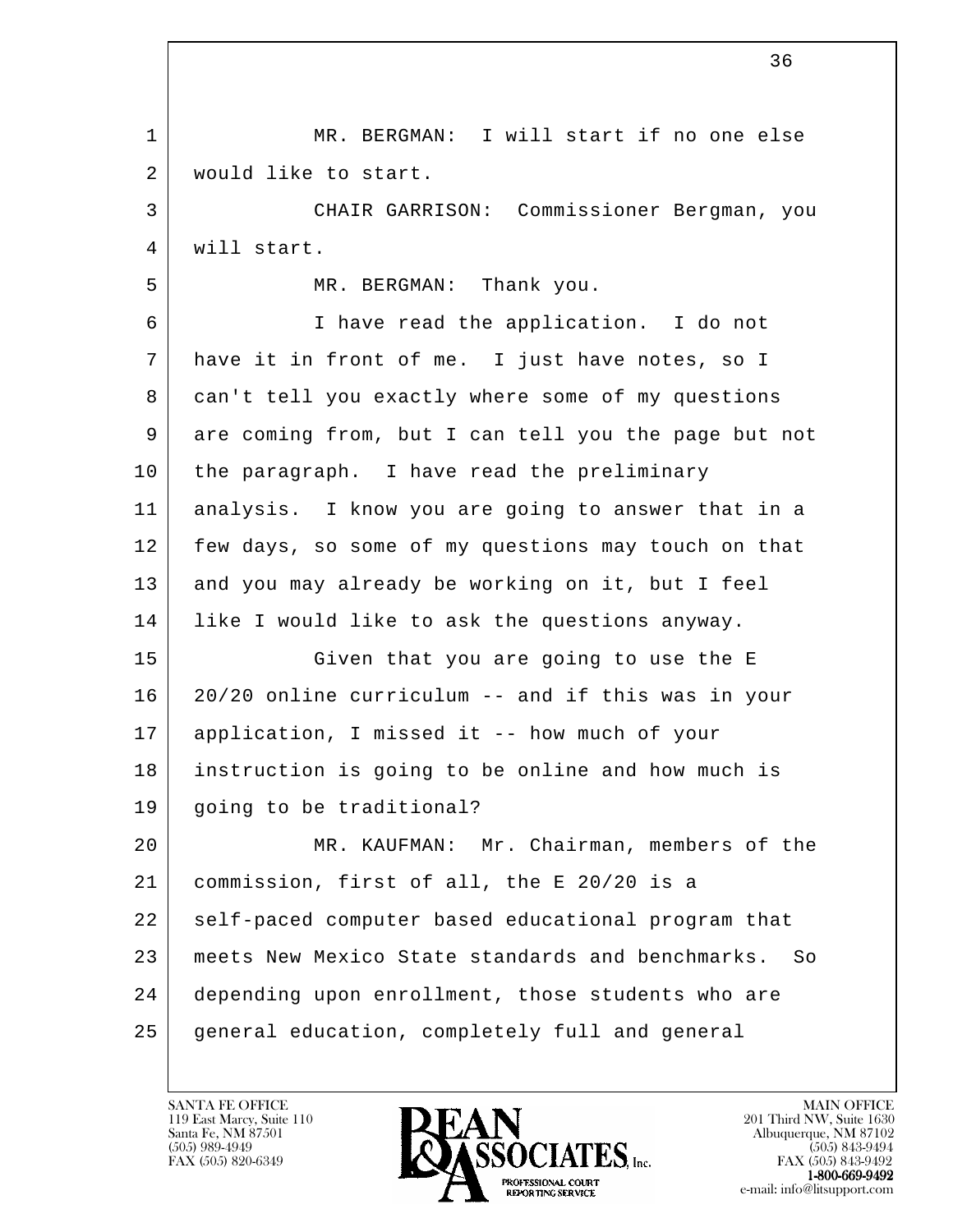1 education, would be utilizing the E 20/20. Those 2 students additionally who come into the school with 3 an IEP would have their IEP addressed based on its 4 information provided.

5 So in terms of how much of the program 6 would be based on E 20/20, one of the great things 7 about Achieve Academy is that it's almost fully 8 individualized, and so each student will start where 9 they are based upon their SBA scores. If they are a 10 | generalized student, all the short cycle assessments 11 and where they are from their Q records, and then 12 from there, we move them forward. That would 13 determine how much -- of course, enrollment, again, 14 determines how many students would work with the E 15 20/20, but those again that have an IEP would then 16 have their IEP addressed based on least restrictive 17 environment.

l 18 In addition those students who come to us 19 with indetermined, undetermined kinds of abilities 20 that may put them below grade level, that sort of 21 thing, they would be addressed based upon the 22 students. This is a team process, and we would then 23 | follow through to determine what their needs are and 24 | go through the process with RTI, with any of the 25 response to intervention requirements and those kind

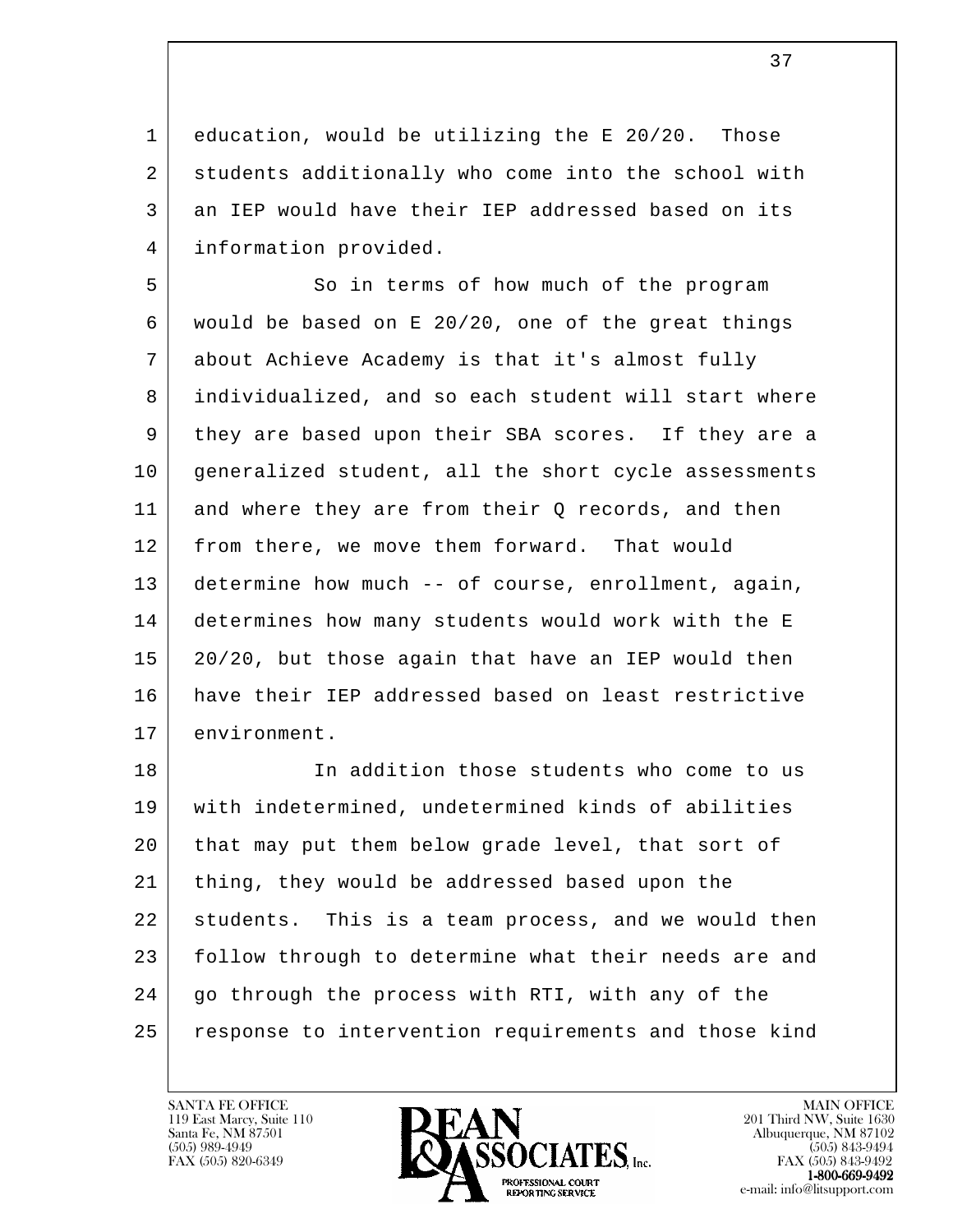| 1  | of things. So to answer your question, really it's   |
|----|------------------------------------------------------|
| 2  | individualized based on the student.                 |
| 3  | MR. BERGMAN: I know it's premature,                  |
| 4  | because you don't know what mix you are going to     |
| 5  | have yet.                                            |
| 6  | MR. KAUFMAN: Exactly. But the                        |
| 7  | application, I think, is ready and prepared to meet  |
| 8  | the needs of all children, of all students who       |
| 9  | attend.                                              |
| 10 | MR. BERGMAN: And there was a reference I             |
| 11 | noticed in there, and let me read it. I think it     |
| 12 | was somewhere around page 63 or page 64. It said,    |
| 13 | although we do not have a lot of money in the budget |
| 14 | to purchase computers in year one, we will seek      |
| 15 | donations of used computers. Now, here again, if     |
| 16 | some of the content -- we don't know how much yet -- |
| 17 | is going to be online, it would seem to me that      |
| 18 | computers would be the No. 1 priority.               |
| 19 | MS. KELLEY: I'll address that,                       |
| 20 | Commissioner. Thank you very much. Yes, that was     |
| 21 | an oversight. We do apologize. There would be        |
| 22 | funding that we would look to support the purchase   |
| 23 | of the computers, and that would ultimately be our   |
| 24 | primary responsibility to get within the first year, |
| 25 | and so we will be addressing that in our response to |

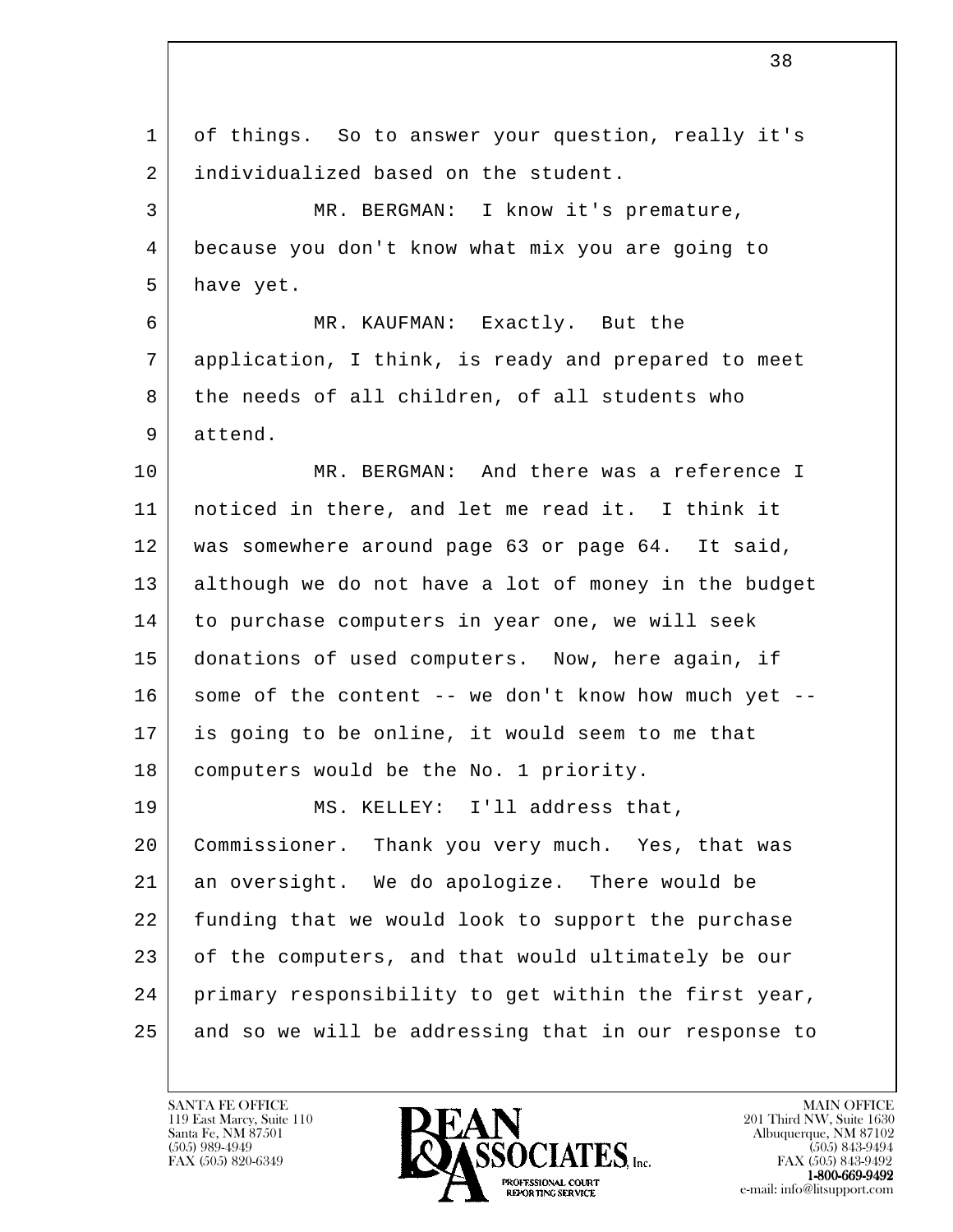l 1 you. 2 MR. BERGMAN: Okay, thank you. 3 The next one is a budget thing, and I 4 understand it's a proposed budget. I don't normally 5 ask the budget questions on this panel, but I want 6 to ask this one. On page 62, it was noted that 7 legal services are going to be \$500 per student. 8 That just seemed kind of high to me. Is there a 9 reason for that? 10 MS. KELLEY: Yes. We do foresee, after 11 speaking with the business manager at a couple of 12 different schools, they did indicate that with the 13 population we would be supporting, to expect much 14 | higher incidence of reports and attorneys fees 15 upfront, so it was with after consulting with 16 business managers from two different schools that we 17 projected that figure. 18 MR. BERGMAN: Okay, great. 19 I think I'm done. Thank you. 20 CHAIR GARRISON: Commissioner Shearman. 21 MS. SHEARMAN: Yes, sir, thank you. 22 First of all, I would like to say I am 23 certainly intrigued by the basis for your 24 | application, though there are some concerns and 25 questions and perhaps holes in the plan as have been

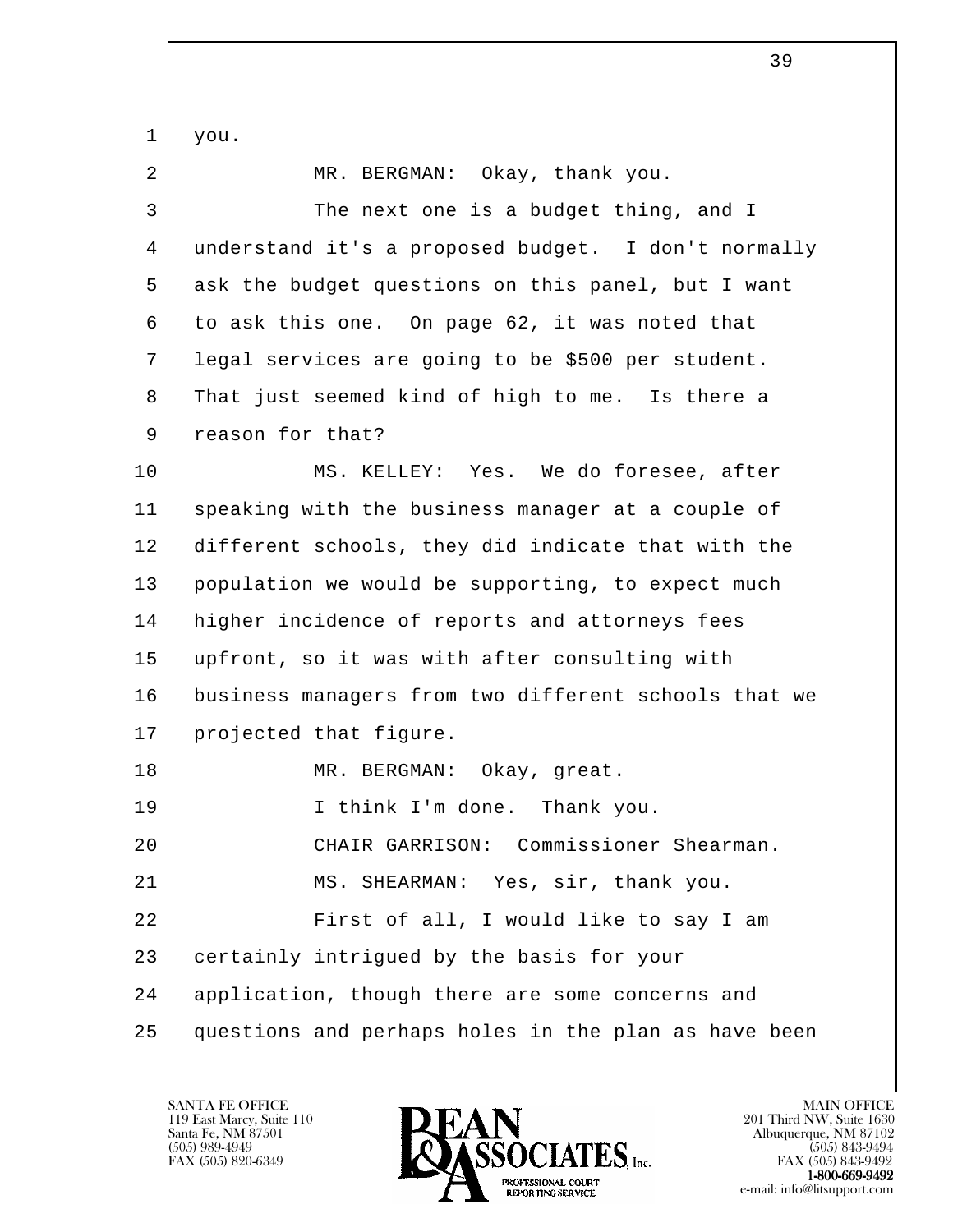1 identified in the review.

| $\overline{a}$ | One thing, though, that interests me,                 |
|----------------|-------------------------------------------------------|
| 3              | there was a comment made -- it's not about            |
| 4              | graduating. It's about getting a job, and I don't     |
| 5              | remember who said that. Somebody did. And I can       |
| 6              | see where with the model that you have, that would    |
| 7              | be a reasonable thing to say, I guess. But these      |
| 8              | are still schools, and everybody is held to the same  |
| 9              | standards. It doesn't matter who necessarily you      |
| 10             | are working with, if they are prepared to get a job,  |
| 11             | that's wonderful.                                     |
| 12             | But let me tell you, the first time that              |
| 13             | you have a class that nobody graduates or very few    |
| 14             | graduate, just wait until the state graduation rates  |
| 15             | come out. Wait until your individual graduation       |
| 16             | rates come out and you make the headlines, or New     |
| 17             | Mexico's graduation rate. The first time AYP scores   |
| 18             | come out and your school is failing because your      |
| 19             | kids went to work, they didn't graduate, they went    |
| 20             | to work, so you are labeled a failing school.<br>Then |
| 21             | you get beat up some more, and all education gets     |
| 22             | beat up some more.                                    |
| 23             | Our legislator who is here, you know, you             |
| 24             | are in a catch-22 situation really. You are trying    |
| 25             | to do what is right for these kids, but there are     |
|                |                                                       |

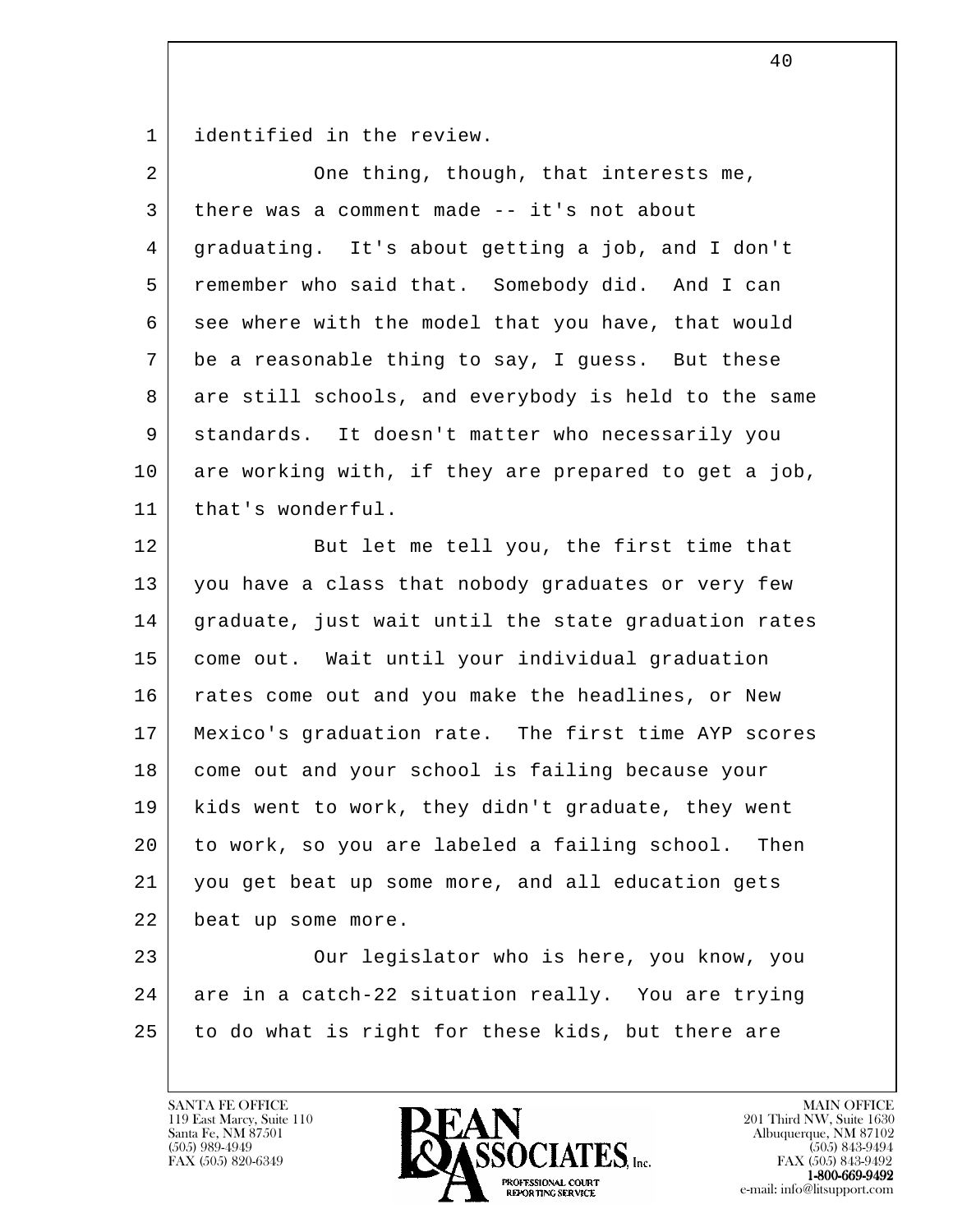1 other mandates out there that need to be recognized 2 and attended to. And I don't know how you walk that 3 chalk line. I don't know how you will get it all 4 done.

 5 MR. KIVITZ: Mr. Chairman, if I can 6 address that. I am the guilty party, and the words 7 were graduation is not an outcome, employment is. 8 And by that I certainly don't mean to say that 9 getting that diploma is not an important thing. We 10 fully appreciate that. That's exactly one of the 11 most important measures of the school, and I hope 12 all the other things that we said indicate that we 13 intend to have people graduating who weren't 14 | graduating before. We intend to have that whether 15 they are special needs or not special needs 16 students.

l 17 So maybe there is unfortunate wording in 18 | there, but what I was trying to say really is kind 19 of like the story that was told. A diploma without 20 a life after it is hollow. That's a hollow victory 21 for education. A diploma with a life after it is 22 what we are going for, and we certainly won't -- 23 there is no room for us not to want to graduate 24 every single student that we have in there. 25 We hope actually to help graduation rates

119 East Marcy, Suite 110<br>Santa Fe, NM 87501

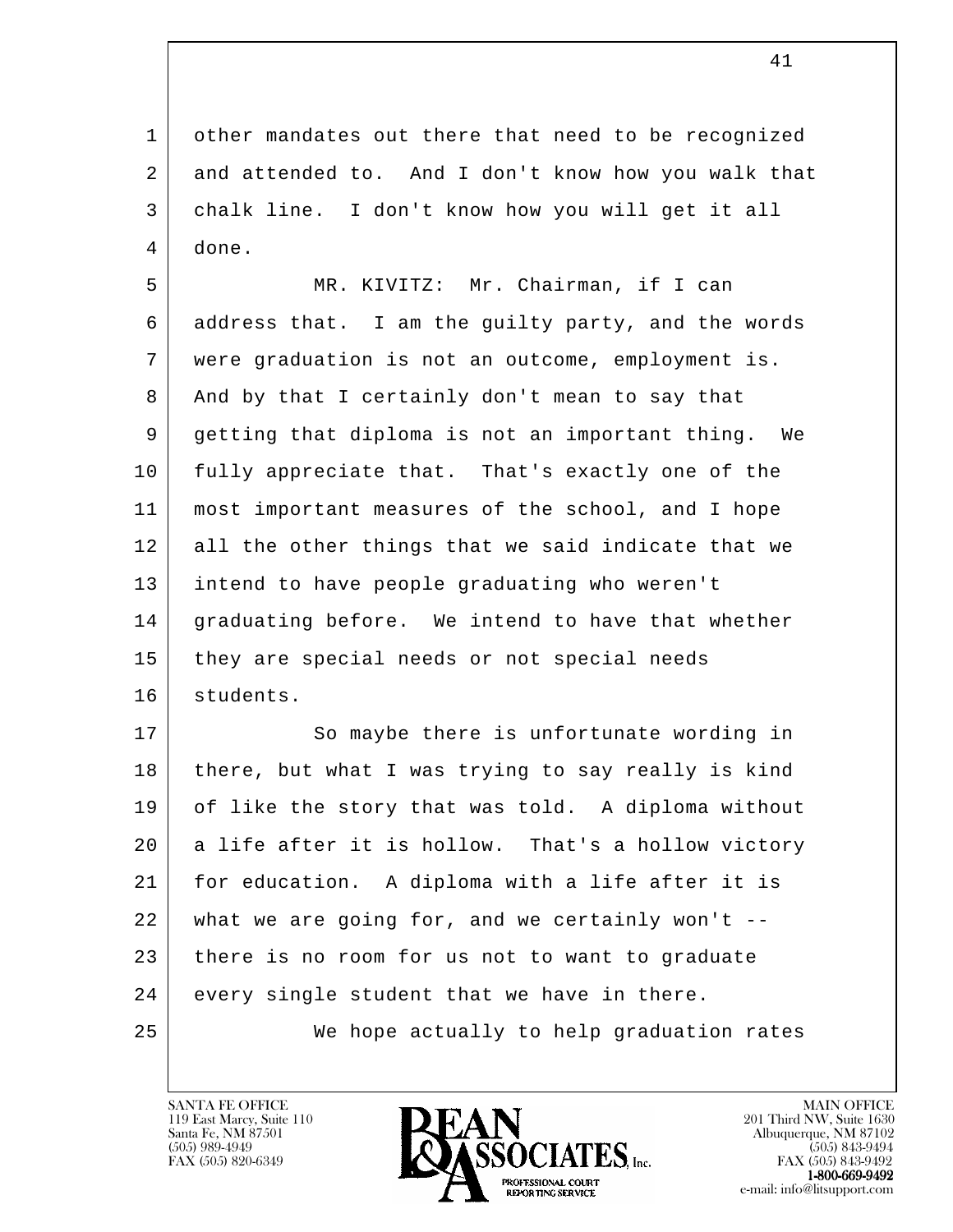l 1 | throughout the state by bringing in people who 2 clearly, the stats that Krista mentioned, 64 percent 3 of the kind of students that we are serving drop 4 out. We are wanting to not only have them in, but 5 have them with us all the way, and then have them 6 | have a good lifetime after that. 7 So please don't take what I was saying as 8 not appreciating or being willing to let students 9 | not graduate. That's not at all true. 10 MS. SHEARMAN: I appreciate that 11 clarification. 12 MR. KAUFMAN: He is not the educator. 13 MS. SHEARMAN: Now, let me go on to my 14 | real questions. Commissioner Bergman asked about 15 computers first, and certainly that's a big area of 16 mine. Tell me how much money you are going to spend 17 on computers and where it is in the budget. 18 | MS. KELLEY: Commissioner, as before, we 19 fully intend to make that a priority. That was an 20 | oversight on the part of myself who actually wrote 21 that part of the application, and we will respond to 22 | that definitely. 23 | MS. SHEARMAN: So it's presently not in 24 the budget? 25 MS. KELLEY: It is not in the budget.

119 East Marcy, Suite 110<br>Santa Fe, NM 87501

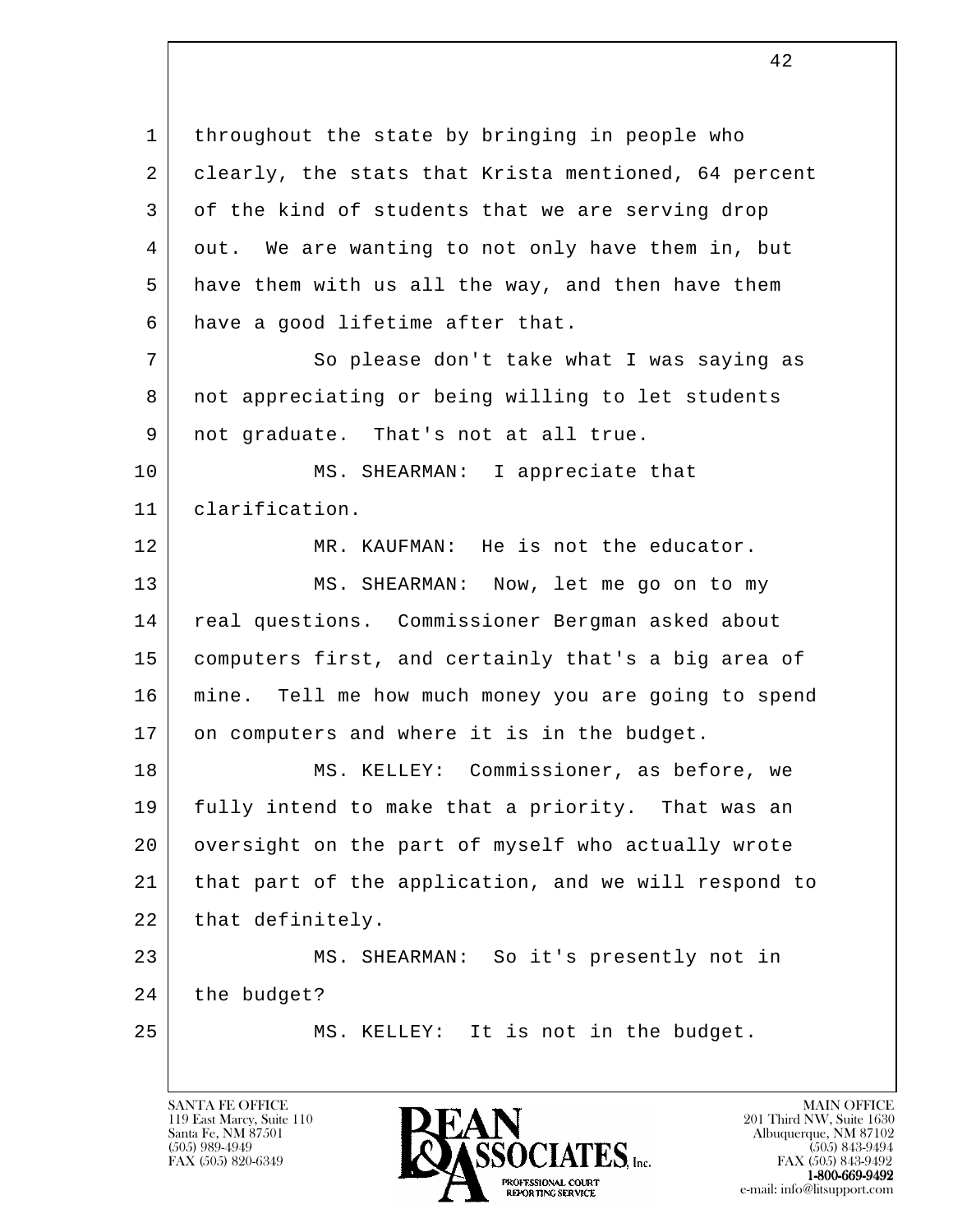l 1 | However, it will be made a priority, yes, to ensure 2 that there are funds. It was an oversight in the 3 budget. There is funding in there, and I believe 4 it's in the equipment. 5 However, if you will notice in year one, 6 our budget was extremely tight, and we did not 7 include anything in the way of grant funding in 8 there to be on the conservative side. We do foresee 9 being able to get a number of grant funds, the IDEIA 10 funding as well, and we will be making that a 11 priority. 12 MS. SHEARMAN: Okay. So are you saying 13 it's down in property, supply assets or fixed 14 assets, because I notice in year three they come 15 alive, or year two, you have 22,000 and in year 16 three it's 78,000 -- 17 | MS. KELLEY: Correct. 18 | MS. SHEARMAN: -- but that's after you are 19 going for a while so it's got to keep you -- 20 MS. KELLEY: If you wouldn't mind me 21 responding in written form to that, I would 22 appreciate it. 23 MS. SHEARMAN: All right. 24 MS. KELLEY: Thank you. 25 MS. SHEARMAN: My other concern is,

119 East Marcy, Suite 110<br>Santa Fe, NM 87501



FAX (505) 843-9492 e-mail: info@litsupport.com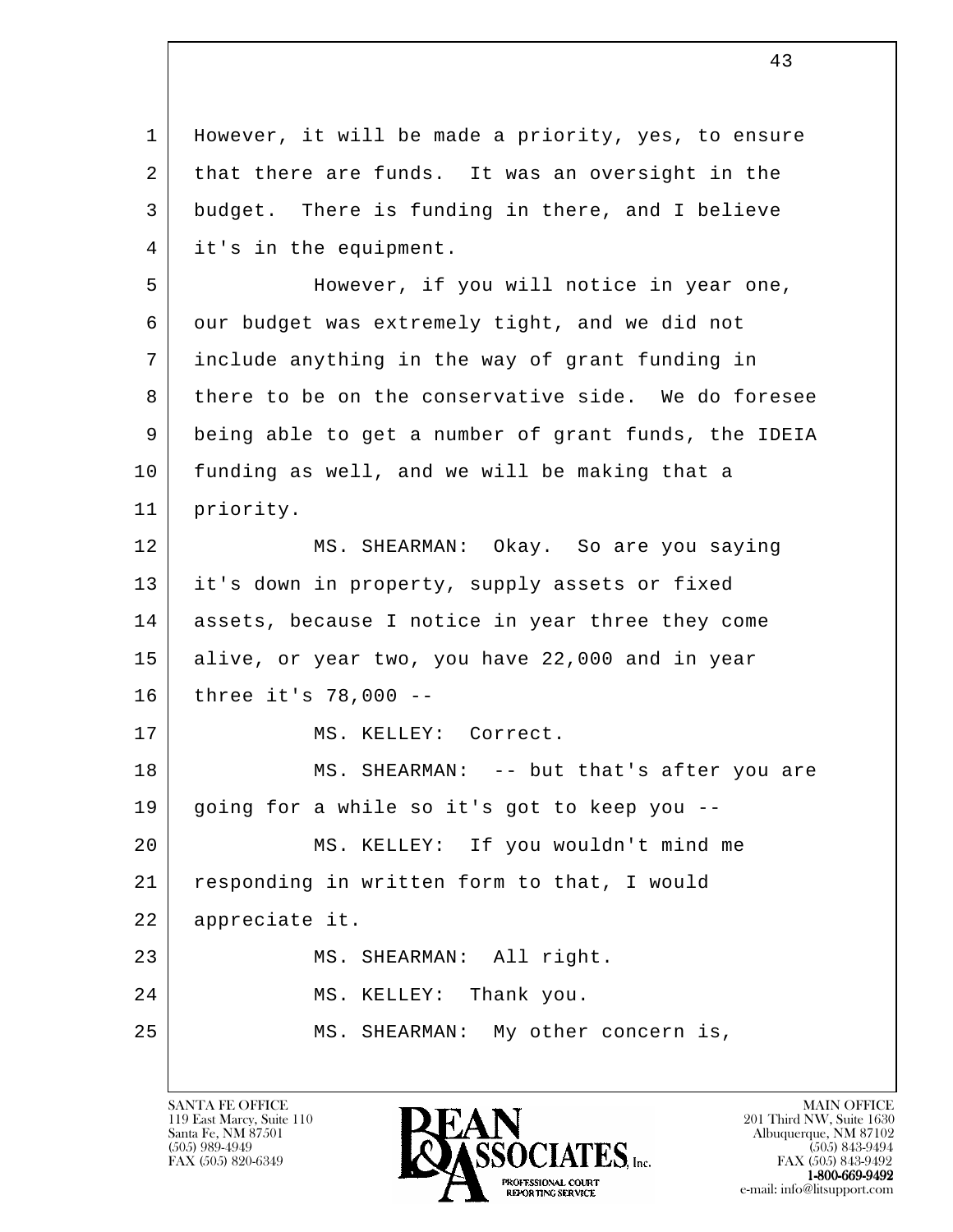l 1 | question is, this software, the E 20/20, where is 2 the purchase of it in here in this budget? 3 MS. KELLEY: I don't have the budget in 4 front of me. I apologize. Is that something as 5 well that we can respond to in writing? 6 MS. SHEARMAN: You have got 35,000 in here 7 for software and software licenses, the first year, 8 70,000 the second year. I thought perhaps that --9 MS. KELLEY: I believe the increase the 10 second year is to accommodate for the extra licenses 11 for the additional students. 12 MS. SHEARMAN: Okay. So that's your site 13 license for it? 14 MS. KELLEY: Correct. 15 MS. SHEARMAN: Okay. Is it resident on a 16 server or is it something that you access online? 17 MS. KELLEY: I would like to respond to 18 that in writing. I'm not familiar with that at this 19 point, but I would like to respond to it in writing. 20 MS. SHEARMAN: And let me just state that 21 I taught online quite a bit. I will tell you I have 22 grave reservations that every one of your students 23 will be successful in an online environment, 24 particularly a self-paced online environment. It's 25 not for everybody is what we found.

119 East Marcy, Suite 110<br>Santa Fe, NM 87501



FAX (505) 843-9492 e-mail: info@litsupport.com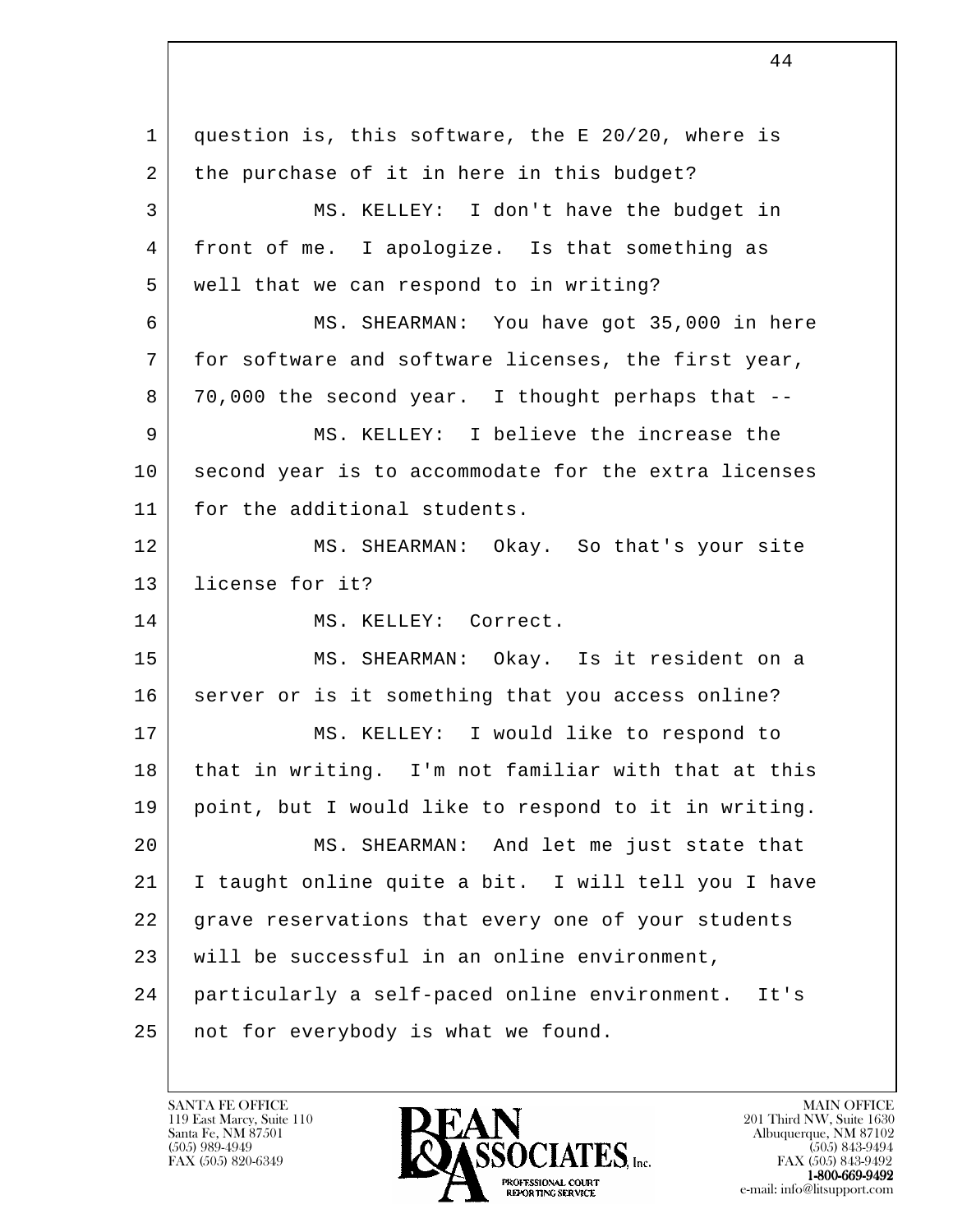| MR. KAUFMAN: Commissioner, if I might, in            |
|------------------------------------------------------|
| addition to the E 20/20, of course as was stated     |
| earlier, we will have teachers who are dual          |
| certified, so they will have both general education  |
| endorsements and special education endorsements.     |
| They will act as teachers, as mentors, in addition   |
| to the E 20/20 to support those students as they may |
| struggle, as you say, and I have, you know, those    |
| kinds of reservations about a student who solely is  |
| educated through a computer based learning process.  |
| That is why we will have teachers certified,         |
| endorsed teachers ready, at the ready for those      |
| students who undertake the E 20/20 program to        |
| support them.                                        |
| MS. SHEARMAN: Tell me how that will look.            |
| Is it going to be like a pull-out program?           |
| MR. KAUFMAN: Well, I have seen it in                 |
| charter schools where students have a particular     |
| core block of time, for example, for their literacy  |
| and that sort of thing where they would have a core  |
| block of time where they would be utilizing the      |
| computer program, while at the same time a teacher   |
| will be standing by, at the ready to support that    |
| student and their needs. So it really does develop   |
| a teacher-student relationship for their success.    |
|                                                      |

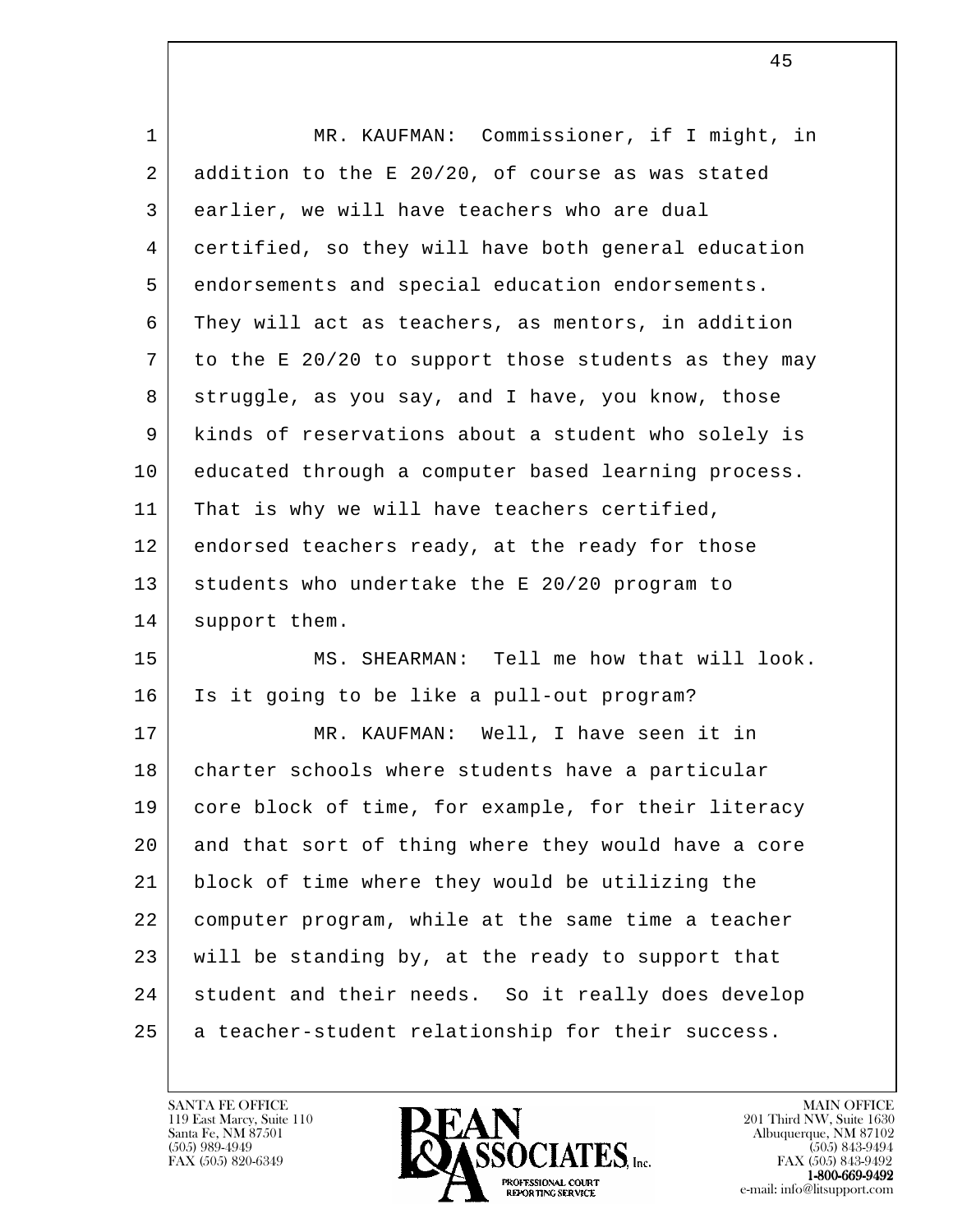l 1 So it's more than, it simply is more than the use of 2 the computer support, the computer program. It has 3 to rely upon that spark, that relationship between 4 the teacher and the student. 5 MS. SHEARMAN: I think I have one more 6 question, but I'm not -- let me get to it. No. I 7 believe that was it. Thank you very much. 8 CHAIR GARRISON: Commissioner Gant. 9 | MR. GANT: I guess I have just one 10 question. Although I read through this and I 11 thought I understood it, but all the speakers come 12 | up, I would say 95 percent of them talked about 13 Adelante. 14 MR. KIVITZ: Adelante. 15 | MR. GANT: Who is running the school? I 16 mean, seriously. I am serious, because most of the 17 speakers talked about the company but said very 18 | little about the school. Please explain. 19 MR. KAUFMAN: Adelante will be operated, 20 as you said, it will be governed by a governing 21 council which will be entirely legally separated 22 from anything to do with Adelante, except that the 23 intention is to develop partnerships, legal 24 partnerships, and then an agreement between the 25 governing council of Achieve Academy and Adelante.

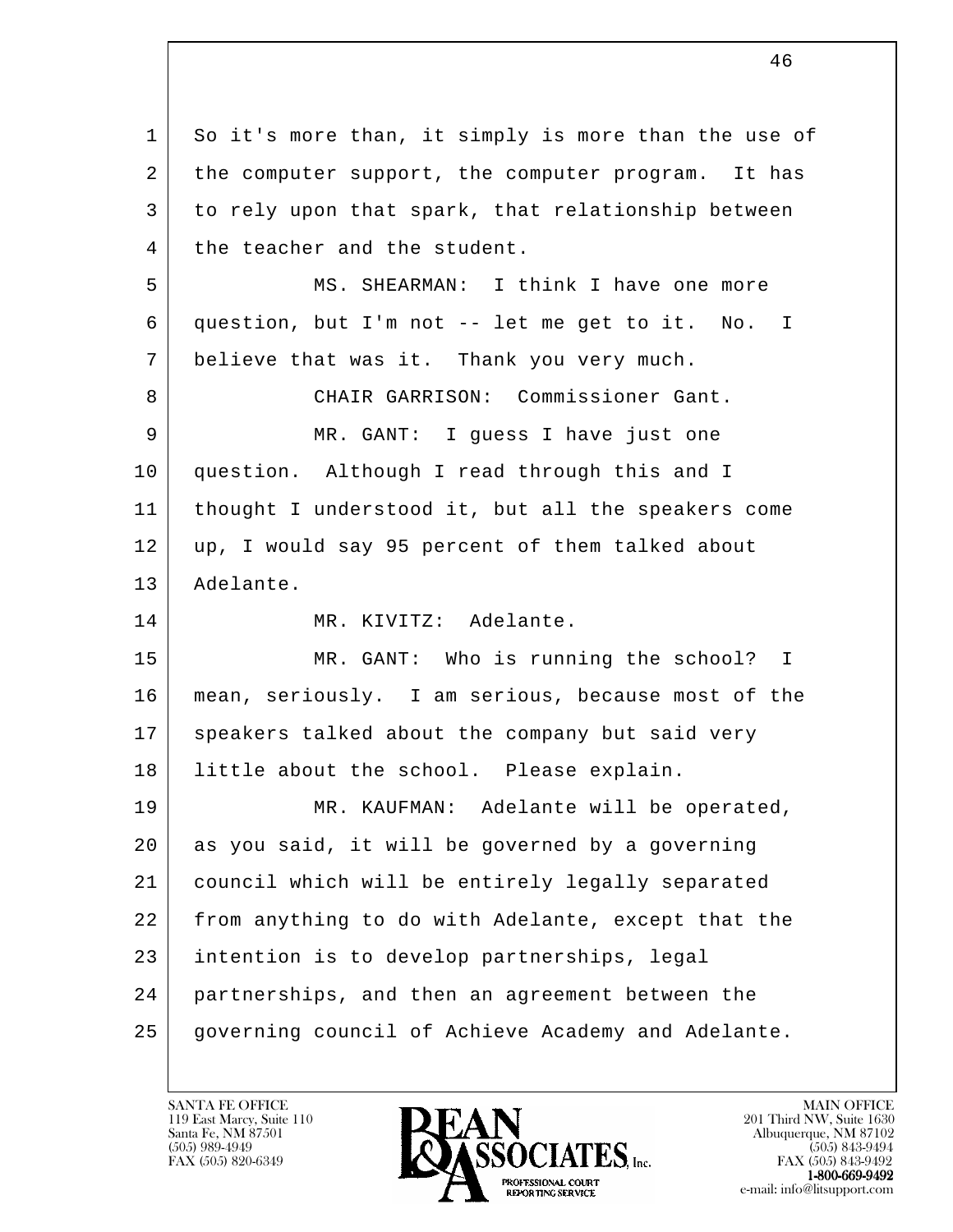l 1 | We as Achieve Academy believe that Adelante has the 2 resources and the interests to support Achieve 3 Academy, and we believe that that's the appropriate 4 | way that it will operate. 5 MR. GANT: How much time will the students 6 be spending at the company learning skills out 7 there? 8 MR. KAUFMAN: If I may, Commissioner, that 9 will entirely depend upon their course of study. It 10 | will depend upon if they are a special needs 11 student, their IEP which will dictate how much time 12 | they will be in a vocational or an employment, 13 supported employment setting or a full employment 14 | setting. They will meet the requirements for their 15 core subjects, their high school core subjects, and 16 then the point of the partnership with Adelante, of 17 course, is that electives would be taught through 18 | the partnership with Adelante. 19 MR. KIVITZ: Yeah. I appreciate your 20 question and where it's coming from. This is not 21 Adelante, Jr. Adelante has got certain connections 22 with the business community and volunteer community 23 that are transferred over to Achieve Academy, and 24 it's not a matter of participating at an Adelante 25 site or facility. That can be an option depending

119 East Marcy, Suite 110<br>Santa Fe, NM 87501

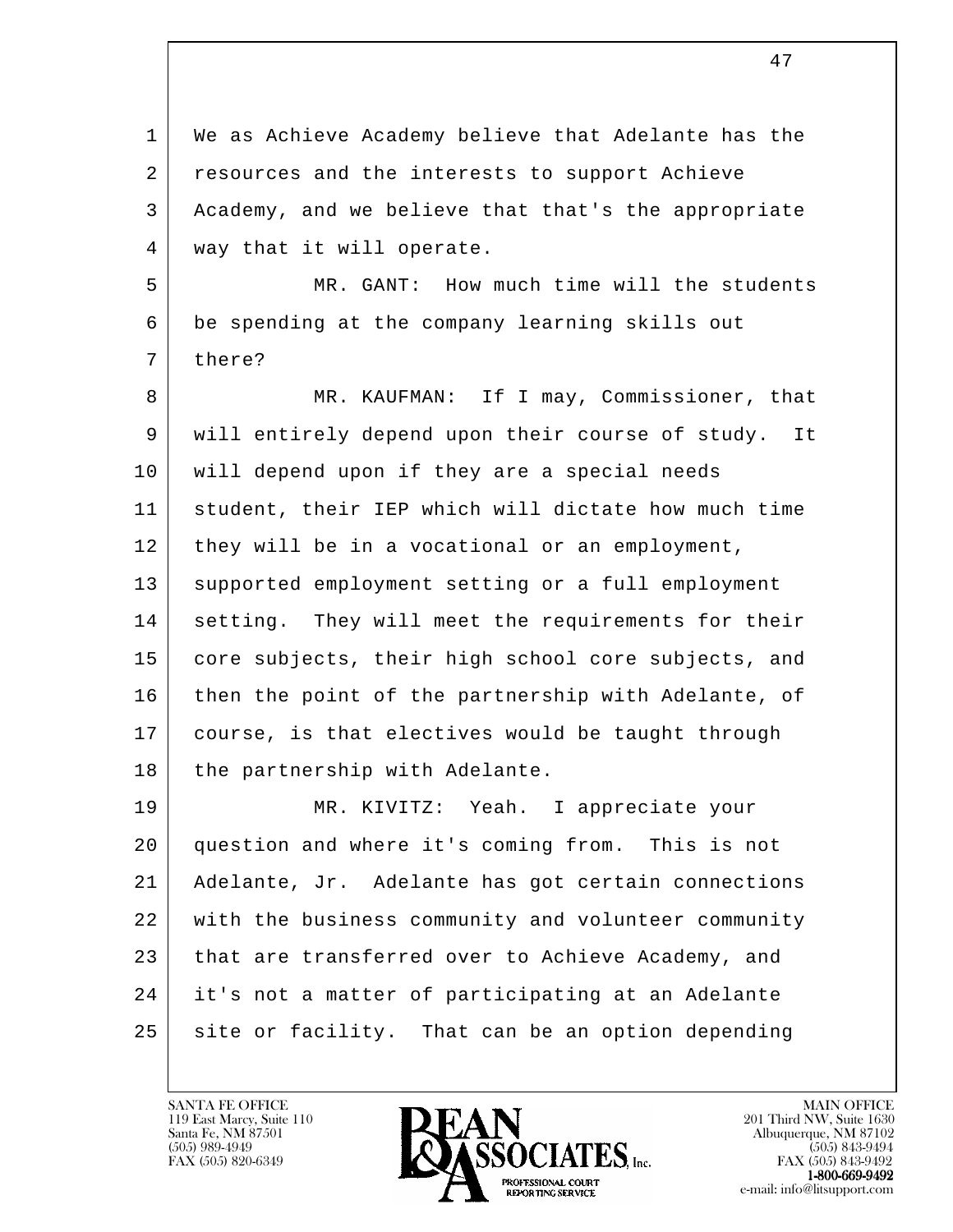1 on an individual's career plan, but the important 2 thing, and we appreciate everyone's enthusiasm for 3 Adelante, and hopefully all that does is say there 4 is some knowledgeable background behind it to give 5 it some power, you know.

6 But what Adelante has the ability to do is 7 connect with the business community, and that's what 8 makes this unique. And so people might be working 9 at the Gap, they might be working at getting 10 experiences and getting paid for those experiences 11 while they are getting a school education, and so 12 they are getting paid. They are staying in school. 13 They are working. They are learning work skills.

14 This is not a matter of utilizing Adelante 15 | for anything other than what the governing board, 16 governing council of Achieve and its administrators 17 decide that they want to use. We were hoping that, 18 if you will, a little bit of the credibility of 19 having something established. We know groups get 20 together and meet with you, and they have a very 21 good idea. And they say, how do we know you can 22 account for the funds? How do we know you can 23 comply with regulations?

l 24 We would like that credibility to transfer 25 over to Achieve, while at the same time tapdancing

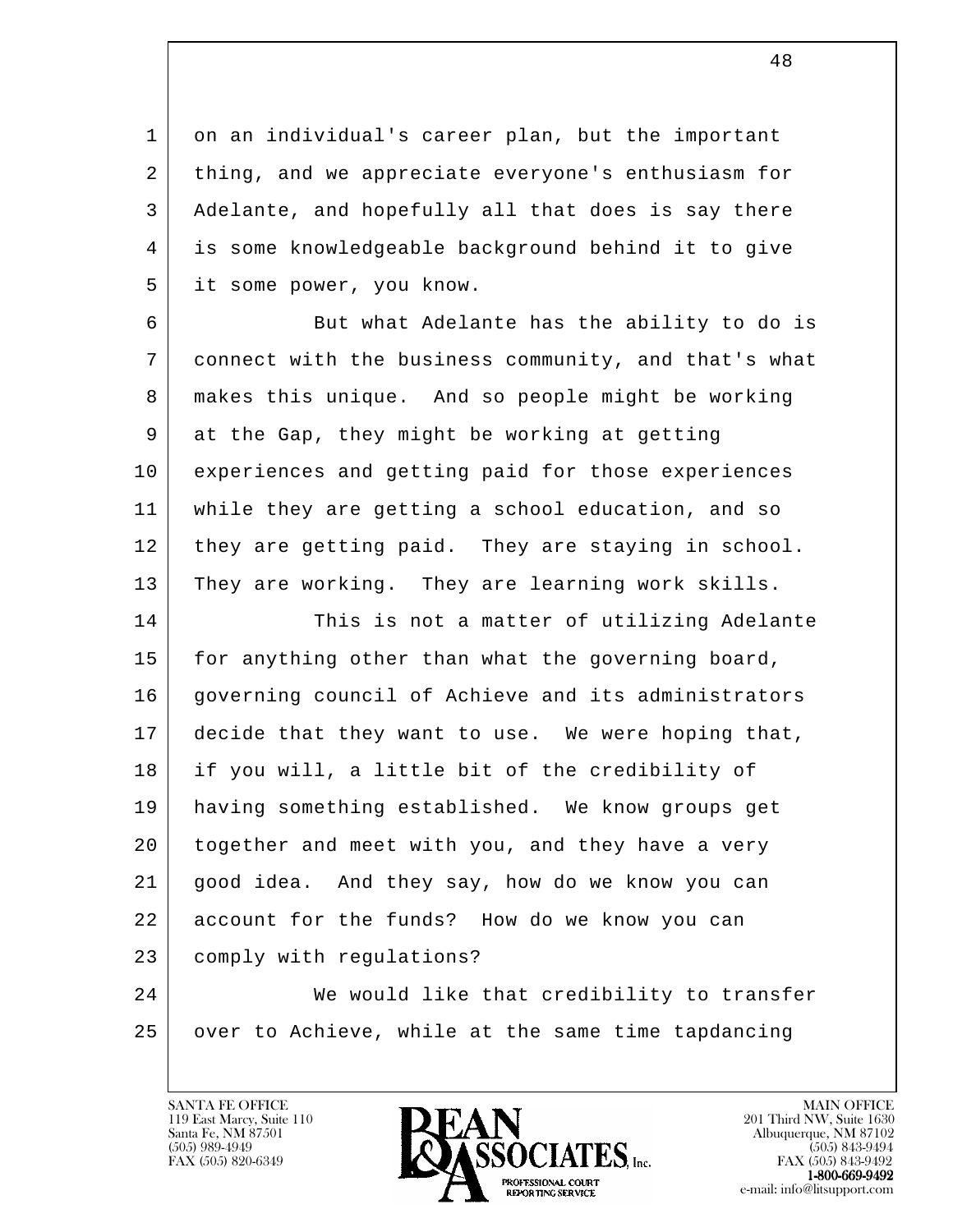1 and letting you know that it's not the same 2 organization. They are two different organizations. 3 After a year or two, after that knowledge is 4 transferred over, you see a greater and greater 5 separation. We are most committed to getting this 6 thing going and meeting the needs that the speakers 7 ultimately spoke to. That's what we are interested 8 in. We know that we want to have kids coming out of 9 the schools prepared to be going to work, and if 10 they come to a program like Adelante and they have 11 | other choices, they can move on from there.

12 MR. GANT: As I gather, they are going to 13 be working in a community. When are the students 14 who did go to job sites, what time of day will they 15 be working? In the evenings? During the day? How 16 will they be counted as credible hours to be counted 17 | for graduation? You know, you have to have the kids 18 in school so much of the time.

l 19 MS. MURPHY: Absolutely. I have had the 20 fortune of working for Albuquerque Public Schools 21 for the last 29 years in transition as a resource 22 teacher, and my charge was to work with teachers in 23 the schools to try to create community referenced 24 | learning opportunities, volunteering when you are 25 younger, in ninth and tenth grade, and in 11th and

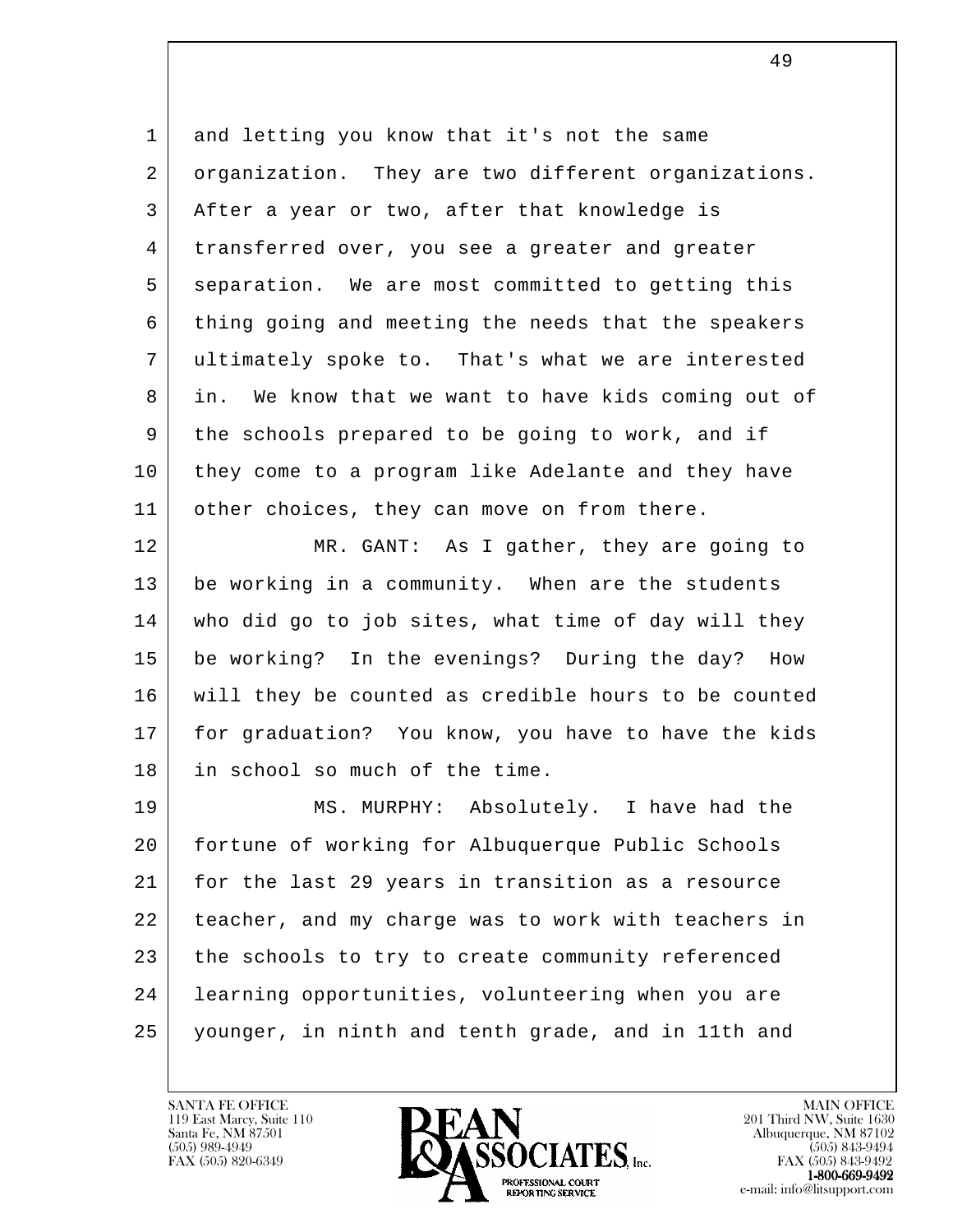1 | 12th grade actually being competitively employed in 2 the community. A real drawback there is a lot of 3 teachers don't have the expertise or the comfort to 4 be able to go out and create those opportunities for 5 kids that may be on a career readiness course of  $6$  study or an ability course of study. These are 7 individuals with more significant disabilities, 8 which is what Achieve is all about.

9 Adelante development center has everything 10 in place that teachers in the public schools are 11 trying to prepare these kids to do but they don't 12 have that connection, because kids, when they 13 graduate from high school, are not eligible to go to 14 | Adelante until after they are done with high school. 15 You can't mix the services.

16 So to answer your question, it's all 17 individualized. I imagine that younger kids in 18 tenth grade would spend more time in academics and 19 core curriculum and start to sample jobs. We have a 20 little continuum of what it looks like, 10th, 11th, 21 and 12th grade in our application.

l 22 As they get older, they start to learn 23 more about what they like, what they can do, what 24 they want to do after they graduate. A lot of these 25 kids unfortunately are not going to go to community

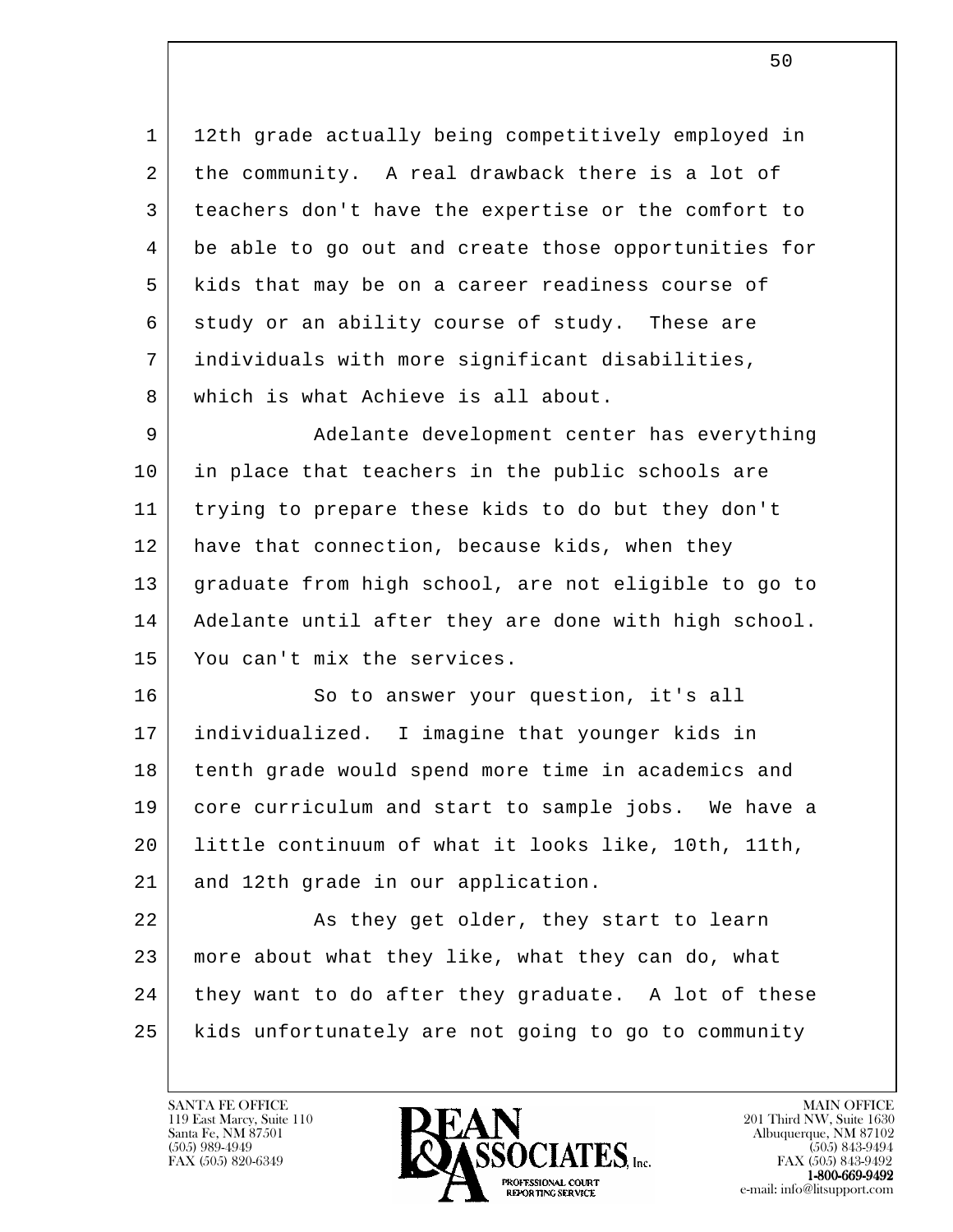l 1 college or university. They don't have the academic 2 skills to do that due to their disability. 3 As Ms. Sanchez was saying from DVR, they 4 are cutting back their services too, so only the 5 kids with the most significant disabilities are 6 | going to get services from the Division of Vocation 7 and Rehabilitation, which is a good thing, but there 8 are going to be a lot of kids that are going to fall 9 through the cracks, kids that have mild and moderate 10 learning disabilities, kids with mental retardation, 11 kids with mental illness, et cetera. 12 So the way we did it in APS, when you are 13 on the career readiness path where you have to have 14 four credits of work-based learning or work study or 15 volunteer work, which we are going to adhere to the 16 career readiness and pathway as well as the ability 17 pathway, so it's all individualized. We want 18 individuals to come into Achieve Academy that have 19 work as a goal for them in the future, that they are 20 going to be able to do something that they are 21 successful at after they graduate from high school, 22 which will also be complemented with their core 23 curriculum in academics, math, reading, and social 24 studies. So does that help? 25 MR. GANT: Yes. Are you using the seven

119 East Marcy, Suite 110<br>Santa Fe, NM 87501

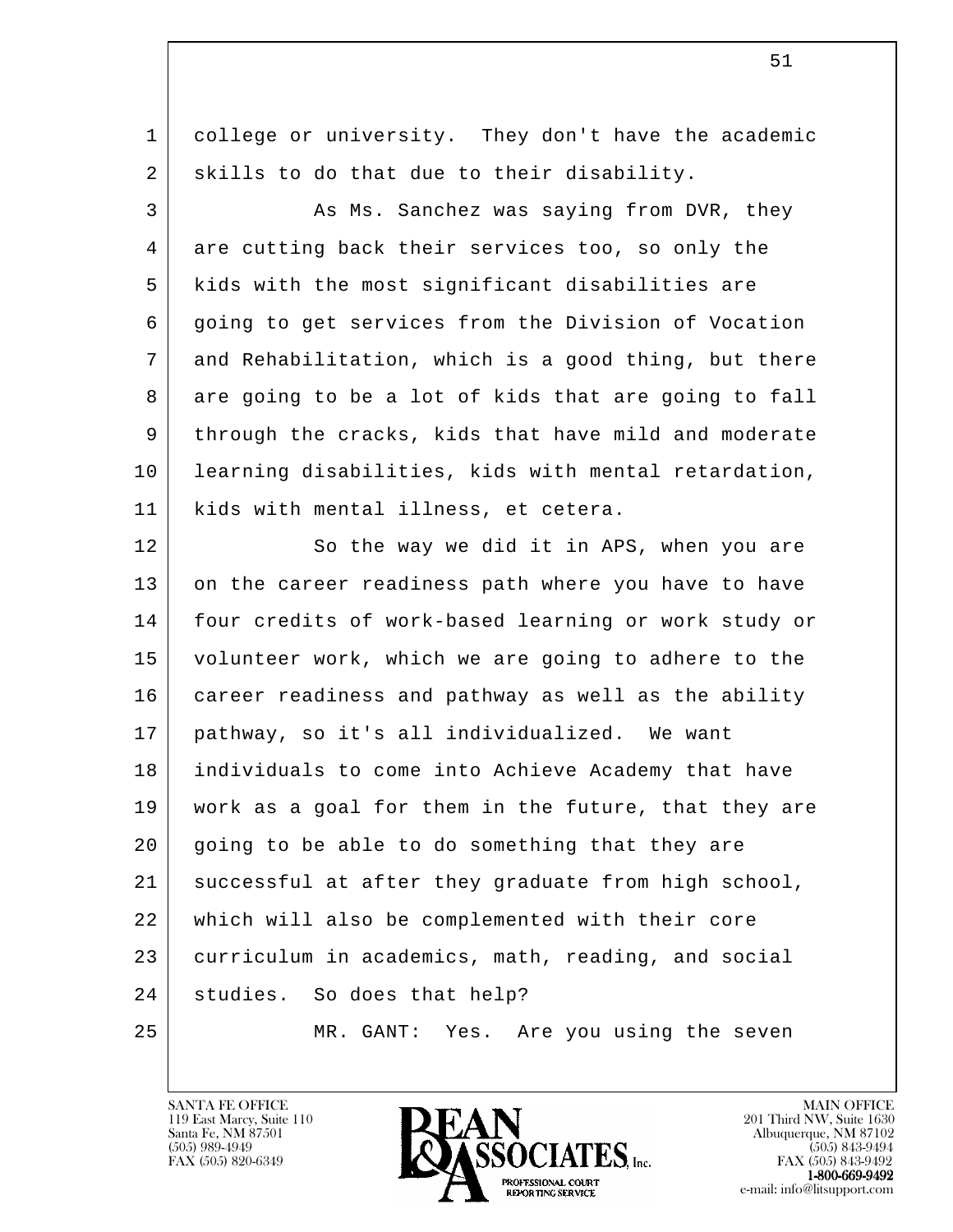l 1 career pathways as established by the State of New 2 Mexico? 3 MS. MURPHY: The seven career pathways. I 4 only know about three. 5 MR. GANT: There's seven. 6 MS. MURPHY: Seven. 7 | MR. GANT: There was six. 8 | MS. MURPHY: That must have just happened 9 | this summer. 10 MR. GANT: No, no. 11 MS. MURPHY: There is standard, career 12 readiness, and ability that I know about. 13 MR. GANT: Go online. See it under CTE on 14 | the PED website. 15 MS. MURPHY: Is it pathways -- there is 16 another kind of career pathway where it's like 17 industrial arts, health, that kind of thing. That's 18 a part of the standard pathway. But there is a 19 pathway for students that receive special education 20 services, they can be either on standard, which 21 again all -- I believe it's 27 credits to graduate. 22 There is a career readiness which is a mixture of 23 those core credits as well as some vocational 24 experience and some elective, which we want to do 25 through our work based learning program. Then there

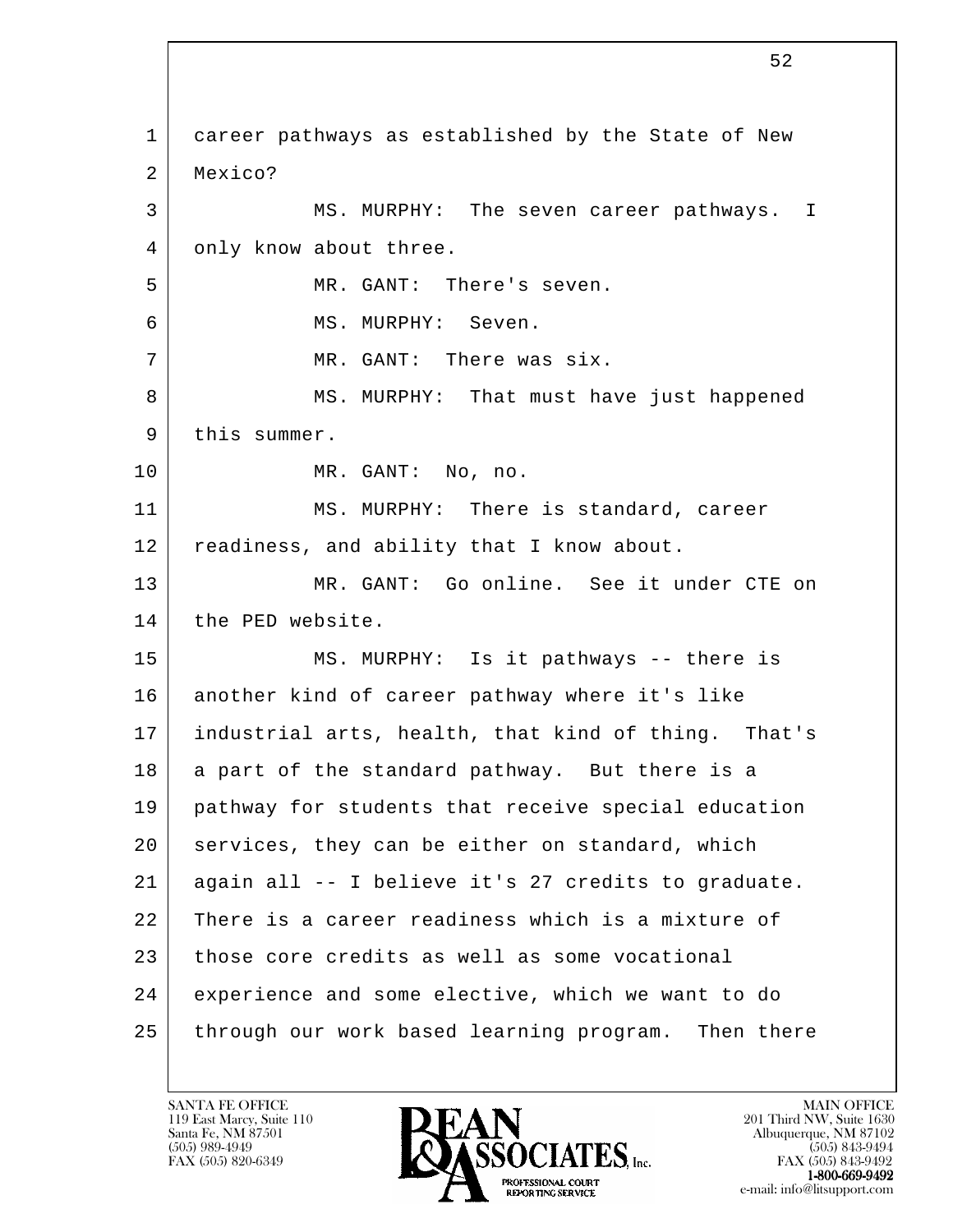l 1 is the ability kids, which are individuals with 2 various disabilities which probably a lot of those 3 individuals can't read, can't write, can't walk, 4 can't talk. It's two different pathways. 5 I know there's the career pathways, and 6 then there's the pathways toward graduation for 7 individuals that receive special education services, 8 and I believe that 80 percent of the students need 9 to be on the standard pathway, maybe 85, and then a 10 small amount on the career readiness, and then a 11 lesser amount on the ability, and that goes along 12 with the way the population is in society. There is 13 less individuals with severe disabilities. There is 14 more individuals with less significant disabilities. 15 MR. GANT: Thank you. 16 MS. MURPHY: Thank you. 17 | CHAIR GARRISON: Commissioner Shearman. 18 | MS. SHEARMAN: I finally found my other 19 question. It's in regard to your ELL students. On 20 page 50 of your application, it says you will be 21 contracting with a partner charter school for those 22 ELL services for students. But the other school is 23 not identified. I am wondering, is that agreement 24 in place already? 25 | MS. KELLEY: No. There is not an

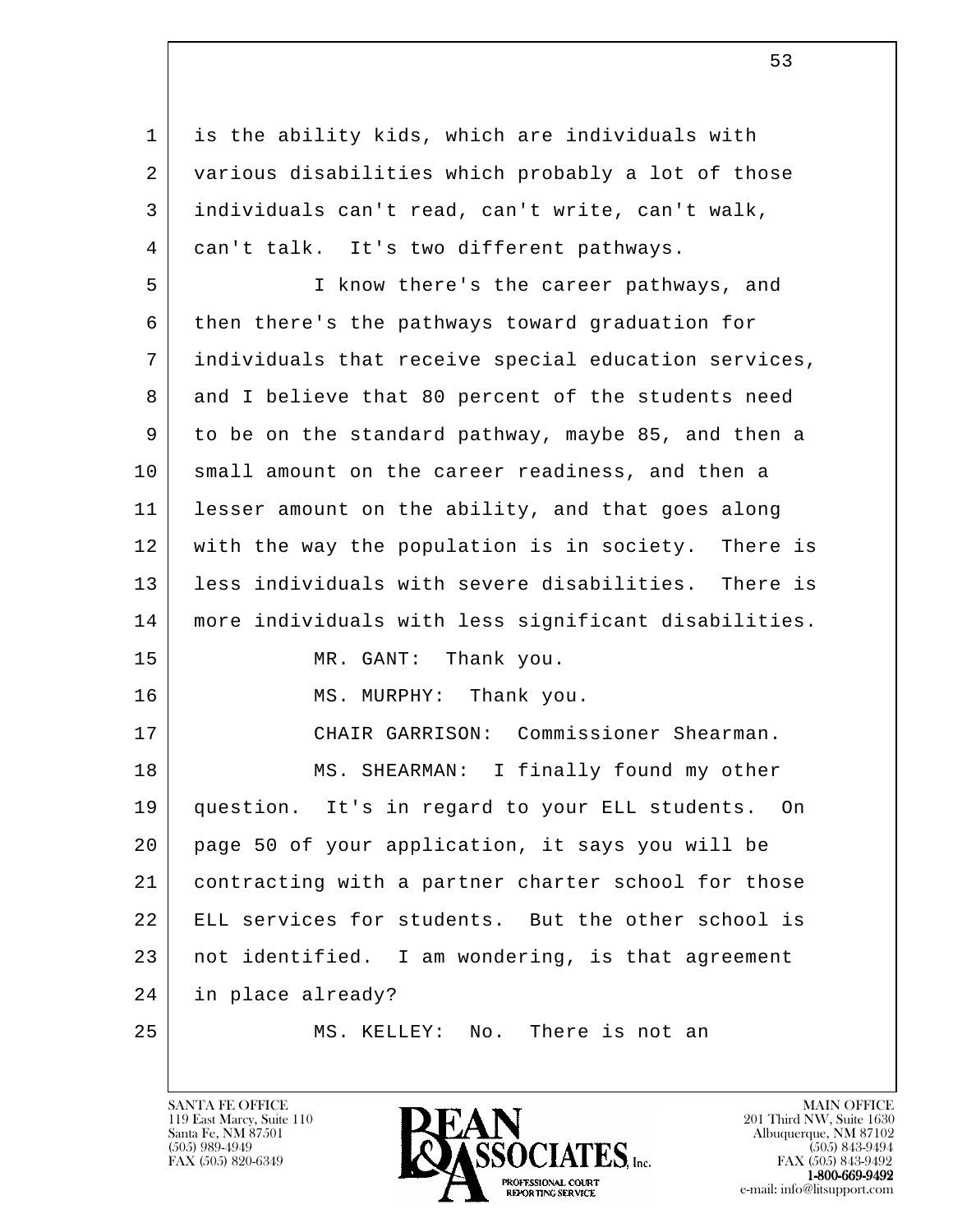| agreement in place yet. However, there are           |
|------------------------------------------------------|
| conversations with other schools at this time.       |
| MS. SHEARMAN: Okay. Thank you.                       |
| CHAIR GARRISON: I am curious about the               |
| physical education curriculum, what that looks like  |
| with so many children with disabilities. I am        |
| physically handicapped, a horrible accident like you |
| had, and I have a master's in physical education.    |
| We are staring at obesity as a public crisis, so     |
| what does that look like and what does your adaptive |
| physical education, which resembles physical         |
| therapy, look like so these children stay healthy    |
| and continue to live strong?                         |
| MR. KAUFMAN: Thank you, Commissioner. Of             |
| course, special education is a part of the core      |
| state standards and benchmarks, so we fully expect   |
| to address those. For those students with special    |
| needs of any kind, whether it's 504 or IEP, those    |
| students, of course, will have those met through the |
| dictates of that IEP.                                |
| We, as Ms. Murphy indicated, will be                 |
| providing a full continuum of services, and that's   |
| partly due in part to, I think, the relationship     |
| that we intend to develop between Adelante and       |
| ourselves at Achieve Academy, because they do have   |
|                                                      |

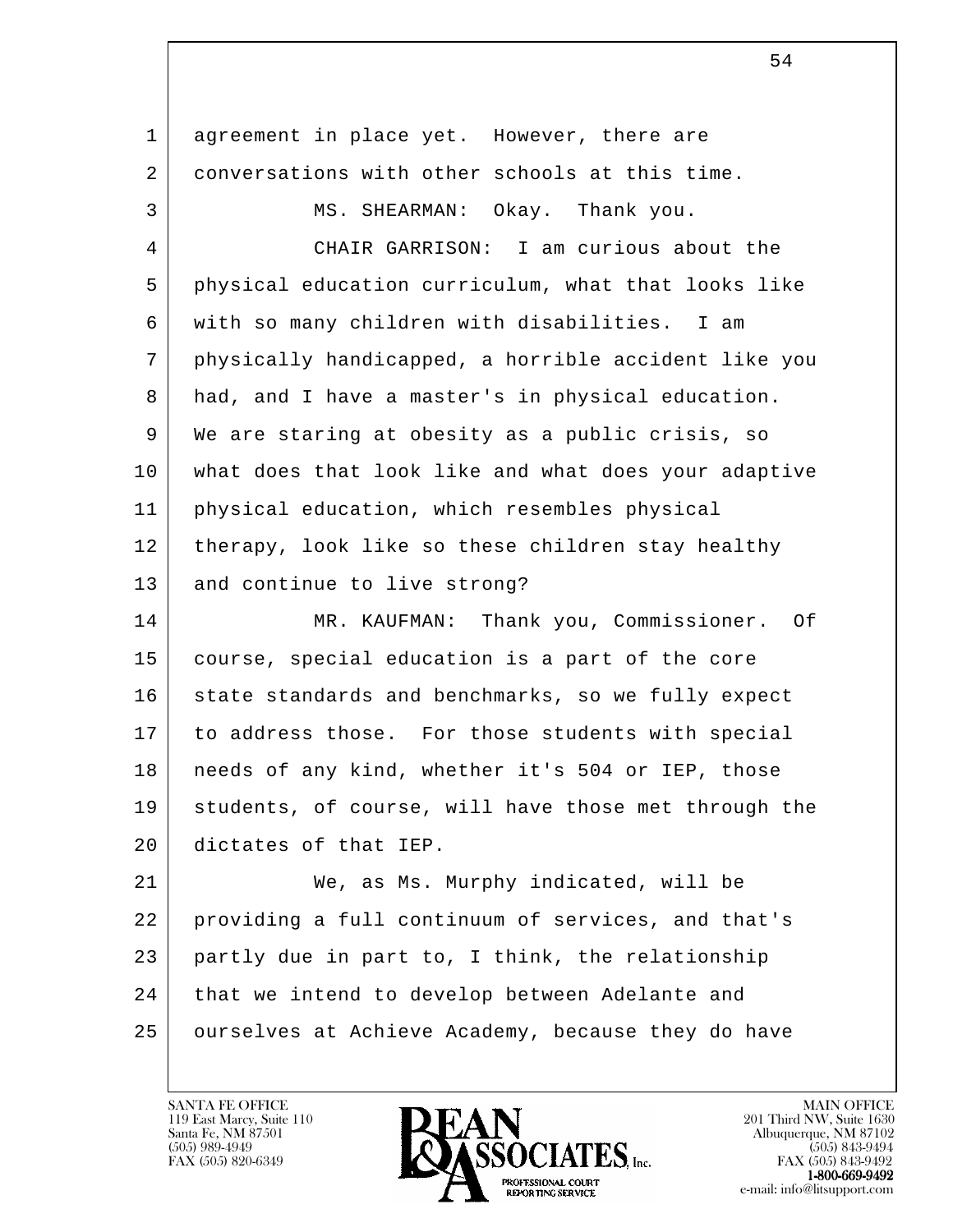l 1 additional resources that a start-up school -- and 2 especially if you know about other, charter schools 3 do not seem to be able to produce in terms of 4 adapted physical education, those kinds of programs. 5 They will be provided through that partnership, but 6 for general education students -- and we do plan to 7 have general education students in our program. We 8 will meet all of the state standards and benchmarks, 9 and they will get their fill credit through the high 10 school program. 11 MS. KELLEY: Chairman, Commissioners, I 12 believe we also mentioned within the application 13 | that Adelante does have programs such as yoga, art, 14 music, and dance that students would have 15 accessibility to should that be part of what they 16 are choosing. 17 CHAIR GARRISON: Were you planning on -- 18 does E 20/20 have physical education online? 19 MR. KAUFMAN: I believe it has a nutrition 20 portion of it, because, of course, part of, I think, 21 part of physical education is food and nutrition and  $22$  | I think  $-$  23 CHAIR GARRISON: It should be many times. 24 MR. KAUFMAN: Yes, true. But there is a

 25 portion of the E 20/20 that does address that as an

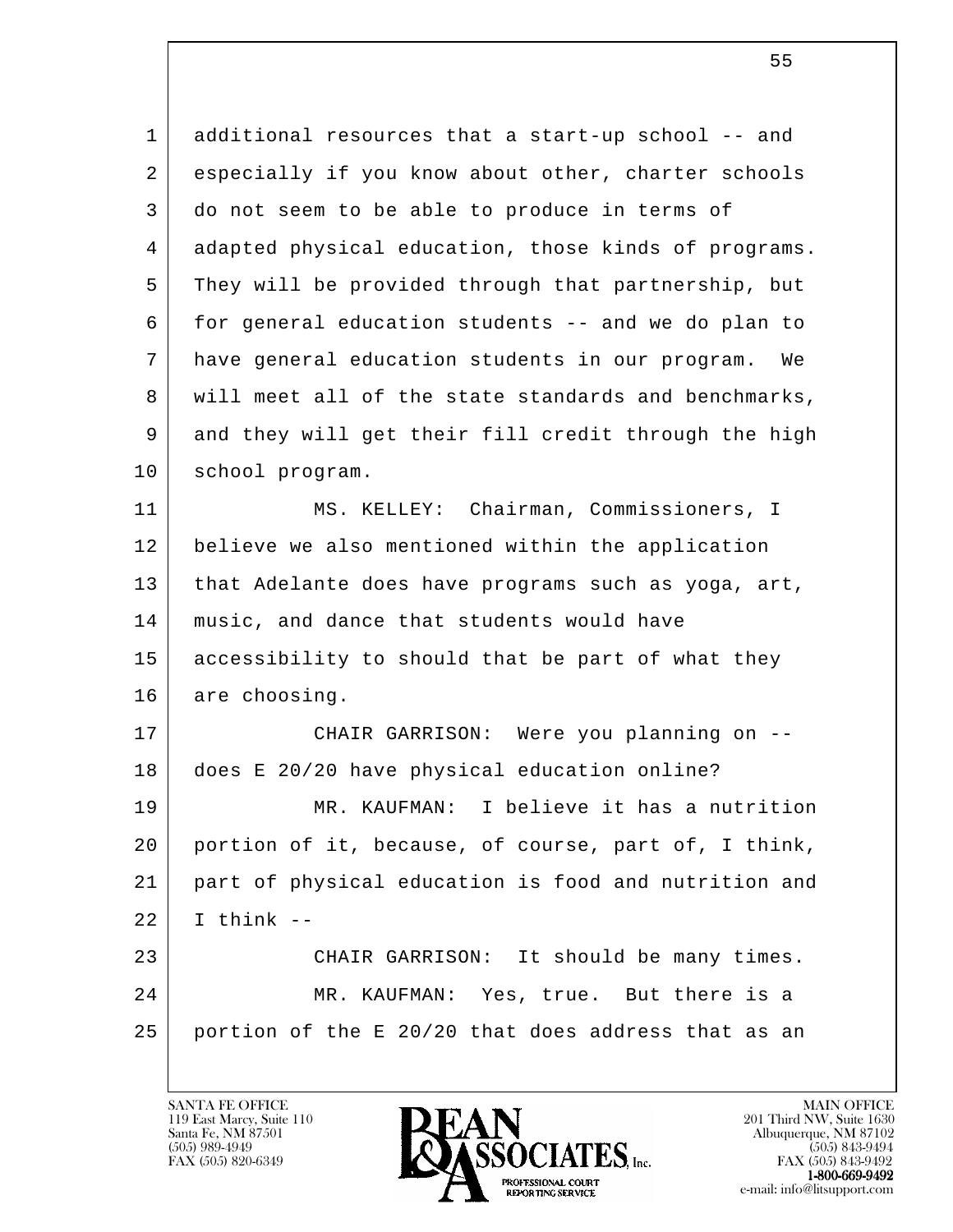1 elective course, and so that is a part of that. But 2 at the same time, obviously that can't supplant the 3 need for the actual physical education portion of 4 it, and that will be provided, of course, through 5 partnerships. Because what we are talking about is 6 having teachers who are employed by Achieve Academy, 7 who are dual certified. That means that they are 8 basically certified in core subjects.

 9 We envision that they would be certified 10 in -- that they would have endorsements in reading 11 and math, of course, and in special education. 12 | There are those people out there we have identified, 13 the fact that there are people out there with those 14 kind of endorsements, but physical education, as a 15 stand alone endorsement, as we start up, I think we 16 envision that we would need a partnership, and 17 that's the way it's stated in the application.

l 18 MR. KIVITZ: And I think, too, that your 19 question is a good one because it gets to the beauty 20 of the school. And students learn best, the 21 students that we work with, people who come to us 22 after they are 21 in the environments that they are 23 going to be performing in or living in. That's just 24 a fact, and there is not as much transfer of 25 knowledge when you teach in one environment and then

119 East Marcy, Suite 110<br>Santa Fe, NM 87501



FAX (505) 843-9492 e-mail: info@litsupport.com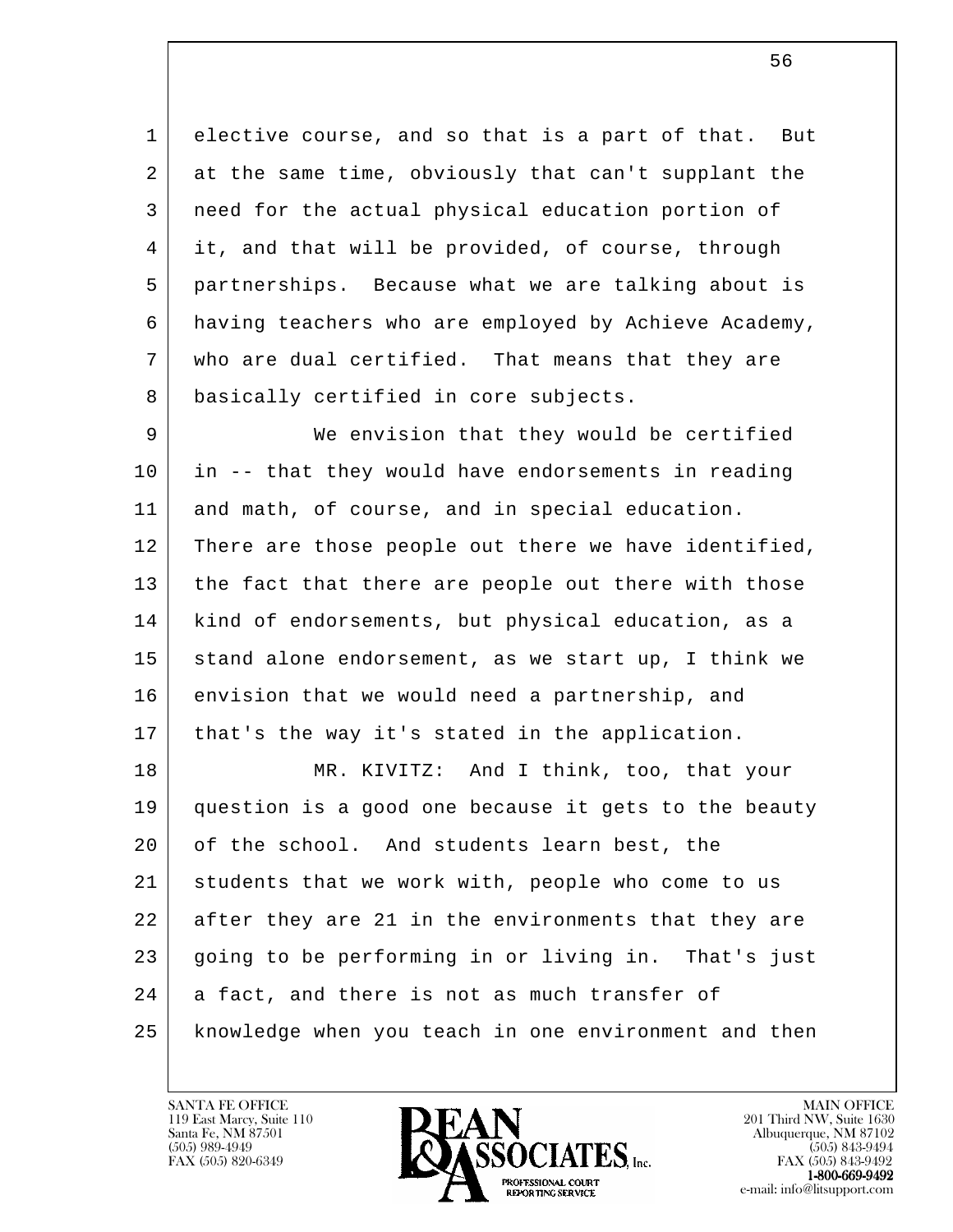l 1 | you require that same set of skills to come out in a 2 different environment. But Achieve has the 3 flexibility to do -- and Adelante can show them 4 | this. This is part of the technology. 5 Let's say several students have something 6 in their plan, and they need to physically be 7 stronger, and that is part of their education plan. 8 Rather than set up a separate facility for that, why 9 not have several of them go, for example, with an 10 educational staff to a gym, to swimming, to 11 something in the community where they are not only 12 getting their physical education, but they are also 13 getting socialization, they are learning community 14 interaction. Those kind of options can be possible 15 as long as they are within the regulations of the 16 school. 17 CHAIR GARRISON: Thank you. 18 The application states that the ELL 19 students will receive services by contracting with a 20 partner charter school. Who is the charter school? 21 MS. KELLEY: We have not identified a 22 | specific partner as of yet. However, conversations 23 are underway with charter schools. 24 CHAIR GARRISON: Thank you. I guess I 25 look forward to, as well as some of the other

119 East Marcy, Suite 110<br>Santa Fe, NM 87501



FAX (505) 843-9492 e-mail: info@litsupport.com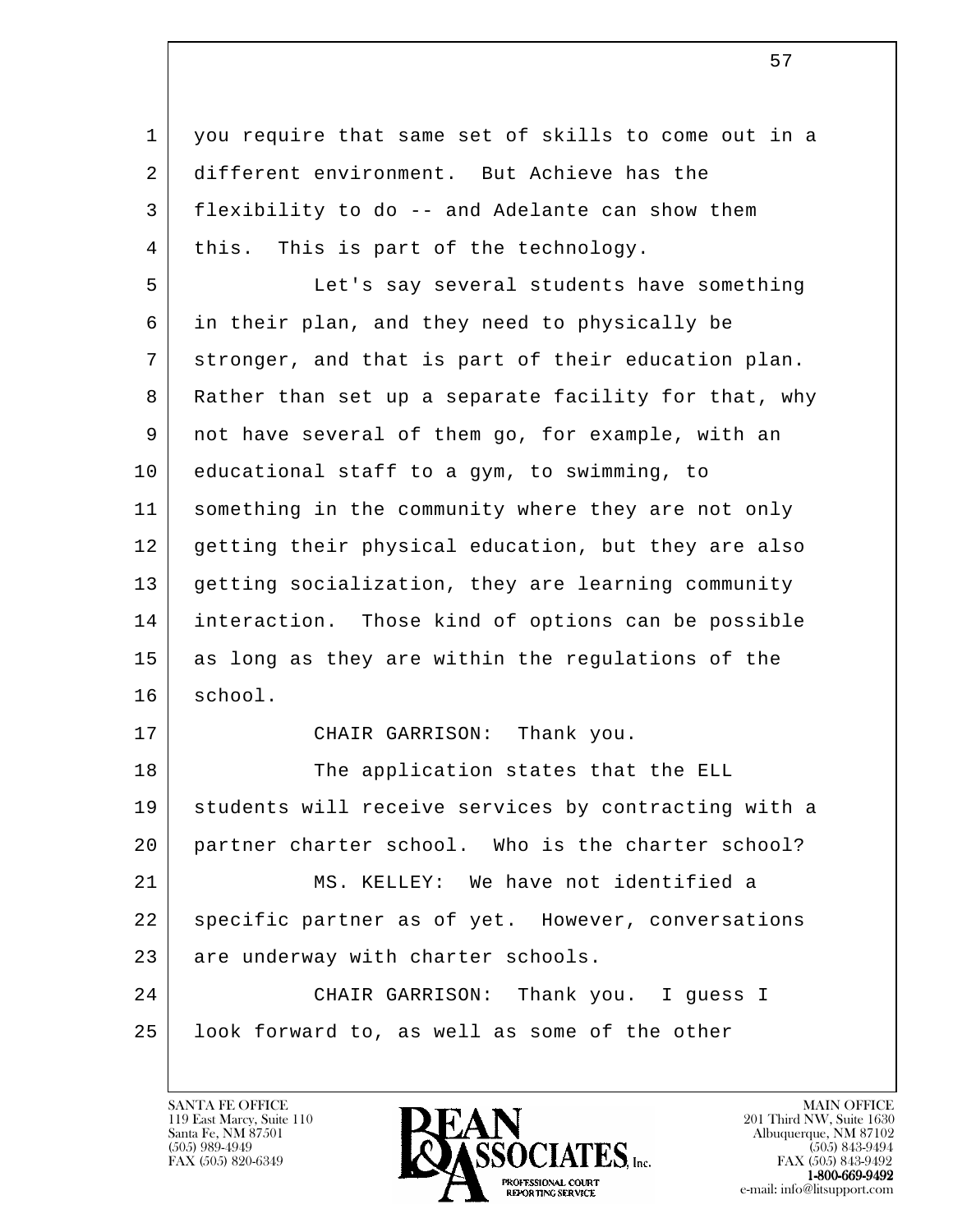1 commissioners, seeing the written responses to some 2 of the questions in regard to the relationships, so 3 there is a clear line of demarcation between Achieve 4 and Adelante. So we can look at it as an education 5 body, a state authorizer, so that we are authorizing 6 a school, not a job placement program.

 7 I am almost being facetious, but you know 8 what I mean. You are not an educator, but he came 9 up with a play on words. He said path room. I kind 10 of like that.

 11 MR. KIVITZ: At least it wasn't bathroom. 12 CHAIR GARRISON: Right, right. Just a 13 letter away.

14 Commissioner Bergman.

 15 MR. BERGMAN: Actually a couple things did 16 occur to me. I would probably like to note that our 17 chairman, esteemed chairman, makes his living in the 18 health and wellness area, and I know when he looks 19 over here at my Carl's Jr., that drives him crazy. 20 But I am at an age where I have to enjoy my life as 21 | I go. That's not the thing.

l 22 I noticed one thing -- this is for my own 23 knowledge really. I have reached the age where a 24 fact comes in over here and another one has to leave 25 over here. I am just curious. It was noted in your

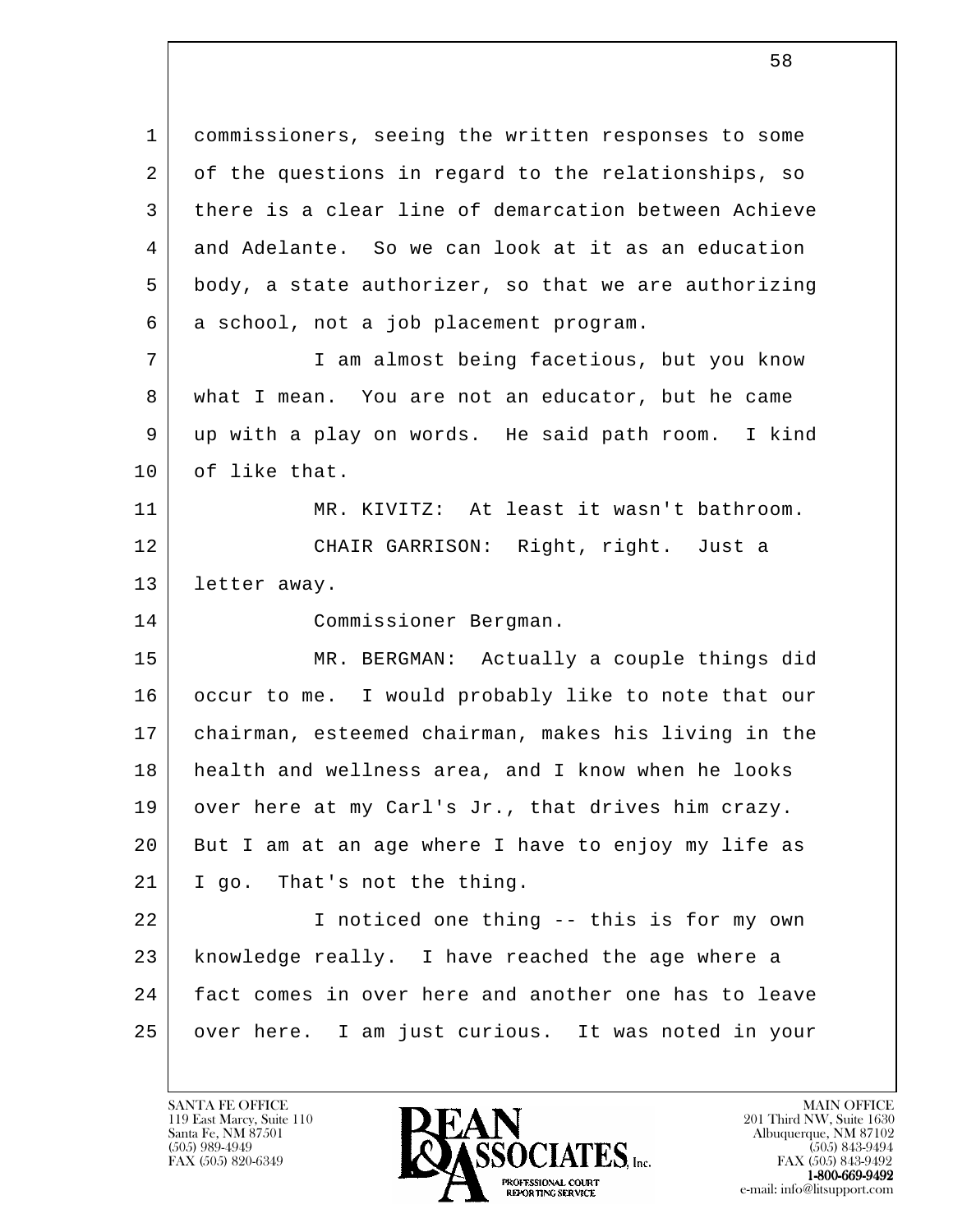l 1 student handbook that all students, staff, and 2 visitors are asked to make an attempt to use sign 3 language when communicating. I am just curious what 4 | the rationale is for that. 5 MS. KELLEY: That was a misstatement, 6 Commissioner. I apologize. I was actually in the 7 process of writing the application and looking at 8 another application to actually utilize best 9 | practices, and that was a misstatement. 10 MR. BERGMAN: I was just curious. 11 | And you did mention that some of 12 Adelante's services are going to be available, and 13 then that reminded me that I think I saw in the 14 application that there was a possibility you were 15 going to charge the charter school for some of those 16 services. I thought I saw that, and maybe I saw it 17 in the preliminary. I'm sure you will address that. 18 I think the words conflict -- potential conflict of 19 interest were mentioned there. Here again, we have 20 to be -- perceived conflicts of interest are in the 21 news right now. We have got to be very careful 22 about that. Can you address that? 23 MR. KIVITZ: Yeah. You are absolutely 24 correct. There is perceived conflicts of interest 25 which are sometimes almost as bad as an actual

119 East Marcy, Suite 110<br>Santa Fe, NM 87501



FAX (505) 843-9492 e-mail: info@litsupport.com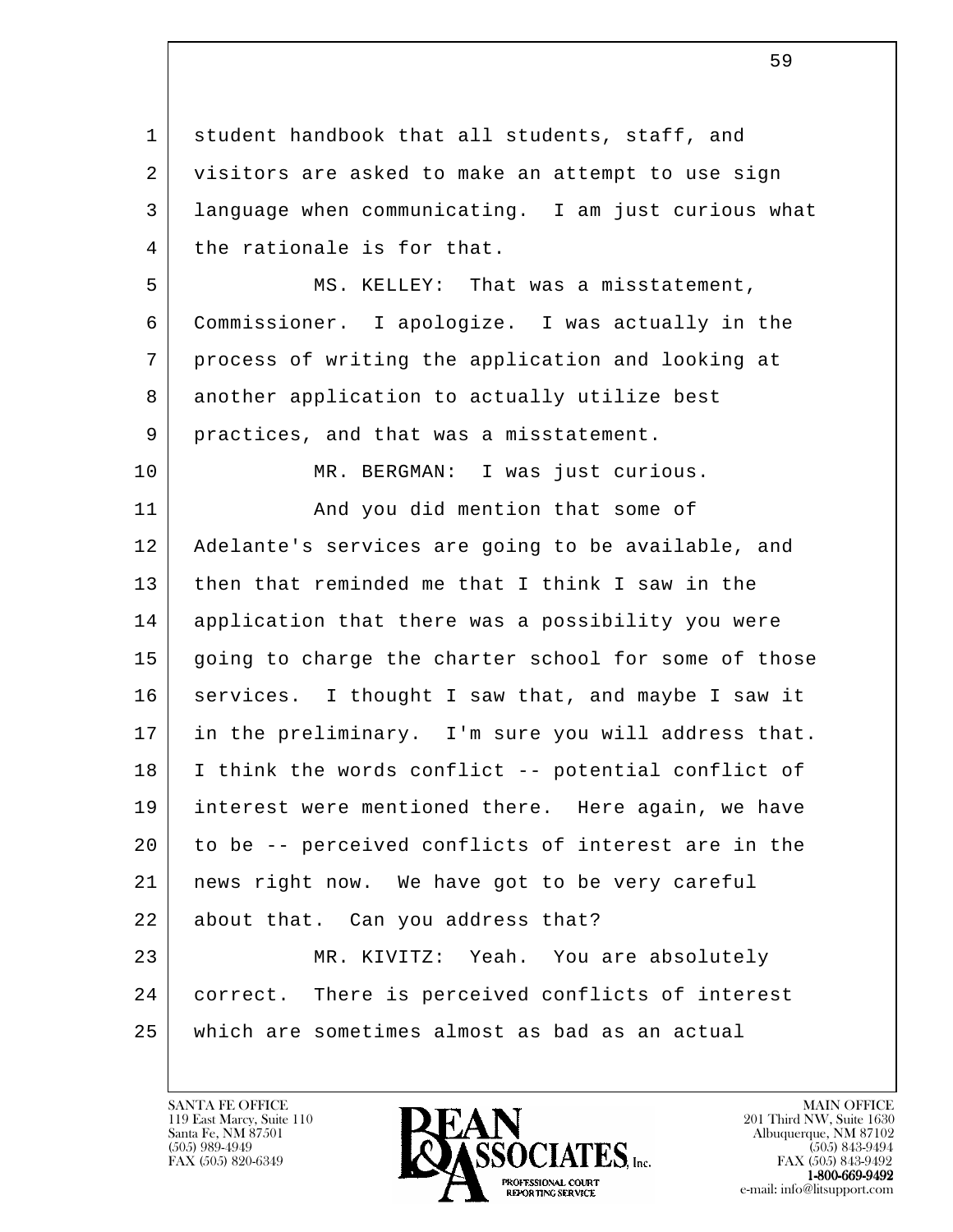l 1 conflict of interest. One of the things we 2 originally thought of was to have some 3 interpollination between our boards. That's 4 something that came up and it was marked as a 5 perceived conflict of interest. I don't think it's 6 an actual conflict of interest, because as a board 7 member for a nonprofit or a governing council 8 member, you have no personal benefit but to remove 9 any perceived conflict of interest. We have no 10 | problem keeping both groups very separate. 11 The governing council will be the 12 determiner of contracts, whether contracts with 13 Adelante. The facilities, the technology, the 14 knowledge is there with Adelante, but Adelante is 15 | not the entity. It is the governing council's 16 authority as to how much and where it uses any kind 17 of Adelante's services that are available. 18 MR. BERGMAN: Certainly. I assume you 19 will address this in your written remarks that we 20 will see here next week. Thank you. 21 That's all I have, Mr. Chairman. 22 CHAIR GARRISON: As I was having my 23 healthy Chick Filet and powdered donut, I do not 24 | recall if any of the commissioners addressed the 25 transportation issue that was mentioned in the

119 East Marcy, Suite 110<br>Santa Fe, NM 87501



FAX (505) 843-9492 e-mail: info@litsupport.com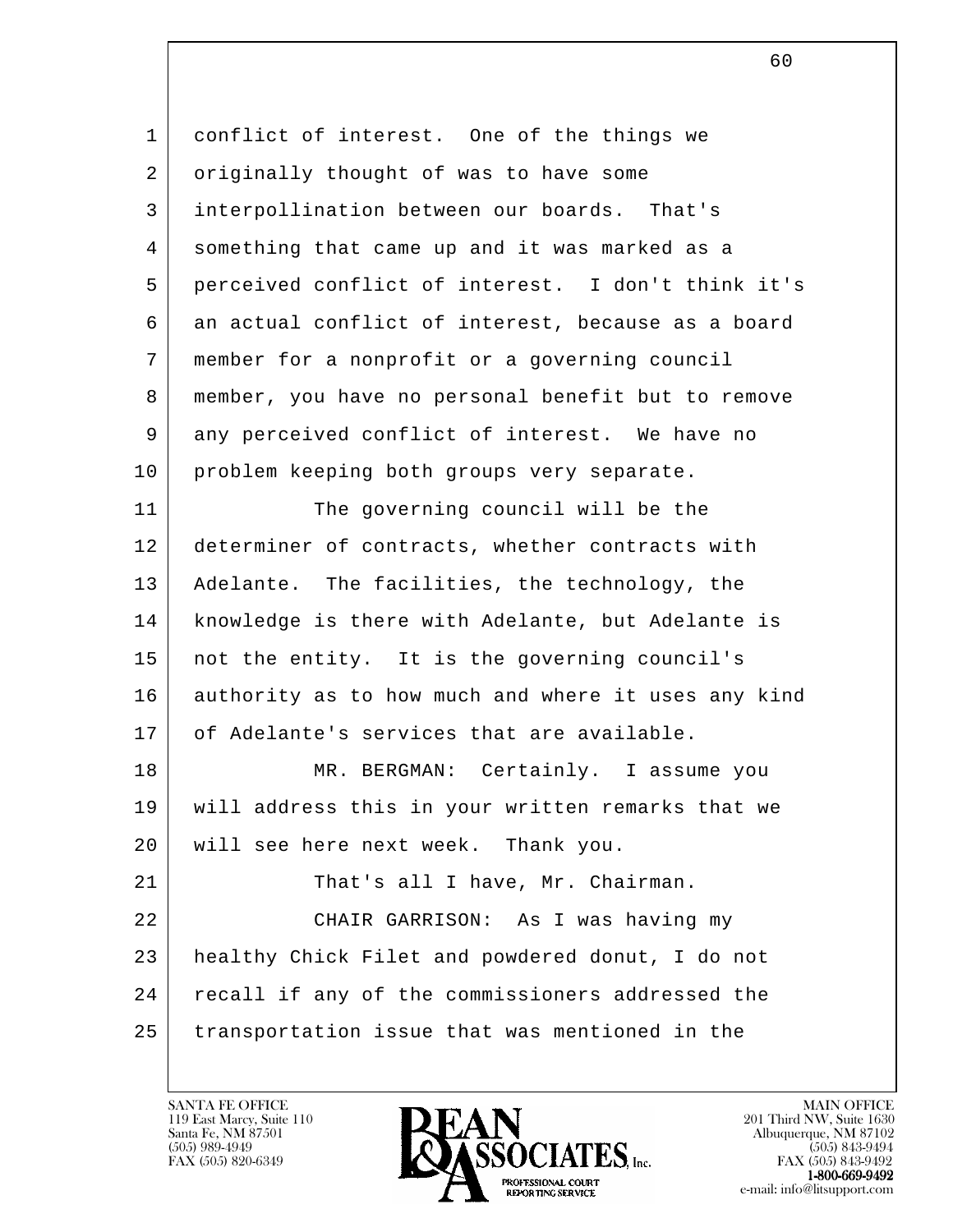l 1 | review of the application. The applicant does not 2 address how transportation to and from work sites 3 | for students will be accomplished. 4 | MR. KIVITZ: Yes. That's another event. 5 I hate to keep saying -- I don't even want to say 6 the word Adelante anymore for the moment. There is 7 an organization that Achieve will be working with 8 that has a fleet of over a hundred vehicles that are 9 all inspected and legal and with -- 10 CHAIR GARRISON: So they are not state 11 vehicles? 12 | MR. KIVITZ: They are not state vehicles. 13 With real licensed drivers and all that kind of 14 | thing that will be available, at the disposal of 15 Achieve, and that other organization has a lot of 16 experience in getting people to a lot of different 17 work sites and experiential sites throughout the 18 community. So that's an example of the kind of 19 technology, if you will, if you can call that a 20 technology, that will be transferred over to 21 Achieve. 22 CHAIR GARRISON: Thank you. 23 Clarification, with no charge? With what 24 type of a cost for transportation? 25 MR. KIVITZ: That will be negotiated

119 East Marcy, Suite 110<br>Santa Fe, NM 87501



FAX (505) 843-9492 e-mail: info@litsupport.com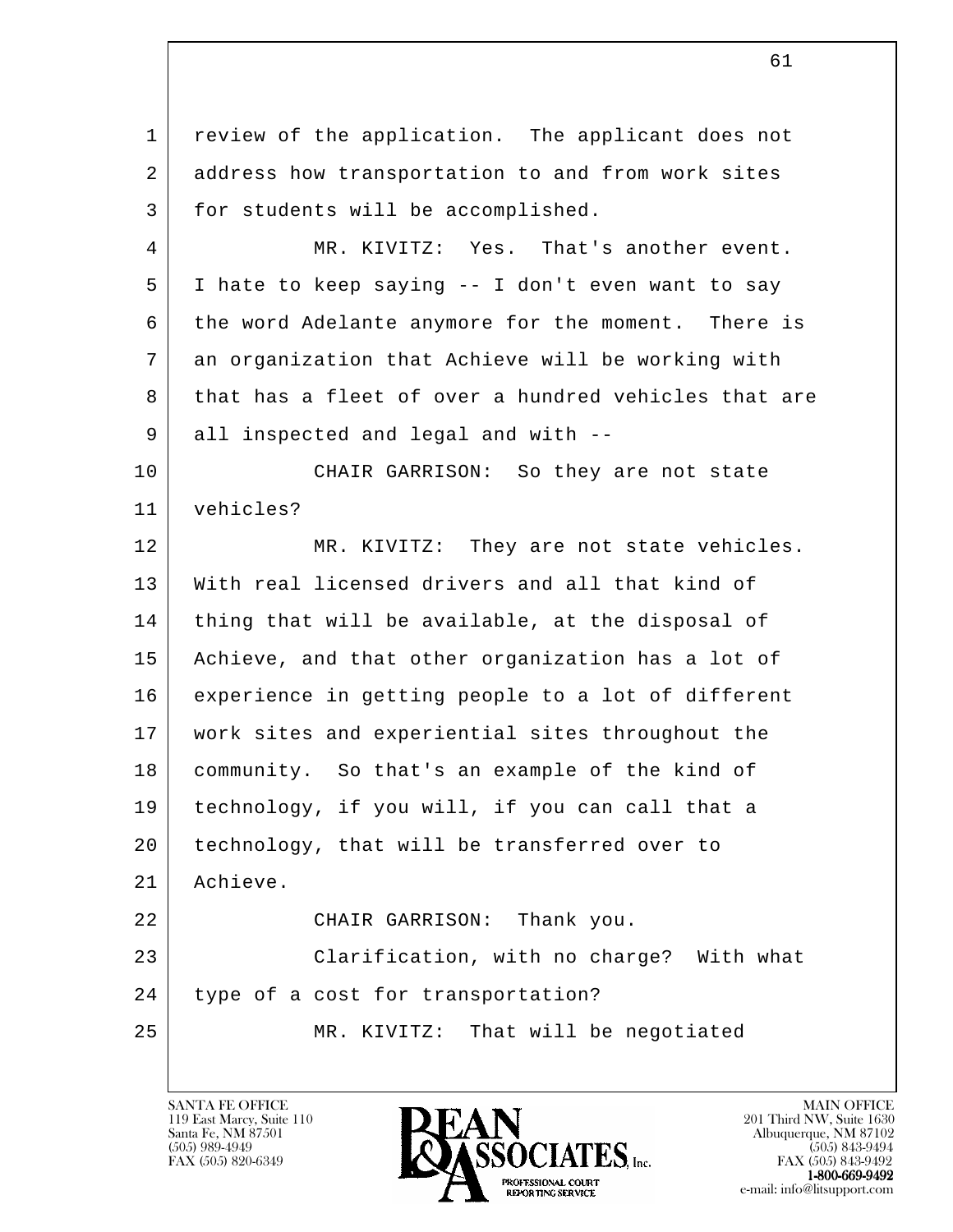| 1  | between the governing council and Adelante.          |
|----|------------------------------------------------------|
| 2  | MS. MURPHY: I was going to say also for              |
| 3  | individuals that are able to take a city bus -- we   |
| 4  | have a pretty good transit system here in            |
| 5  | Albuquerque -- our teachers and educational          |
| 6  | assistants and job coaches will train and not let    |
| 7  | the kids in the school go on by themselves until     |
| 8  | they are ready, but train them to take the bus so    |
| 9  | they can go from home to school and from school to   |
| 10 | work and back home again from work if it's possible. |
| 11 | It's a very important part of the transition plan,   |
| 12 | and lots of individuals with all kinds of            |
| 13 | disabilities use the Sun Train system.               |
| 14 | MS. GABALDÓN: I just wanted to add a                 |
| 15 | comment, because I currently am a teacher at another |
| 16 | charter school, and I was asked to provide my input  |
| 17 | to this team. And working, my only experience is in  |
| 18 | the charter school world, and what I think is so     |
| 19 | awesome for Achieve Academy is the partnership with  |
| 20 | Adelante. I can understand your apprehension about   |
| 21 | those perceived conflicts of interest, but the       |
| 22 | charter schools that I have worked with, we struggle |
| 23 | so much with transportation, with facilities, with   |
| 24 | all of these benefits that the partnership with      |
| 25 | Adelante is going to be able to provide.<br>That is  |

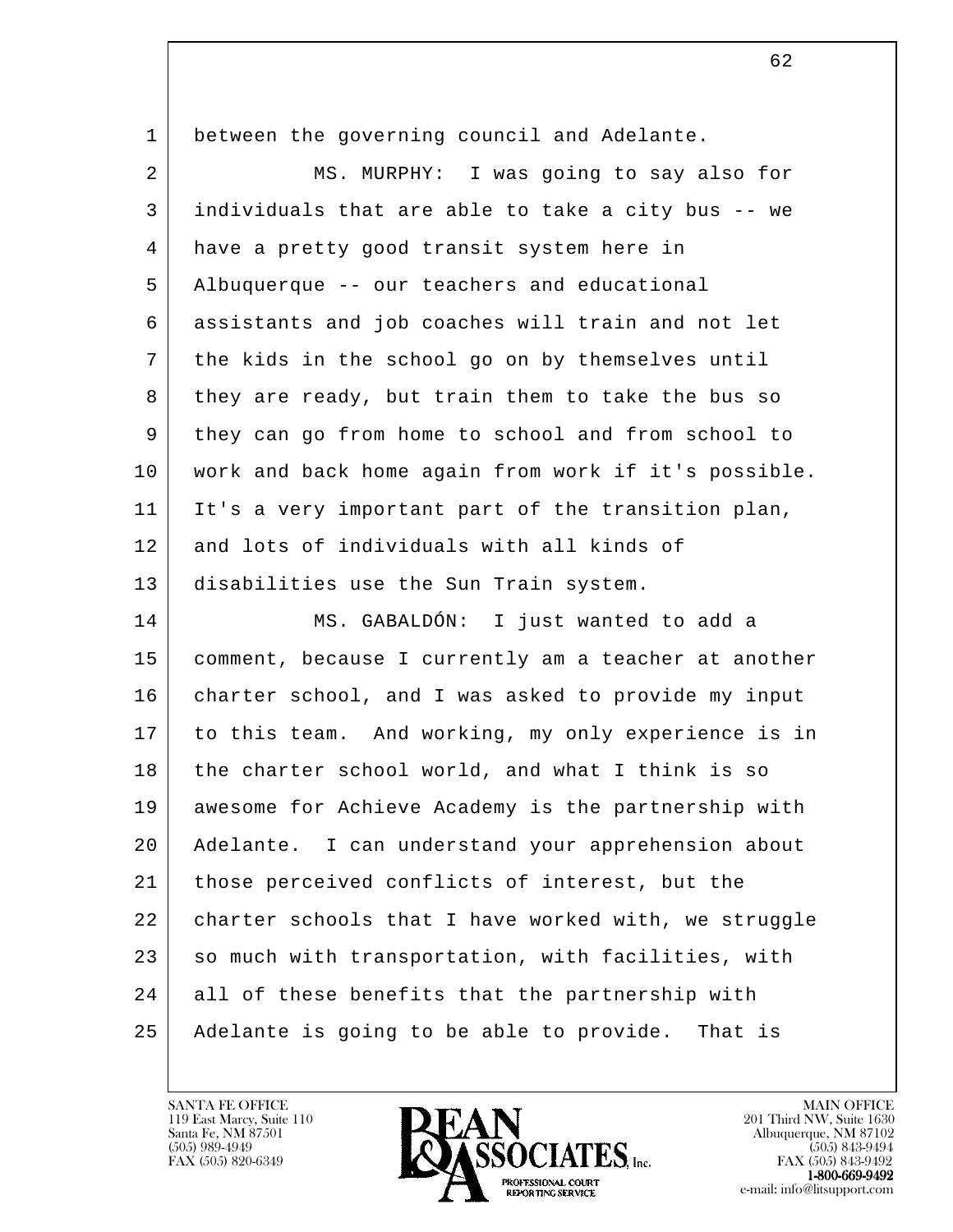1 already in place.

| $\overline{2}$ | If this charter is granted, they are going           |
|----------------|------------------------------------------------------|
| 3              | to be ahead of the ballgame, so much farther than    |
| 4              | even well established charter schools already,       |
| 5              | because they are starting out on day one with        |
| 6              | relationships, stable, credible, reliable            |
| 7              | relationships already in place to help the students, |
| 8              | the families, and the teachers accomplish their      |
| 9              | mission.                                             |
| 10             | And I just want to add that, because                 |
| 11             | having, just having the charter school world         |
| 12             | experience, these are daily challenges for all of    |
| 13             | us, and I think that they are going to, with that    |
| 14             | relationship already established form the start,     |
| 15             | they are going to start a little bit ahead of the    |
| 16             | ballgame.                                            |
| 17             | Thank you.<br>CHAIR GARRISON:                        |
| 18             | Mr. Bergman.                                         |
| 19             | MR. BERGMAN: I just wanted to clarify.<br>$\perp$    |
| 20             | don't live here. I live in Roswell, but I suspect    |
| 21             | that Adelante does a great job in an area of         |
| 22             | critical need in this community, and you may advance |
| 23             | out of this community. But I did not mean anything   |
| 24             | negative in any questions that I asked. I            |
| 25             | understand. I just felt like I had to -- I just      |

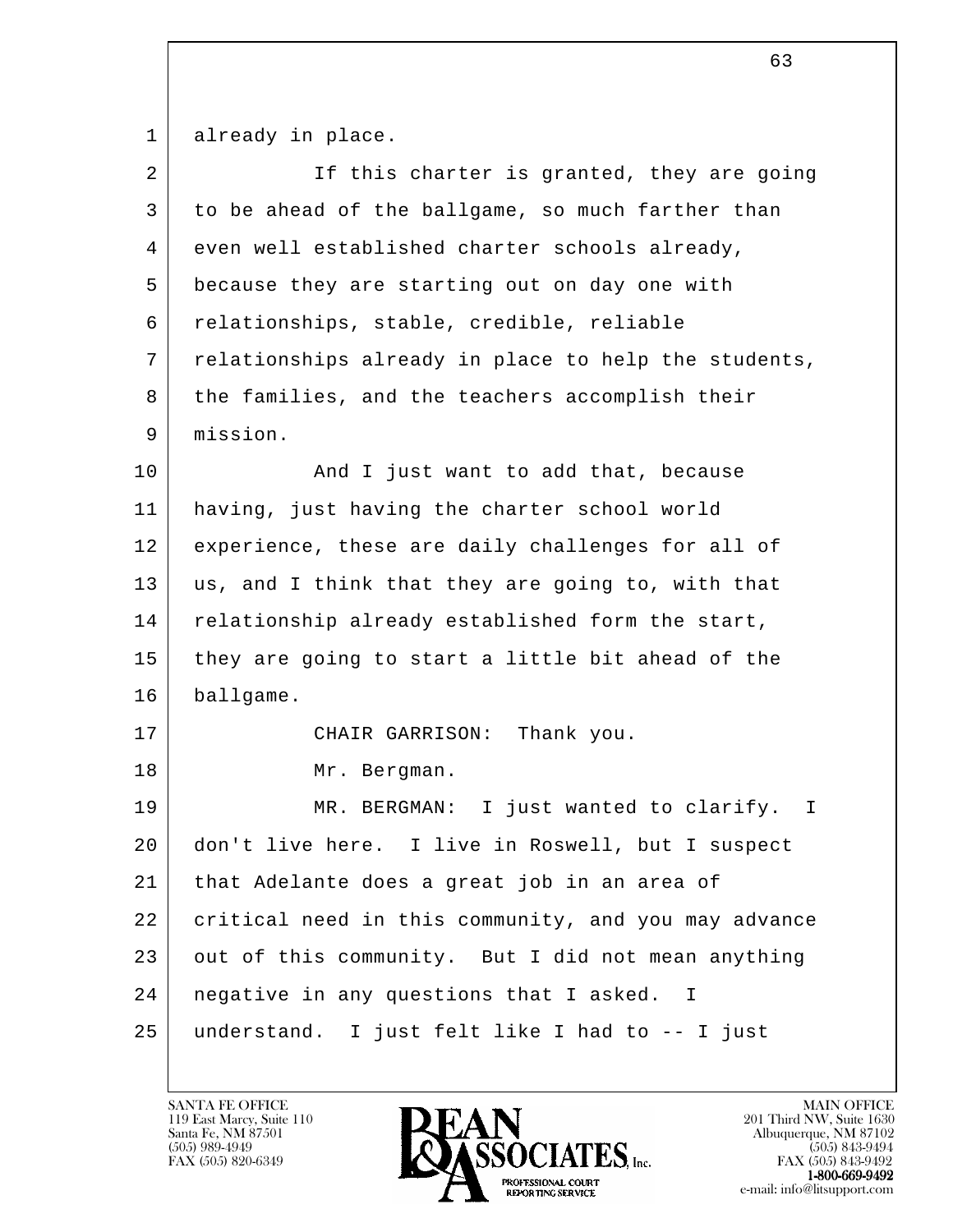| $\mathbf 1$ | wanted to make that point. Nothing negative.        |
|-------------|-----------------------------------------------------|
| 2           | CHAIR GARRISON: Are there any other                 |
| 3           | questions by any commissioners?                     |
| 4           | The commission encourages continued public          |
| 5           | input in writing until Friday, August 20th, at 5:00 |
| 6           | p.m. Written comment should be sent to Public       |
| 7           | Education Commission, Beverly Friedman, 300 Don     |
| 8           | Gaspar Avenue, Santa Fe, New Mexico 87501. I        |
| 9           | believe we provided the e-mail address for Beverly  |
| 10          | Friedman. They are over here, so I don't have to    |
| 11          | give you the dot, dot, dot, state.nm, all that      |
| 12          | stuff.                                              |
| 13          | We request that the applicant adhere to             |
| 14          | the deadline and submit their written responses to  |
| 15          | both the preliminary analysis and our questions by  |
| 16          | e-mail to Beverly Friedman to ensure that they are  |
| 17          | received on time for consideration in our decision  |
| 18          | making meeting on September 9, 2010.                |
| 19          | The commission will now recess until                |
| 20          | tomorrow morning. Thank you so much.                |
| 21          | (The hearing concluded at 2:24 p.m.)                |
| 22          |                                                     |
| 23          |                                                     |
| 24          |                                                     |
| 25          |                                                     |